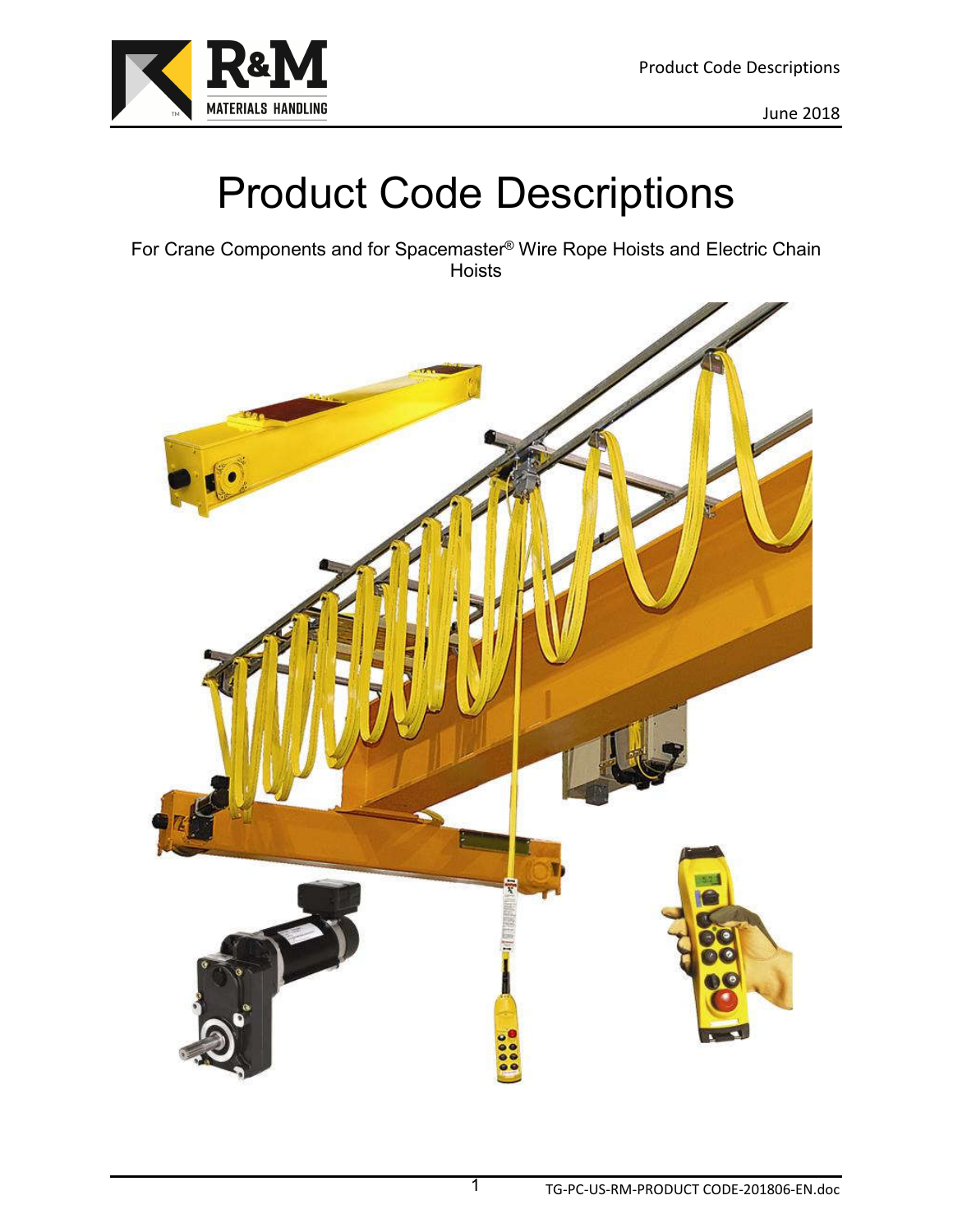

**June 2018** 

#### **Table of Contents**

| 1   |  |
|-----|--|
| 1.1 |  |
| 1.2 |  |
| 1.3 |  |
| 2   |  |
| 2.1 |  |
| 2.2 |  |
| 2.3 |  |
| 2.4 |  |
| 3   |  |
| 3.1 |  |
| 3.2 |  |
| 4   |  |
| 4.1 |  |
| 4.2 |  |
| 5   |  |
| 5.1 |  |
| 5.2 |  |
| 6   |  |
| 6.1 |  |
| 6.2 |  |
| 6.3 |  |
| 6.4 |  |
| 6.5 |  |
| 7   |  |
| 7.1 |  |
| 7.2 |  |
| 8   |  |
| 8.1 |  |
| 8.2 |  |
| 9   |  |
| 9.1 |  |
| 9.2 |  |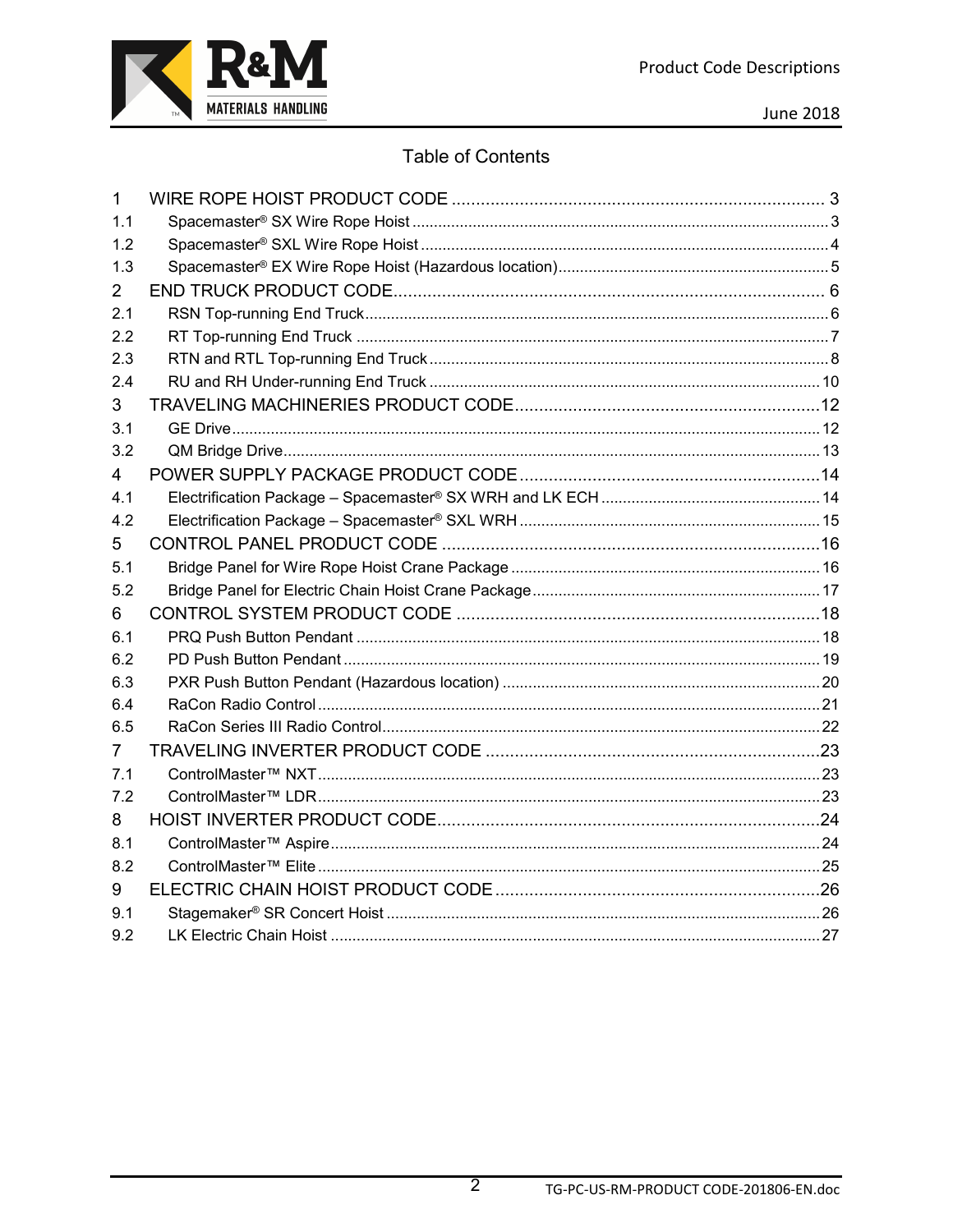

# 1 WIRE ROPE HOIST PRODUCT CODE

# 1.1 Spacemaster® SX Wire Rope Hoist

| <b>SX</b>                             | $\mathbf 2$                                                               | 041                                                                                                    |                                              | 0020                             | P                                                                                                               | 1  | 5  | F<br>L <sub>0</sub><br>A                |                                                                      | N                                                  |    |  |
|---------------------------------------|---------------------------------------------------------------------------|--------------------------------------------------------------------------------------------------------|----------------------------------------------|----------------------------------|-----------------------------------------------------------------------------------------------------------------|----|----|-----------------------------------------|----------------------------------------------------------------------|----------------------------------------------------|----|--|
| 1,2                                   | 3                                                                         | 4, 5, 6                                                                                                |                                              | 7, 8, 9, 10                      | 11                                                                                                              | 12 | 13 | 14                                      | 15                                                                   | 16,17                                              | 18 |  |
|                                       |                                                                           |                                                                                                        |                                              |                                  |                                                                                                                 |    |    |                                         |                                                                      |                                                    |    |  |
| Pos.                                  | Code                                                                      | Feature                                                                                                |                                              | <b>Available properties</b>      |                                                                                                                 |    |    |                                         |                                                                      |                                                    |    |  |
| 1,2                                   | <b>SX</b>                                                                 | <b>Brand</b>                                                                                           | SX                                           |                                  | SX Wire Rope Hoist                                                                                              |    |    |                                         |                                                                      |                                                    |    |  |
|                                       |                                                                           |                                                                                                        | 1                                            |                                  | 243 mm rope drum diameter                                                                                       |    |    | 6<br>$\overline{7}$                     |                                                                      | 608 mm rope drum diameter                          |    |  |
| 3                                     | $\mathbf{2}$                                                              | Frame size                                                                                             | 2,3<br>4                                     |                                  | 303 mm rope drum diameter<br>355 mm rope drum diameter                                                          |    |    |                                         |                                                                      | 608 mm rope drum diameter<br>(2 hoisting motors)   |    |  |
|                                       |                                                                           |                                                                                                        | 5                                            |                                  | 406 mm rope drum diameter                                                                                       |    |    |                                         |                                                                      |                                                    |    |  |
|                                       |                                                                           |                                                                                                        |                                              | Single Reeved                    |                                                                                                                 |    |    | Double Reeved                           |                                                                      |                                                    |    |  |
|                                       |                                                                           |                                                                                                        | 2- part single<br>021<br>042                 |                                  |                                                                                                                 |    |    |                                         | 022<br>2-part double                                                 |                                                    |    |  |
| 4, 5, 6                               | 041                                                                       | Reeving type                                                                                           | 041<br>4-part single<br>061<br>6-part single |                                  |                                                                                                                 |    |    | 4-part double<br>062<br>6-part double   |                                                                      |                                                    |    |  |
|                                       |                                                                           |                                                                                                        | 081                                          |                                  | 8-part single                                                                                                   |    |    | 082                                     | 8-part double                                                        |                                                    |    |  |
| 7, 8, 9, 10 0050 Capacity             |                                                                           |                                                                                                        |                                              |                                  | Capacity x 100 (unit: Kg) 0050 x 100 = 5000 Kg                                                                  |    |    |                                         |                                                                      |                                                    |    |  |
|                                       |                                                                           |                                                                                                        |                                              |                                  | Capacity x 0.1 (unit Ton) 0050 x 0.1 = 5 Ton                                                                    |    |    |                                         |                                                                      |                                                    |    |  |
| 11                                    | P                                                                         | Hoist motor<br>type                                                                                    | P                                            |                                  | Two-speed motor                                                                                                 |    |    | S<br>A                                  |                                                                      | ESR inverter-duty motor<br>ASR inverter-duty motor |    |  |
|                                       |                                                                           |                                                                                                        | Code                                         |                                  | 60 Hz kW / HP                                                                                                   |    |    | Code                                    |                                                                      | 60 Hz kW / HP                                      |    |  |
|                                       |                                                                           |                                                                                                        | Χ                                            |                                  | 1.8 kW / 2 .4 HP                                                                                                |    |    | 18 kW / 24.1 HP<br>6                    |                                                                      |                                                    |    |  |
|                                       |                                                                           |                                                                                                        |                                              |                                  | 2.2 kW / 3 HP                                                                                                   |    |    | 7<br>21 kW / 28.2 HP<br>25 kW / 33.3 HP |                                                                      |                                                    |    |  |
| 12                                    | 1                                                                         | 8<br>2<br>4.3 kW / 5.8 HP<br><b>Hoist Motor</b><br>9<br>Power<br>3<br>5.4 kW / 7.2 HP<br>34 kW / 45 HP |                                              |                                  |                                                                                                                 |    |    |                                         |                                                                      |                                                    |    |  |
|                                       |                                                                           | A<br>4<br>9 kW / 12 HP                                                                                 |                                              |                                  |                                                                                                                 |    |    |                                         | 42 kW / 56 HP                                                        |                                                    |    |  |
|                                       |                                                                           |                                                                                                        | 5                                            |                                  | 10.8 kW / 14.7 HP                                                                                               |    |    |                                         |                                                                      |                                                    |    |  |
|                                       |                                                                           |                                                                                                        |                                              |                                  | See Spacemaster® SX price pages and technical guide for additional hoist motor code & power rating information. |    |    |                                         |                                                                      |                                                    |    |  |
|                                       |                                                                           |                                                                                                        | Code                                         |                                  | <b>ASME Duty class</b>                                                                                          |    |    | FEM / ISO Duty class                    |                                                                      |                                                    |    |  |
| 13                                    | 5                                                                         | Hoist duty                                                                                             | 3<br>4                                       | H <sub>2</sub><br>H <sub>3</sub> |                                                                                                                 |    |    | 1Bm / M3<br>1Am / M4                    |                                                                      |                                                    |    |  |
|                                       |                                                                           | group                                                                                                  | 5                                            | H4                               |                                                                                                                 |    |    | 2m / M5                                 |                                                                      |                                                    |    |  |
|                                       |                                                                           |                                                                                                        | 6                                            | $H4+$                            |                                                                                                                 |    |    | 3m / M6                                 |                                                                      |                                                    |    |  |
|                                       |                                                                           |                                                                                                        | Code                                         |                                  | 60 Hz hoist speed fpm (reeving type)                                                                            |    |    | 60 Hz hoist speed m/min (reeving type)  |                                                                      |                                                    |    |  |
|                                       |                                                                           |                                                                                                        | Е<br>F                                       |                                  | 32 fpm (2 PS), 16 fpm (4PS)                                                                                     |    |    |                                         | 9.5 m/min (2 PS), 4.75 m/min (4 PS)                                  |                                                    |    |  |
|                                       |                                                                           | Hoist gear                                                                                             | G                                            |                                  | 40 fpm (2 PS), 20 fpm (4PS)<br>50 fpm (2 PS), 25 fpm (4PS)                                                      |    |    |                                         | 12 m/min (2 PS), 6 m/min (4 PS)<br>15 m/min (2 PS), 7.5 m/min (4 PS) |                                                    |    |  |
| 14                                    | F                                                                         | code                                                                                                   | H                                            |                                  | 60 fpm (2 PS), 30 fpm (4PS)                                                                                     |    |    |                                         | 19 m/min (2 PS), 9.5 m/min (4 PS)                                    |                                                    |    |  |
|                                       |                                                                           |                                                                                                        | J                                            |                                  | 80 fpm (2 PS), 40 fpm (4PS)                                                                                     |    |    |                                         | 24 m/min (2 PS), 12 m/min (4 PS)                                     |                                                    |    |  |
|                                       |                                                                           |                                                                                                        |                                              |                                  | Hoist gear options listed are not available for all hoist frame sizes.                                          |    |    |                                         |                                                                      |                                                    |    |  |
|                                       |                                                                           |                                                                                                        | Code                                         |                                  | Rope drum length                                                                                                |    |    | Code                                    |                                                                      | Rope drum length                                   |    |  |
|                                       |                                                                           |                                                                                                        | Α<br>B                                       |                                  | 310 mm                                                                                                          |    |    | Κ                                       | 1600 mm<br>1900 mm                                                   |                                                    |    |  |
|                                       |                                                                           |                                                                                                        | С                                            |                                  | 340 mm (if SX1 frame size, 394 mm)<br>440 mm (if SX1 frame size, 504 mm)                                        |    |    |                                         | 2250 mm                                                              |                                                    |    |  |
| 15                                    | A                                                                         | Drum length<br>code                                                                                    | D                                            |                                  | 540 mm (if SX1 frame size, 614 mm)                                                                              |    |    | М                                       | 2500 mm                                                              |                                                    |    |  |
|                                       |                                                                           |                                                                                                        | E                                            |                                  | 660 mm                                                                                                          |    |    | Ν                                       | 2800 mm                                                              |                                                    |    |  |
|                                       |                                                                           |                                                                                                        | F<br>G                                       |                                  | 810 mm<br>1000 mm                                                                                               |    |    | Z                                       | 1400 mm                                                              | Special drum length                                |    |  |
|                                       |                                                                           |                                                                                                        | H                                            |                                  | 1250 mm                                                                                                         |    |    |                                         |                                                                      |                                                    |    |  |
|                                       |                                                                           |                                                                                                        | Code                                         |                                  |                                                                                                                 |    |    |                                         |                                                                      |                                                    |    |  |
|                                       |                                                                           |                                                                                                        | JO                                           |                                  | Special Low headroom hoist (SX1)                                                                                |    |    |                                         |                                                                      |                                                    |    |  |
|                                       |                                                                           |                                                                                                        | L0                                           |                                  | Low headroom hoist                                                                                              |    |    |                                         |                                                                      |                                                    |    |  |
| 16,17                                 | L0                                                                        | Trolley type                                                                                           | N <sub>0</sub><br>D <sub>0</sub>             |                                  | Normal headroom hoist<br>Double girder (standard)                                                               |    |    |                                         |                                                                      |                                                    |    |  |
|                                       | DH<br>High profile double girder                                          |                                                                                                        |                                              |                                  |                                                                                                                 |    |    |                                         |                                                                      |                                                    |    |  |
| DL or DW<br>Low profile double girder |                                                                           |                                                                                                        |                                              |                                  |                                                                                                                 |    |    |                                         |                                                                      |                                                    |    |  |
|                                       |                                                                           |                                                                                                        | F0                                           |                                  | Foot mounted                                                                                                    |    |    |                                         |                                                                      |                                                    |    |  |
|                                       |                                                                           | Special                                                                                                | Code                                         |                                  | Standard hoist without any options                                                                              |    |    | Code                                    | Special hoist                                                        |                                                    |    |  |
|                                       | N<br>S<br>18<br>N<br>properties<br>Options selected from option list<br>F |                                                                                                        |                                              |                                  |                                                                                                                 |    |    |                                         |                                                                      |                                                    |    |  |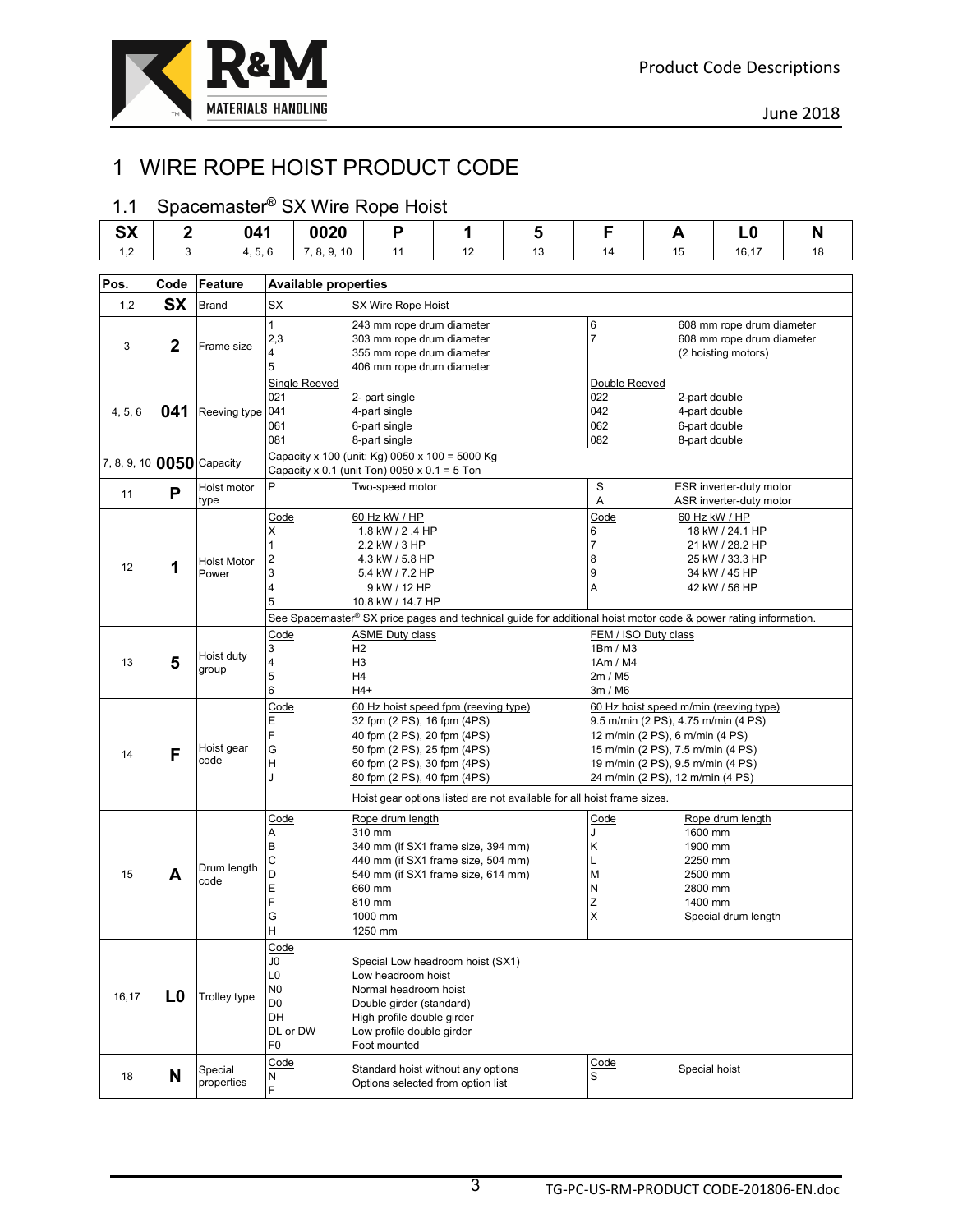

#### 1.2 Spacemaster® SXL Wire Rope Hoist

| - - - - - - - - -    | _____ | __<br>.          |                |  |
|----------------------|-------|------------------|----------------|--|
| <b>OVI</b>           | ×     | <b>062</b><br>∼∽ | v.             |  |
| $\sim$ $\sim$ $\sim$ |       |                  | $\overline{A}$ |  |

| <b>Position</b> | Code       | Feature       | <b>Available properties</b>                          |                                                                                    |                                                                                                                                                                   |
|-----------------|------------|---------------|------------------------------------------------------|------------------------------------------------------------------------------------|-------------------------------------------------------------------------------------------------------------------------------------------------------------------|
| $1 - 3$         | <b>SXL</b> | <b>Brand</b>  | SXL                                                  |                                                                                    |                                                                                                                                                                   |
| $4 - 5$         | 19         | Trolley size  | 17<br>18<br>19<br>20                                 |                                                                                    |                                                                                                                                                                   |
| $6-8$           | 062        | Reeving       | R&M Code<br>022<br>032<br>042<br>052<br>062<br>082   | <b>Factory Code</b><br>22<br>23<br>24<br>25<br>26<br>28                            | Description<br>2-part double reeving<br>3-part double reeving<br>4-part double reeving<br>5-part double reeving<br>6-part double reeving<br>8-part double reeving |
| $9 - 10$        | 05         | Duty rating   | Code<br>03<br>04<br>05<br>06                         | <b>ASME</b><br>H <sub>2</sub><br>H <sub>3</sub><br>H4<br>H <sub>5</sub>            | <b>ISO</b><br>M <sub>3</sub><br>M <sub>4</sub><br>M <sub>5</sub><br>M <sub>6</sub>                                                                                |
| $11 - 12$       | 53         | Trolley gauge | Code<br>24<br>27<br>34<br>42<br>53<br>58<br>65<br>XX | Gauge (mm)<br>2400<br>2700<br>3400<br>4200<br>5300<br>5800<br>6500<br>special      | <b>Trolley size</b><br>17, 18<br>19<br>17, 18, 19, 20<br>17, 18, 19, 20<br>19, 20<br>20<br>20<br>all                                                              |
| 13              | F          | Property      | ${\sf N}$<br>F<br>S                                  | Standard hoist without options<br>Standard hoist with options from list<br>Special |                                                                                                                                                                   |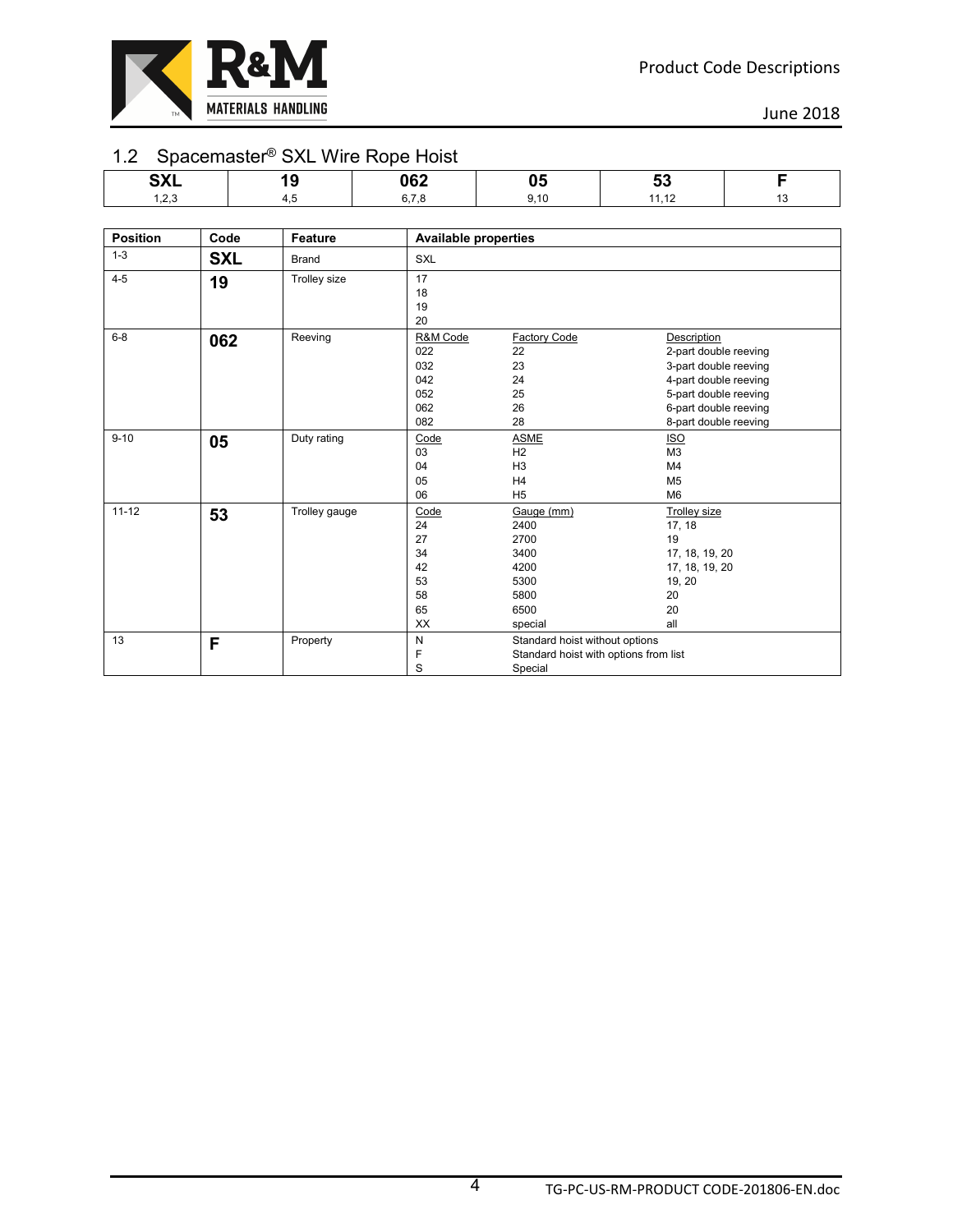

#### 1.3 Spacemaster® EX Wire Rope Hoist (Hazardous location)

| $\sim$<br>9Y             | -w<br>∽ |              | 041    | <b>0500</b>     |    |    |    |    |                |              |
|--------------------------|---------|--------------|--------|-----------------|----|----|----|----|----------------|--------------|
| $\sim$<br>$\overline{1}$ | ⊤.∪     | ◡.<br>$\sim$ | 9,10,1 | .3,14,15<br>14. | 16 | 10 | 10 | 20 | 24.22<br>21.ZZ | $\sim$<br>ںے |

| Pos.                         | Code           | Feature                     |                                                                  | <b>Available properties</b>                                                                                                                      |                                                                    |                                           |                                                                                    |  |  |  |
|------------------------------|----------------|-----------------------------|------------------------------------------------------------------|--------------------------------------------------------------------------------------------------------------------------------------------------|--------------------------------------------------------------------|-------------------------------------------|------------------------------------------------------------------------------------|--|--|--|
| 1,2                          | <b>SX</b>      | <b>Brand</b>                | SX                                                               | SX Wire Rope Hoist                                                                                                                               |                                                                    |                                           |                                                                                    |  |  |  |
| 3<br>4,5                     | 4<br>EX        | Frame size                  | Code<br>4<br>5                                                   | 355 mm rope drum diameter<br>406 mm rope drum diameter<br>Hazardous location (Ex-proof)                                                          |                                                                    | Code<br>6<br>$\overline{7}$               | 608 mm rope drum diameter<br>608 mm rope drum diameter                             |  |  |  |
| 6,7,8                        | D <sub>2</sub> | Gas<br>category             | Code<br>D <sub>2</sub><br>Z1<br>Z <sub>2</sub><br>Z21            | Description<br>Class I, Division 2, Group C and D, T3 temperature class<br>Zone 1 IIB or IIC T4<br>Zone 2 IIB or IIC T3<br>Zone 21 IP65 T +135°C |                                                                    |                                           | Electric standard/ approval<br>NEC / CSA<br>ATEX / IEC<br>ATEX / IEC<br>ATEX / IEC |  |  |  |
| 9,10,11                      | 041            | Reeving type 041            | <b>Single Reeved</b><br>021<br>061<br>081                        | 2-part single<br>4-part single<br>6-part single<br>8-part single                                                                                 |                                                                    | Double Reeved<br>022<br>042<br>062<br>082 | 2-part double<br>4-part double<br>6-part double<br>8-part double                   |  |  |  |
| 12, 13, 14, 15 0050 Capacity |                |                             |                                                                  | Capacity x 100 (unit: Kg) 0050 x 100 = 5000 Kg<br>Capacity x 0.1 (unit: Ton) 0050 x 0.1 = 5 Ton                                                  |                                                                    |                                           |                                                                                    |  |  |  |
| 16                           | P              | Hoist motor<br>type         | P<br>E                                                           | Two-speed motor (Zone 2 or D2)<br>Two-speed motor (Zone 1)                                                                                       |                                                                    |                                           |                                                                                    |  |  |  |
| 17                           | 3              | <b>Hoist Motor</b><br>Power | Code<br>1<br>3<br>5<br>6                                         | SX4<br>SX4<br>SX <sub>5</sub><br>SX5, SX6, SX7                                                                                                   |                                                                    |                                           |                                                                                    |  |  |  |
| 18                           | 5              | Hoist duty<br>group         | Code<br>3<br>4<br>5<br>6                                         | <b>ASME Duty class</b><br>H <sub>2</sub><br>H <sub>3</sub><br>H4<br>$H4+$                                                                        | FEM / ISO Duty class<br>1Bm / M3<br>1Am / M4<br>2m / M5<br>3m / M6 |                                           |                                                                                    |  |  |  |
| 19                           | F              | Hoist gear<br>code          | Code<br>E<br>F<br>Η                                              |                                                                                                                                                  |                                                                    |                                           |                                                                                    |  |  |  |
| 20                           | A              | Drum length<br>code         | Code<br>В<br>C<br>D<br>E<br>F<br>G                               | Rope drum length<br>340 mm<br>440 mm<br>540 mm<br>660 mm<br>810 mm<br>1000 mm                                                                    |                                                                    | Code<br>н<br>J<br>κ<br>M<br>N             | Rope drum length<br>1250 mm<br>1600 mm<br>1900 mm<br>2250 mm<br>2500 mm<br>2800 mm |  |  |  |
| 21,22                        | L <sub>0</sub> | <b>Trolley type</b>         | Code<br>L <sub>0</sub><br>N0<br>D <sub>0</sub><br>F <sub>0</sub> | Low headroom hoist<br>Normal headroom hoist<br>Double girder (standard)<br>Foot mounted                                                          |                                                                    |                                           |                                                                                    |  |  |  |
| 23                           | N              | Special<br>properties       | Code<br>N<br>F<br>S                                              | Standard hoist without any options<br>Options selected from option list<br>Special hoist                                                         |                                                                    |                                           |                                                                                    |  |  |  |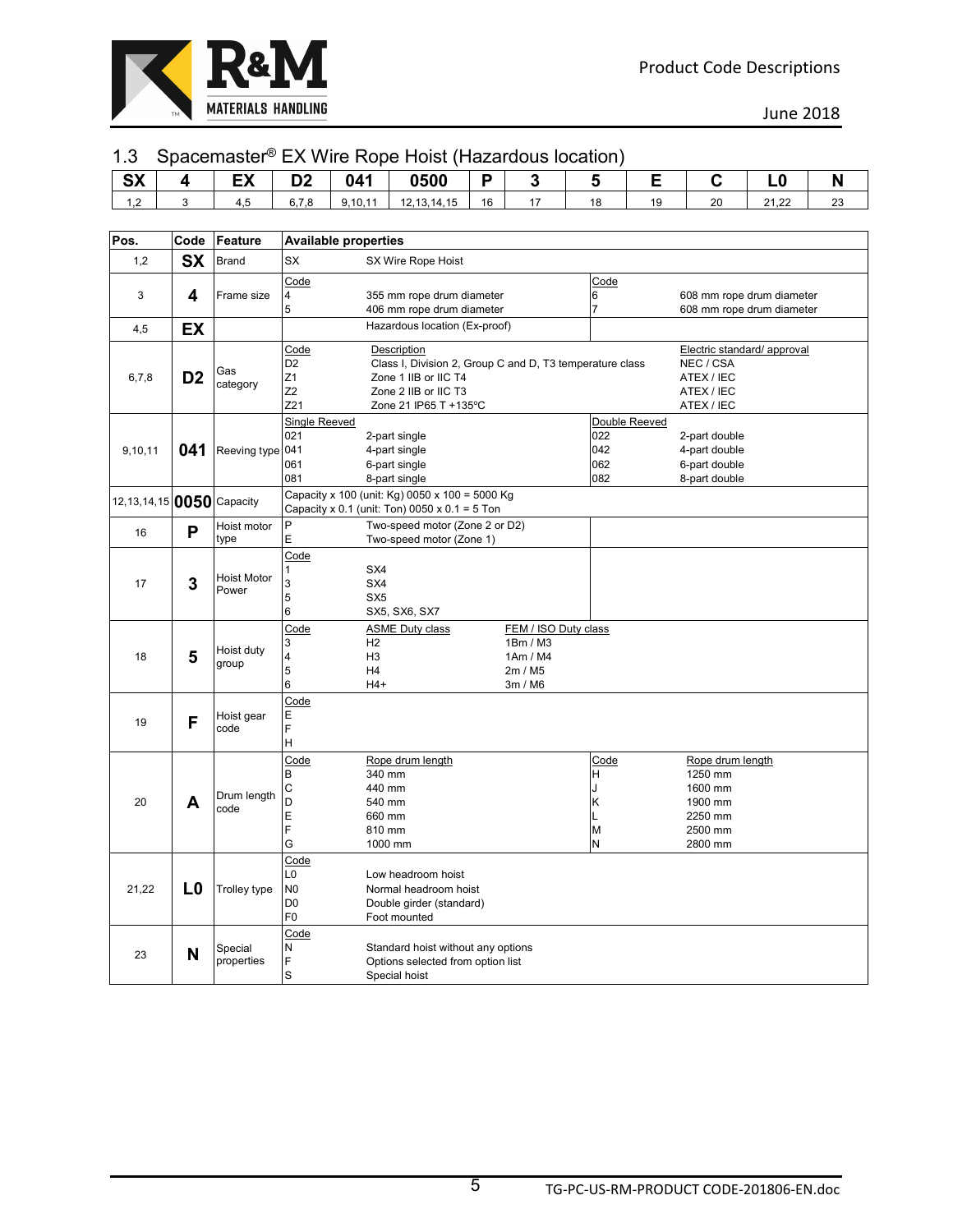

# 2 END TRUCK PRODUCT CODE

- 2.1
- 2.1

#### 2.1 RSN Top-running End Truck

|            |     |                | _        |             |           |           |             |       |                |    |
|------------|-----|----------------|----------|-------------|-----------|-----------|-------------|-------|----------------|----|
| <b>RSN</b> | 09  | $\blacksquare$ | 16       | 65          | 400       | 200       | ∽           | 0000  | $\blacksquare$ |    |
|            |     |                |          | <b>BT08</b> |           |           | <b>BT19</b> |       |                |    |
| د- ا       | 4,5 |                | 70<br>.o | 9,10        | $12 - 14$ | $15 - 17$ | 18          | 19-22 | 23<br>__       | 24 |

| Pos.      | Code           | <b>Feature</b><br>code | Feature                   | <b>Available properties</b>                                          |                                                                                             |                                                                                                                                                                                                 |                                  |                                                                                                                                                                                                                                             |  |  |
|-----------|----------------|------------------------|---------------------------|----------------------------------------------------------------------|---------------------------------------------------------------------------------------------|-------------------------------------------------------------------------------------------------------------------------------------------------------------------------------------------------|----------------------------------|---------------------------------------------------------------------------------------------------------------------------------------------------------------------------------------------------------------------------------------------|--|--|
| $1 - 3$   | <b>RSN</b>     |                        | Product name              | <b>RSN</b>                                                           |                                                                                             | R&M end truck series – new generation                                                                                                                                                           |                                  |                                                                                                                                                                                                                                             |  |  |
| 4,5       | 09             |                        | Wheel diameter            | 09<br>11<br>14<br>16                                                 | 90 mm<br>110 mm<br>140 mm<br>160 mm                                                         |                                                                                                                                                                                                 |                                  |                                                                                                                                                                                                                                             |  |  |
| 6         | $\blacksquare$ |                        | Description               |                                                                      | Standard                                                                                    |                                                                                                                                                                                                 | C                                | Asymmetrical joint with single girder                                                                                                                                                                                                       |  |  |
| 7,8       | 16             |                        | Wheelbase                 | Wheelbase dimension<br>13<br>16<br>20<br>25<br>32<br>40<br>45        | 1250 mm<br>1600 mm<br>2000 mm<br>2500 mm<br>3150 mm<br>4000 mm<br>4500 mm                   | Applicable end truck<br>RSN <sub>09</sub><br>RSN09, RSN11, RSN14, RSN16<br>RSN09, RSN11, RSN14, RSN16<br>RSN09, RSN11, RSN14, RSN16<br>RSN11, RSN14, RSN16<br>RSN14, RSN16<br>RSN <sub>16</sub> |                                  |                                                                                                                                                                                                                                             |  |  |
| 9,10      | 65             | <b>BT08</b>            | Groove width              | Range<br>50-70 mm<br>52-87 mm<br>54-84 mm<br>54-84 mm                | End truck<br>RSN09<br><b>RSN11</b><br>RAN <sub>14</sub><br>RSN <sub>16</sub>                | Available groove widths<br>50, 55, 60, 65, 70 mm<br>52, 57, 62, 67, 72, 77, 82, 87 mm<br>54, 59, 64, 69, 74, 79, 84 mm<br>54, 59, 64, 69, 74, 79, 84 mm                                         |                                  | Min. wheel groove<br>Rail width + 10 mm<br>Rail width + 12 mm<br>Rail width + 14 mm<br>Rail width + 14 mm                                                                                                                                   |  |  |
| 11        | $\blacksquare$ |                        | Number of drive<br>wheels | D                                                                    | One drive wheel / truck<br>Two drive wheels / truck                                         |                                                                                                                                                                                                 |                                  |                                                                                                                                                                                                                                             |  |  |
| 12,14     | 400            |                        | Joint type                | EBN09<br>EBN11<br>EBN <sub>14</sub><br>EBN16<br>EBN16                | 400<br>400<br>400<br>350<br>450                                                             |                                                                                                                                                                                                 |                                  | Profile or box girder, max flange width 400 mm<br>Profile or box girder, max flange width 400 mm<br>Profile or box girder, max flange width 400 mm<br>Profile or box girder, max flange width 350 mm<br>Box girder, max flange width 450 mm |  |  |
| $15 - 17$ | 200            |                        | Joint plate height        | EBN09<br>EBN11<br>EBN14<br>EBN16                                     | 200, 215<br>255<br>255<br>255, 305                                                          |                                                                                                                                                                                                 |                                  | 200 mm, 215 mm, 255 mm, 305 mm                                                                                                                                                                                                              |  |  |
| 18        | $\mathbf C$    | <b>BT19</b>            | Buffer size/type          | RSN09<br>RSN <sub>11</sub><br>RSN <sub>14</sub><br>RSN <sub>16</sub> | A, B, C<br>A, B, C, K, G, E<br>B, C, D, K, G, E, M, F, H, P<br>B, C, D, K, G, E, M, F, H, P |                                                                                                                                                                                                 | AC<br>K, G, E<br>M, F, H, P<br>0 | <b>Rubber buffers</b><br>Polyurethane buffers<br>Polyurethane buffers<br>No buffer                                                                                                                                                          |  |  |
| 19-22     | 0000           |                        | Bolt joint distance       | XXXX                                                                 | centers - double girder                                                                     | Joint plate distance from bolt                                                                                                                                                                  | 0000                             | Single girder                                                                                                                                                                                                                               |  |  |
| 23        |                |                        | Color code                |                                                                      | Standard primary paint                                                                      |                                                                                                                                                                                                 | Κ                                | Standard finishing paint                                                                                                                                                                                                                    |  |  |
| 24        | N              |                        | Special properties        | N                                                                    | Standard                                                                                    |                                                                                                                                                                                                 | E                                | Special                                                                                                                                                                                                                                     |  |  |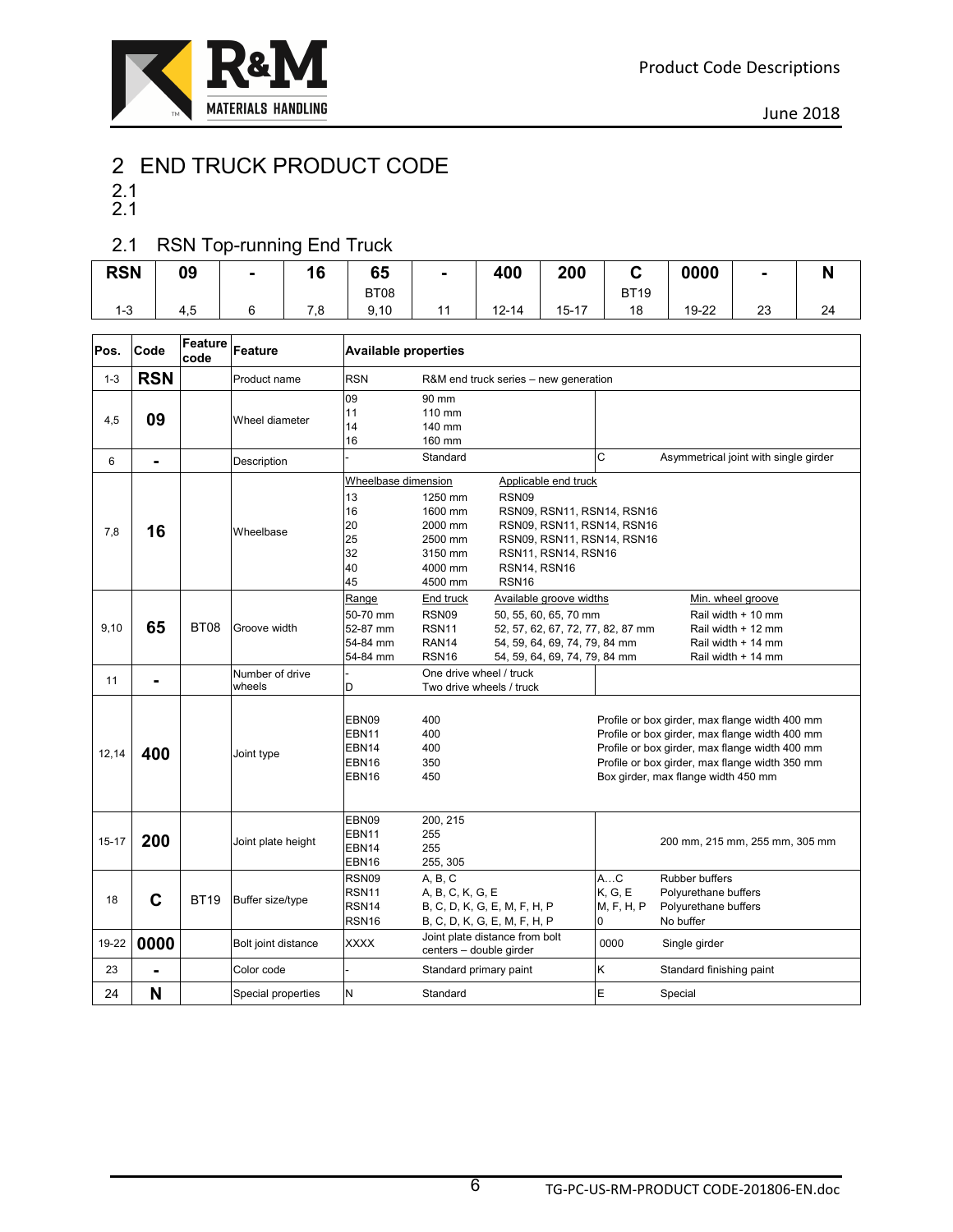

### 2.2 RT Top-running End Truck

| nт<br>n i | 50             | $\blacksquare$ | ^7<br>. . | 80   | $\blacksquare$ | <b>VE</b><br>rυ | 0500      |             | 0000             |    | IV |
|-----------|----------------|----------------|-----------|------|----------------|-----------------|-----------|-------------|------------------|----|----|
|           |                |                |           | BT08 |                |                 |           | <b>BT19</b> |                  |    |    |
| ے, ا      | $\sim$<br>-3.4 |                | 6.7       | 8,9  | 10             | 11,12<br>11     | $13 - 16$ |             | $18 - 21$<br>___ | 22 | 23 |

| Pos.      | Code           | Feature<br>code | Feature                           |                                                                                                                                        | <b>Available properties</b>                                                                                                                                                                                                                                                                                                                                                                      |  |                                                                                                   |                                                                                        |  |  |
|-----------|----------------|-----------------|-----------------------------------|----------------------------------------------------------------------------------------------------------------------------------------|--------------------------------------------------------------------------------------------------------------------------------------------------------------------------------------------------------------------------------------------------------------------------------------------------------------------------------------------------------------------------------------------------|--|---------------------------------------------------------------------------------------------------|----------------------------------------------------------------------------------------|--|--|
| 1,2       | RT             |                 | Short product name                | <b>RT</b>                                                                                                                              | R&M                                                                                                                                                                                                                                                                                                                                                                                              |  |                                                                                                   |                                                                                        |  |  |
| 3,4       | 50             |                 | Wheel diameter                    | 09<br>11<br>14<br>20                                                                                                                   | 90 mm<br>110 mm<br>140 mm<br>200 mm                                                                                                                                                                                                                                                                                                                                                              |  | 25<br>32<br>50                                                                                    | 250 mm<br>320 mm<br>500 mm                                                             |  |  |
| 5         |                |                 | Description                       | B<br>C                                                                                                                                 | Standard<br>Bogie (with RT20, -25, -32, -50)<br>Asymmetrical joint with single girder                                                                                                                                                                                                                                                                                                            |  |                                                                                                   |                                                                                        |  |  |
| 6,7       | 27             |                 | Wheelbase                         | 14<br>18<br>22<br>27<br>31<br>38<br>45<br>50<br>55                                                                                     | Wheel base dimension<br>End Truck<br>1400 mm<br>RT09, RT11, RT14<br>1800 mm<br>RT09, RT11, RT14, RT20<br>2200 mm<br>RT09, RT11, RT14, RT20, RT25, RT32, RT50<br>2700 mm<br>RT11, RT14, RT20, RT25, RT32, RT50<br>3100 mm<br>RT14, RT20, RT25, RT32, RT50<br>3800 mm<br>RT14, RT20, RT25, RT32, RT50<br>4500 mm<br>RT25, RT32, RT50<br>5000 mm<br>RT25, RT32, RT50<br>5500 mm<br>RT25, RT32, RT50 |  |                                                                                                   |                                                                                        |  |  |
| 8,9       | 80             | <b>BT08</b>     | Groove width, mm                  | 50-65<br>50-75                                                                                                                         | <b>End Truck</b><br><b>RT09</b><br>RT11, RT14<br>55-100 RT20, RT25, RT32, RT50<br>(100 is 99 in code)                                                                                                                                                                                                                                                                                            |  |                                                                                                   |                                                                                        |  |  |
| 10        |                |                 | Number of driving<br>wheels       | D<br>S<br>D                                                                                                                            | One driving wheel/end carriage<br>Two driving wheels/end carriage<br>One driving wheel/travel bogie pair<br>Two driving wheels/travel bogie pair                                                                                                                                                                                                                                                 |  |                                                                                                   |                                                                                        |  |  |
| 11,12     | K <sub>5</sub> |                 | Joint type                        | P <sub>3</sub><br>P <sub>4</sub><br>P <sub>6</sub><br>L3<br>L4<br>L5<br>K5<br>K7<br>R <sub>3</sub><br>R <sub>4</sub><br>R <sub>5</sub> | Top joints<br>4-bolt connection (B<300mm)<br>4-bolt connection (B<350mm)<br>4-bolt connection (B<550mm)<br>8-bolt connection (B<300mm)<br>8-bolt connection (B<410mm)<br>8-bolt connection (B<520mm)<br>12-bolt connection (B<520mm)<br>12-bolt connection (B<740mm)<br>Side joints                                                                                                              |  | End Truck<br><b>RT09</b><br>RT11, RT14<br>RT11, RT14<br><b>RT20</b><br><b>RT20</b><br><b>RT20</b> | RT25, RT32, RT50<br>RT25, RT32, RT50<br><b>RT20</b><br><b>RT20</b><br><b>RT20</b>      |  |  |
| $13 - 16$ | 0500           |                 | Bolt joint distance, mm           | ####                                                                                                                                   | Joint plates distance between alignment<br>pin centers with double girder.                                                                                                                                                                                                                                                                                                                       |  | 0000                                                                                              | With single girder, dimension from<br>driving wheel to pin with<br>asymmetrical joint. |  |  |
| 17        | C              | <b>BT19</b>     | Buffer type                       | RT <sub>09</sub><br><b>RT11</b><br><b>RT14</b><br><b>RT20</b><br><b>RT25</b><br><b>RT32</b><br><b>RT50</b>                             | A, B, C, D<br>A, B, C, D<br>A, B, C, D<br>A, B, C, D, E, F, G, H, I, M, K, P, S<br>B, C, D, E, F, G, H, I, M, K, P, S<br>B, C, D, E, F, G, H, I, M, K, P, S<br>B, C, D, E, F, G, H, I, M, K, P, S                                                                                                                                                                                                |  | A…D<br>ES<br>0                                                                                    | Rubber buffers<br>Polyurethane buffers<br>No buffer                                    |  |  |
| 18-21     | 0000           |                 | Bogie inner wheel<br>distance, mm | 0000                                                                                                                                   | No bogie type end carriage                                                                                                                                                                                                                                                                                                                                                                       |  |                                                                                                   |                                                                                        |  |  |
| 22        |                |                 | Color code                        | Κ                                                                                                                                      | Standard primary paint<br>Standard finishing paint                                                                                                                                                                                                                                                                                                                                               |  |                                                                                                   |                                                                                        |  |  |
| 23        | N              |                 | Special properties                | $\sf N$<br>E                                                                                                                           | Standard<br>Special                                                                                                                                                                                                                                                                                                                                                                              |  |                                                                                                   |                                                                                        |  |  |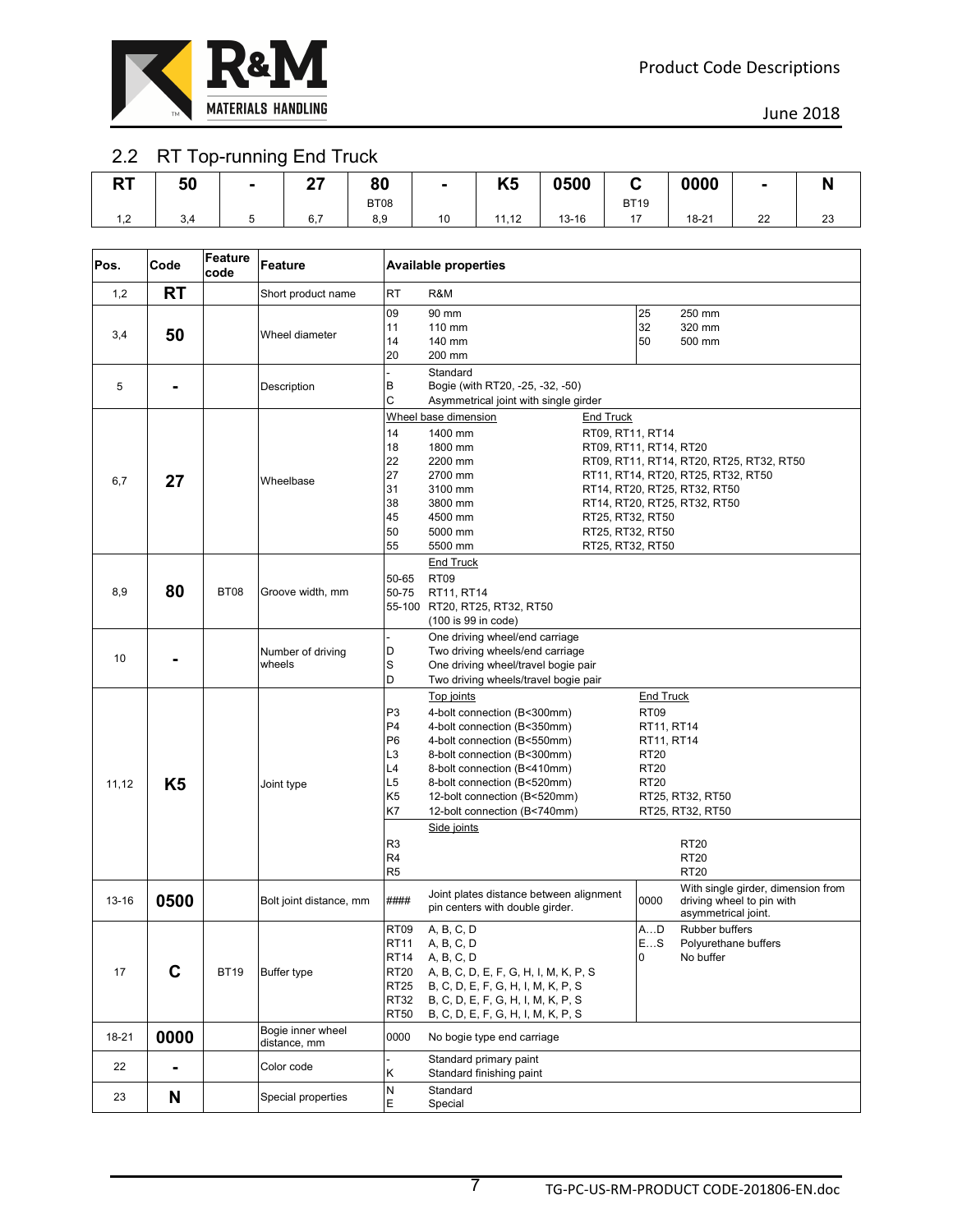

### 2.3 RTN and RTL Top-running End Truck

| <b>RTN</b> |                | 09          |                      | 16  | 60                               |                    | -                                                            | A3                                                                                                                                                       | 0000                                   | C<br>0000            |                                                                      |                                          | N                                      |
|------------|----------------|-------------|----------------------|-----|----------------------------------|--------------------|--------------------------------------------------------------|----------------------------------------------------------------------------------------------------------------------------------------------------------|----------------------------------------|----------------------|----------------------------------------------------------------------|------------------------------------------|----------------------------------------|
|            |                |             |                      |     | BT08                             |                    |                                                              |                                                                                                                                                          |                                        | <b>BT19</b>          |                                                                      |                                          |                                        |
| $1 - 3$    |                | 4,5         | 6                    | 7,8 | 9,10                             |                    | 11                                                           | 12,13                                                                                                                                                    | $14 - 17$                              | 18                   | 19-22                                                                | 23                                       | 24                                     |
|            |                | Feature     |                      |     |                                  |                    |                                                              |                                                                                                                                                          |                                        |                      |                                                                      |                                          |                                        |
| Pos.       | Code           | code        | Feature              |     |                                  |                    | <b>Available properties</b>                                  |                                                                                                                                                          |                                        |                      |                                                                      |                                          |                                        |
| $1 - 3$    | <b>RTN</b>     |             | Product name         |     | <b>RTN</b><br><b>RTL</b>         |                    |                                                              | R&M end truck series - new generation<br>R&M end truck series – new generation                                                                           |                                        |                      |                                                                      |                                          |                                        |
|            |                |             |                      |     | Code                             |                    | Wheel diameter                                               | End truck                                                                                                                                                |                                        | Code                 | Wheel diameter                                                       | <b>End truck</b>                         |                                        |
|            |                |             |                      |     | 09                               | 90 mm              |                                                              | RTN, RCL                                                                                                                                                 |                                        | 20                   | 200 mm                                                               | <b>RTN</b>                               |                                        |
| 4,5        | 09             |             | Wheel diameter       |     | 11<br>14                         | 110 mm<br>140 mm   |                                                              | <b>RTN</b><br><b>RTN</b>                                                                                                                                 |                                        | 25<br>32             | 250 mm<br>315 mm                                                     | <b>RTN</b><br><b>RTN</b>                 |                                        |
|            |                |             |                      |     | 16                               | 160 mm             |                                                              | <b>RTN</b>                                                                                                                                               |                                        | 40                   | 400 mm                                                               | <b>RTN</b>                               |                                        |
| 6          | $\blacksquare$ |             | Description          |     |                                  | Standard           |                                                              | C<br>Asymmetrical joint location with single girder                                                                                                      |                                        |                      |                                                                      |                                          |                                        |
|            |                |             |                      |     | в                                | Bogie              |                                                              |                                                                                                                                                          |                                        |                      |                                                                      |                                          |                                        |
|            |                |             |                      |     | Wheelbase dimension<br>12        | 1200 mm            |                                                              | Applicable end truck<br>RTN20B, RTN25B                                                                                                                   |                                        |                      |                                                                      |                                          |                                        |
|            |                |             |                      |     | 13                               | 1250 mm            |                                                              | RTN09, RTL09                                                                                                                                             |                                        |                      |                                                                      |                                          |                                        |
|            |                |             |                      |     | 14                               | 1400 mm            |                                                              | RTN20B, RTN25B, RTN32B, RTN40B                                                                                                                           |                                        |                      |                                                                      |                                          |                                        |
|            |                |             |                      |     | 16                               | 1600 mm            |                                                              |                                                                                                                                                          |                                        |                      | RTN09, RTL09, RTN11, RTN14, RTN16, RTN20, RTN20B, RTN25B, RTN32B,    |                                          |                                        |
|            |                |             |                      |     |                                  |                    |                                                              | RTN40B                                                                                                                                                   |                                        |                      |                                                                      |                                          |                                        |
|            |                |             |                      |     | 18                               | 1800 mm            |                                                              | RTN20B, RTN40B                                                                                                                                           |                                        |                      |                                                                      |                                          |                                        |
| 7,8        | 16             |             | Wheelbase            |     | 20                               | 2000 mm            |                                                              | RTN09, RTL09, RTN11, RTN14, RTN16, RTN20, RTN20B, RTN25B, RTN32B,<br>RTN40B                                                                              |                                        |                      |                                                                      |                                          |                                        |
|            |                |             |                      |     | 22                               | 2200 mm            |                                                              | RTN25B                                                                                                                                                   |                                        |                      |                                                                      |                                          |                                        |
|            |                |             |                      |     | 25                               | 2500 mm            |                                                              | RTN09, RTN11, RTN14, RTN16, RTN20, RTN25, RTN32, RTN40                                                                                                   |                                        |                      |                                                                      |                                          |                                        |
|            |                |             |                      |     | 32                               | 3150 mm            |                                                              | RTN11, RTN14, RTN16, RTN20, RTN25, RTN32, RTN40                                                                                                          |                                        |                      |                                                                      |                                          |                                        |
|            |                |             |                      |     | 35                               | 3500 mm            |                                                              | RTN <sub>14</sub>                                                                                                                                        |                                        |                      |                                                                      |                                          |                                        |
|            |                |             |                      |     | 40<br>45                         | 4000 mm<br>4500 mm |                                                              |                                                                                                                                                          | RTN20, RTN25, RTN32, RTN40             |                      | RTN14, RTN16, RTN20, RTN25, RTN32, RTN40                             |                                          |                                        |
|            |                |             |                      |     | 50                               | 5000 mm            |                                                              | RTN32, RTN40                                                                                                                                             |                                        |                      |                                                                      |                                          |                                        |
|            |                |             |                      |     | 55                               | 5500 mm            |                                                              | RTN32, RTN40                                                                                                                                             |                                        |                      |                                                                      |                                          |                                        |
|            |                |             |                      |     | Range                            | End truck          |                                                              | Min. wheel groove                                                                                                                                        |                                        | Range                | End truck                                                            | Min. wheel groove                        |                                        |
|            |                |             |                      |     | 50-70<br>52-87                   | RTN <sub>11</sub>  | RTN09, RTL09                                                 | Rail width + 10 mm<br>Rail width + 12 mm                                                                                                                 |                                        | 54-99<br>54-94       | <b>RTN25</b><br>RTN20, RTN32                                         | Rail width + 14 mm<br>Rail width + 14 mm |                                        |
| 9,10       | 60             | <b>BT08</b> | Groove width, mm     |     | 54-84                            | RTN <sub>14</sub>  |                                                              | Rail width + 14 mm                                                                                                                                       |                                        | 55-105               | <b>RTN40</b>                                                         | Rail width + 15 mm                       |                                        |
|            |                |             |                      |     | 54-84                            | RTN <sub>16</sub>  |                                                              | Rail width + 14 mm                                                                                                                                       |                                        |                      |                                                                      |                                          |                                        |
|            |                |             |                      |     |                                  |                    |                                                              | Wheel grooves available in 5 mm increments                                                                                                               |                                        | width rules          | See RTN end truck technical guide for wheel groove                   |                                          |                                        |
| 11         | $\blacksquare$ |             | Number of drive      |     |                                  |                    | One drive wheel / truck                                      |                                                                                                                                                          |                                        |                      |                                                                      |                                          |                                        |
|            |                |             | wheels               |     | D                                |                    | Two drive wheels / truck                                     |                                                                                                                                                          |                                        |                      |                                                                      |                                          |                                        |
|            |                |             |                      |     |                                  |                    | Top joint connection                                         |                                                                                                                                                          | <b>End truck</b>                       |                      | Top joint connection                                                 |                                          | End truck                              |
|            |                |             |                      |     | A3<br>A4                         |                    | 4-bolts (flg. width < 300mm)<br>4-bolts (flg width < 400mm)  |                                                                                                                                                          | RTN/L09<br>RTN <sub>11</sub>           | H4<br>H <sub>5</sub> | 12-bolts (flg width $\leq 410$ mm)<br>12-bolts (flg width $<$ 520mm) |                                          | RTN <sub>25</sub><br>RTN <sub>25</sub> |
|            |                |             |                      |     | A6                               |                    | 4-bolts (flg width $\leq 600$ mm)                            |                                                                                                                                                          | RTN <sub>11</sub>                      | H7                   | 12-bolts (flg width < 740mm)                                         |                                          | RTN <sub>25</sub>                      |
|            |                |             |                      |     | <b>B4</b>                        |                    | 8-bolts (flg width < 350mm)                                  |                                                                                                                                                          | RTN <sub>16</sub>                      | H <sub>9</sub>       | 12-bolts (flg width < 990mm)                                         |                                          | RTN <sub>25</sub>                      |
|            |                |             |                      |     | <b>B6</b>                        |                    | 8-bolts (flg width < 550mm)                                  |                                                                                                                                                          | RTN <sub>16</sub>                      | K4                   | 12-bolts (flg width $\leq 410$ mm)                                   |                                          | RTN32, RTN40                           |
|            |                |             |                      |     | L <sub>3</sub>                   |                    | 8-bolt s (flg width $\leq$ 300mm)                            |                                                                                                                                                          | RTN <sub>20</sub>                      | K5                   | 12-bolts (flg width $<$ 520mm)                                       |                                          | RTN32, RTN40                           |
|            |                |             |                      |     | L4<br>L5                         |                    | 8-bolts (fig width $<$ 410mm)<br>8-bolts (fig width < 520mm) |                                                                                                                                                          | <b>RTN20</b><br><b>RTN20</b>           | K7<br>K9             | 12-bolts (flg width $<$ 740mm)<br>12-bolts (flg width < 990mm)       |                                          | RTN32, RTN40<br>RTN32, RTN40           |
|            |                |             |                      |     | L6                               |                    | 8-bolts (fig width $\leq 630$ mm)                            |                                                                                                                                                          | <b>RTN20</b>                           | J1-J0                | Shear ring connection                                                |                                          | RTN40                                  |
| 12,13      | A <sub>3</sub> |             | Joint type           |     |                                  | Side joint         |                                                              |                                                                                                                                                          | <b>End Truck</b>                       |                      | Side joint                                                           |                                          | <b>End Truck</b>                       |
|            |                |             |                      |     | R <sub>3</sub>                   |                    | 8- top & 2-side bolts                                        |                                                                                                                                                          | RTN <sub>20</sub>                      | Q4                   | 12- top & 4-side bolts                                               |                                          | RTN32                                  |
|            |                |             |                      |     | R4                               |                    | 8- top & 2-side bolts                                        |                                                                                                                                                          | RTN <sub>20</sub>                      | Q5                   | 12- top & 4-side bolts                                               |                                          | RTN32                                  |
|            |                |             |                      |     | R <sub>5</sub><br>R <sub>6</sub> |                    | 8- top & 2-side bolts<br>8- top & 2-side bolts               |                                                                                                                                                          | RTN <sub>20</sub><br>RTN <sub>20</sub> | Q6<br>Q7             | 12- top & 6-side bolts<br>12- top & 4-side bolts                     |                                          | RTN32<br>RTN32                         |
|            |                |             |                      |     | F4                               |                    | 8- top & 4-side bolts                                        |                                                                                                                                                          | RTN <sub>25</sub>                      | Q8                   | 12- top & 6-side bolts                                               |                                          | RTN32                                  |
|            |                |             |                      |     | F <sub>5</sub>                   |                    | 12- top & 4-side bolts                                       |                                                                                                                                                          | RTN <sub>25</sub>                      | Q9                   | 12- top & 4-side bolts                                               |                                          | RTN32                                  |
|            |                |             |                      |     | F7                               |                    | 12- top & 4-side bolts                                       | RTN <sub>25</sub>                                                                                                                                        |                                        | Q0                   | 12- top & 6-side bolts                                               |                                          | RTN32                                  |
|            |                |             |                      |     | F8                               |                    | 12- top & 4-side bolts                                       |                                                                                                                                                          | RTN <sub>25</sub>                      | S6                   | 12- top & 6-side bolts                                               |                                          | RTN40                                  |
|            |                |             |                      |     |                                  |                    |                                                              |                                                                                                                                                          |                                        | S7                   | 12- top & 6-side bolts                                               |                                          | RTN40                                  |
|            |                |             |                      |     |                                  |                    |                                                              |                                                                                                                                                          |                                        | S8                   | 12- top & 6-side bolts                                               |                                          | RTN40                                  |
| 14-17      | 0000           |             | Bolt joint distance, |     | ####                             |                    |                                                              | The distance between for two joint plates                                                                                                                |                                        | 0000                 | Dimension from drive wheel to joint plate pin                        |                                          |                                        |
|            |                |             | mm                   |     |                                  |                    |                                                              | for a double girder crane. It is the distance<br>when the joint plate is positioned asymmetrically<br>from alignment pins.<br>for a single girder crane. |                                        |                      |                                                                      |                                          |                                        |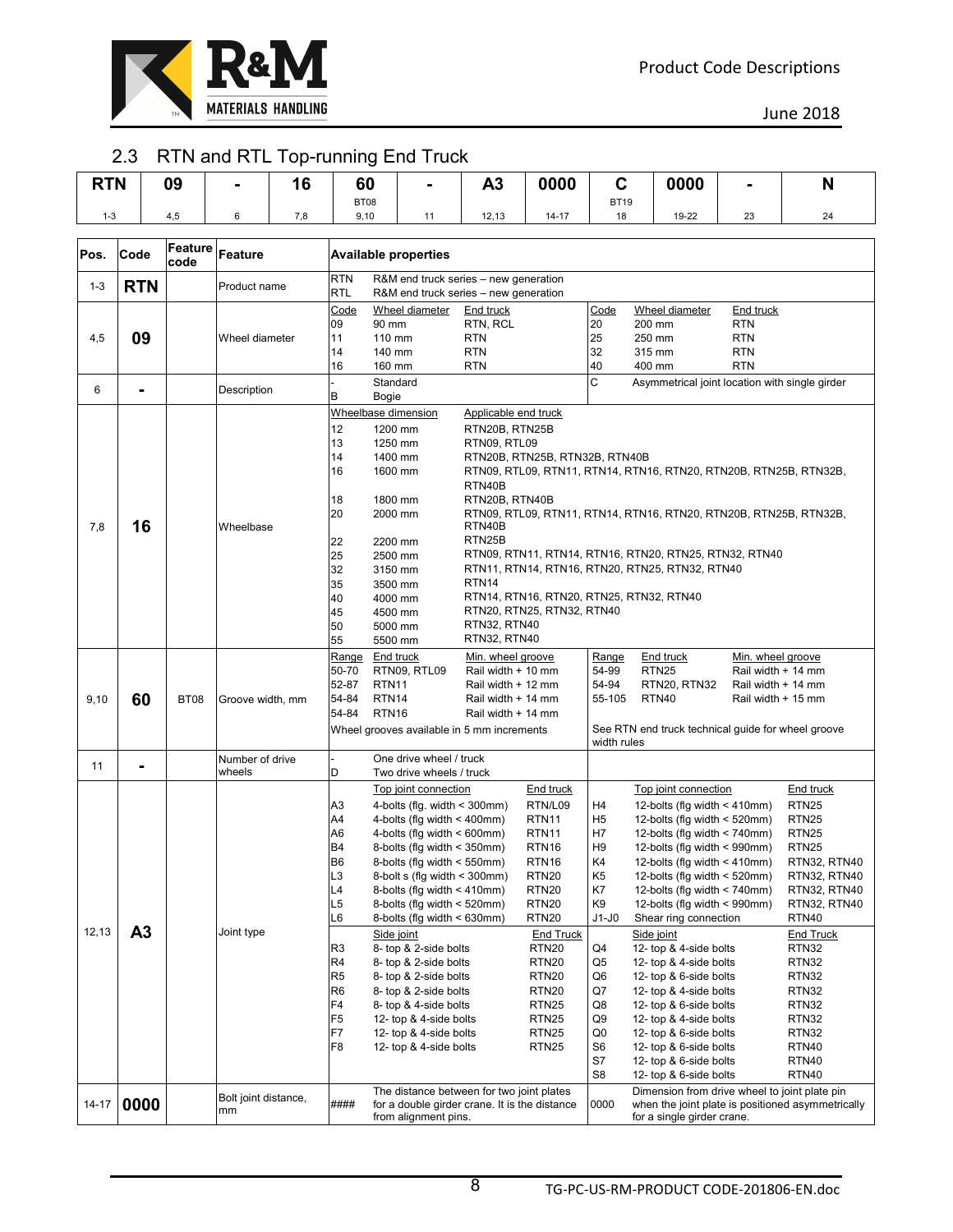

| 18    | С    | <b>BT19</b> | Buffer type                       | RTN/RTL09<br>RTN <sub>11</sub><br>RTN <sub>14</sub><br>RTN <sub>16</sub><br>RTN <sub>20</sub><br>RTN <sub>25</sub> | A, B, C, K, G, E<br>A, B, C, K, G, E<br>A, B, C, D, K, G, E, M, F, H, P<br>A, B, C, D, K, G, E, M, F, H, P<br>A, B, C, D, K, G, E, M, F, H, P, I, S<br>A, B, C, D, K, G, E, M, F, H, P, I, S | RTN32<br>RTN40<br>A, B, C, D<br>K, G, E, M, F | B, C, D, K, G, E, M, F, H, P, I, S, T, Y<br>B, C, D, K, G, E, M, F, H, P, I, S, T, Y<br>Rubber buffers<br>Polyurethane buffers<br>H, P, I, S, T, Y Polyurethane buffers<br>No buffer included |
|-------|------|-------------|-----------------------------------|--------------------------------------------------------------------------------------------------------------------|----------------------------------------------------------------------------------------------------------------------------------------------------------------------------------------------|-----------------------------------------------|-----------------------------------------------------------------------------------------------------------------------------------------------------------------------------------------------|
| 19-22 | 0000 |             | Bogie inner wheel<br>distance, mm | 0000                                                                                                               | No bogie type end carriage                                                                                                                                                                   |                                               |                                                                                                                                                                                               |
| 23    | -    |             | Color code                        |                                                                                                                    | Standard primary paint                                                                                                                                                                       | ΙK                                            | Standard finishing paint                                                                                                                                                                      |
| 24    | N    |             | Special properties                | IN.                                                                                                                | Standard                                                                                                                                                                                     | IE<br>Special                                 |                                                                                                                                                                                               |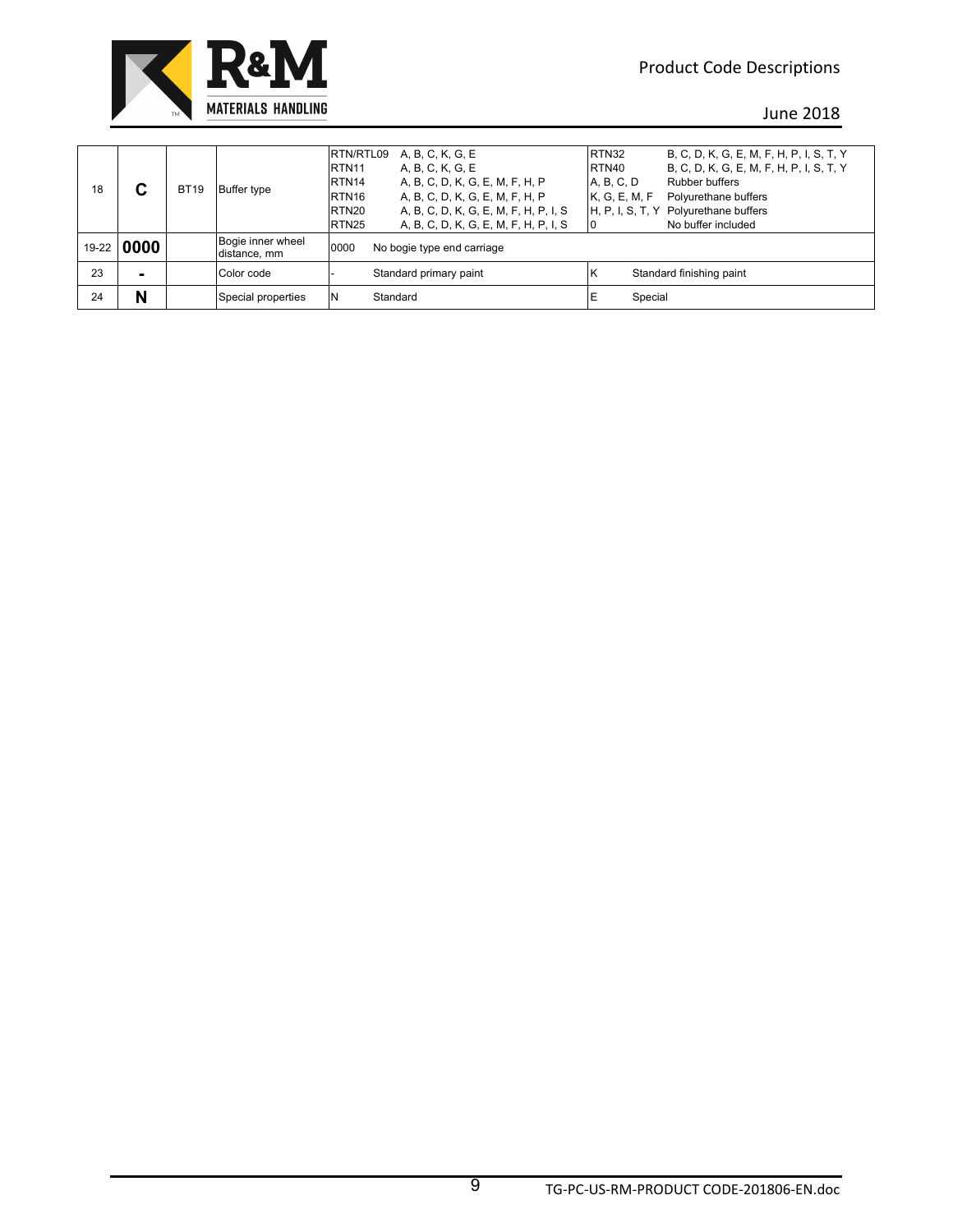

# 2.4 RU and RH Under-running End Truck

| DL.<br>שמ | 08  | $\blacksquare$ | n n<br>δJ<br>____ | 080         | SA <sub>3</sub> | 0000      | -<br>v      | 0000  |    | ш  |
|-----------|-----|----------------|-------------------|-------------|-----------------|-----------|-------------|-------|----|----|
|           |     |                |                   | <b>BT08</b> |                 |           | <b>BT19</b> |       |    |    |
| ے,        | 3,4 |                | 6.7               | 8,9,10      | 12, 13, 14      | $15 - 18$ | 19          | 20-23 | 24 | 25 |

| <b>Position Code</b> |                 | Feature<br>code | Feature                    | <b>Available properties</b>                                                                                                                                                                                                                       |                                                                                                                                                                                                                                                                                                                                                                                                                                                                                                                                                                                                                                                                                                                                                                                                                                                                                                                                                                                            |                                                                                                                                                                                                                                                               |                                                                                                                                                                                                                                                       |
|----------------------|-----------------|-----------------|----------------------------|---------------------------------------------------------------------------------------------------------------------------------------------------------------------------------------------------------------------------------------------------|--------------------------------------------------------------------------------------------------------------------------------------------------------------------------------------------------------------------------------------------------------------------------------------------------------------------------------------------------------------------------------------------------------------------------------------------------------------------------------------------------------------------------------------------------------------------------------------------------------------------------------------------------------------------------------------------------------------------------------------------------------------------------------------------------------------------------------------------------------------------------------------------------------------------------------------------------------------------------------------------|---------------------------------------------------------------------------------------------------------------------------------------------------------------------------------------------------------------------------------------------------------------|-------------------------------------------------------------------------------------------------------------------------------------------------------------------------------------------------------------------------------------------------------|
| 1,2                  | <b>RU</b>       |                 | Product name               | <b>RU</b><br><b>RH</b>                                                                                                                                                                                                                            | R&M end truck series; Platform series (UU); I-beam truck frame                                                                                                                                                                                                                                                                                                                                                                                                                                                                                                                                                                                                                                                                                                                                                                                                                                                                                                                             |                                                                                                                                                                                                                                                               |                                                                                                                                                                                                                                                       |
| 3,4                  | 08              |                 | Wheel diameter             | 08<br>10<br>13<br>20                                                                                                                                                                                                                              | R&M end truck series; Platform series (UR); U-shape truck frame<br>80 mm<br>100 mm<br>125 mm<br>200 mm                                                                                                                                                                                                                                                                                                                                                                                                                                                                                                                                                                                                                                                                                                                                                                                                                                                                                     |                                                                                                                                                                                                                                                               |                                                                                                                                                                                                                                                       |
| 5                    | $\blacksquare$  |                 | Description                | $\frac{1}{2}$<br>B<br>C                                                                                                                                                                                                                           | Standard<br>Bogie<br>Asymmetrical joint for single girder                                                                                                                                                                                                                                                                                                                                                                                                                                                                                                                                                                                                                                                                                                                                                                                                                                                                                                                                  |                                                                                                                                                                                                                                                               |                                                                                                                                                                                                                                                       |
| 6,7                  | 23              |                 | Wheelbase                  | Wheel base dimension<br>12<br>14<br>18<br>23<br>28<br>32<br>35<br>40                                                                                                                                                                              | 1200 mm<br>1400 mm<br>1800 mm<br>2300 mm<br>2800 mm<br>3200 mm<br>3500 mm<br>4000 mm                                                                                                                                                                                                                                                                                                                                                                                                                                                                                                                                                                                                                                                                                                                                                                                                                                                                                                       | Applicable end truck<br>RU08, RU10, RU13<br>RU08, RU10, RU13, RH10, RH13<br>RU08, RU10, RU13, RU20, RH10, RH13<br>RU08, RU10, RU13, RU20, RH10, RH13<br>RU08, RU10, RU13, RU20, RH10, RH13<br>RU10, RU13, RU20, RH13<br>RU10, RU13, RU20, RH13<br><b>RU20</b> |                                                                                                                                                                                                                                                       |
| $8 - 10$             | 080             |                 | Runway flange<br>width     | Code<br>073-313<br>083-322<br>100-343<br>127-418                                                                                                                                                                                                  | Flange width range, applicable end truck<br>73-313 mm, RU08 (63158 mm special flange range with patented track wheels)<br>83-322 mm, RU10, RH10 (61157 mm flange range with patented track wheels)<br>100-343 mm, RU13, RH13 (61223 mm flange range with patented track wheels)<br>127-418 mm, RU20 (No patented track wheels available for RU20 or RH20)                                                                                                                                                                                                                                                                                                                                                                                                                                                                                                                                                                                                                                  |                                                                                                                                                                                                                                                               |                                                                                                                                                                                                                                                       |
| 11                   |                 |                 | Number of bridge<br>drives | D<br>S<br>D                                                                                                                                                                                                                                       | One drive / end truck<br>Two drives / end truck<br>One drive / bogie truck<br>Two drives / bogie truck                                                                                                                                                                                                                                                                                                                                                                                                                                                                                                                                                                                                                                                                                                                                                                                                                                                                                     |                                                                                                                                                                                                                                                               |                                                                                                                                                                                                                                                       |
| $12 - 14$            | SA <sub>3</sub> |                 | Joint type                 | Code<br>SA <sub>3</sub><br>SB4<br>SC <sub>3</sub><br>SC <sub>4</sub><br>SC <sub>5</sub><br>SD <sub>3</sub><br>SD <sub>4</sub><br>SD <sub>5</sub><br>HB4<br>HC <sub>3</sub><br>HC4<br>HC <sub>5</sub><br>HD <sub>3</sub><br>HD4<br>HD <sub>5</sub> | Bolted joint connection with joint plate<br>4-bolt connection, M16 bolt (flange width < 300 mm)<br>4-bolt connection, M20 bolt (flange width < 410 mm)<br>8-bolt connection, M20 bolt (flange width 200 mm - 310 mm)<br>8-bolt connection, M20 bolt (flange width 300 mm - 410 mm)<br>8-bolt connection, M20 bolt (flange width 410 mm - 510 mm)<br>12-bolt connection, M20 bolt (flange width 200 mm - 310 mm)<br>12-bolt connection, M20 bolt (flange width 300 mm - 410 mm)<br>12-bolt connection, M20 bolt (flange width 410 mm - 510 mm)<br>4-bolt connection, M20 bolt (flange width < 410mm)<br>8-bolt connection, M20 bolt (flange width 200 mm - 310 mm)<br>8-bolt connection, M20 bolt (flange width 300 mm - 410 mm)<br>8-bolt connection, M20 bolt (flange width 410 mm - 510 mm)<br>16-bolt connection, M20 bolt (flange width 200 mm - 310 mm)<br>16-bolt connection, M20 bolt (flange width 300 mm - 410 mm)<br>16-bolt connection, M20 bolt (flange width 410 mm - 510 mm) |                                                                                                                                                                                                                                                               | Applicable end truck<br><b>RU08</b><br><b>RU10</b><br><b>RU13</b><br><b>RU13</b><br><b>RU13</b><br><b>RU20</b><br><b>RU20</b><br><b>RU20</b><br><b>RH10</b><br><b>RH13</b><br><b>RH13</b><br><b>RH13</b><br><b>RH20</b><br><b>RH20</b><br><b>RH20</b> |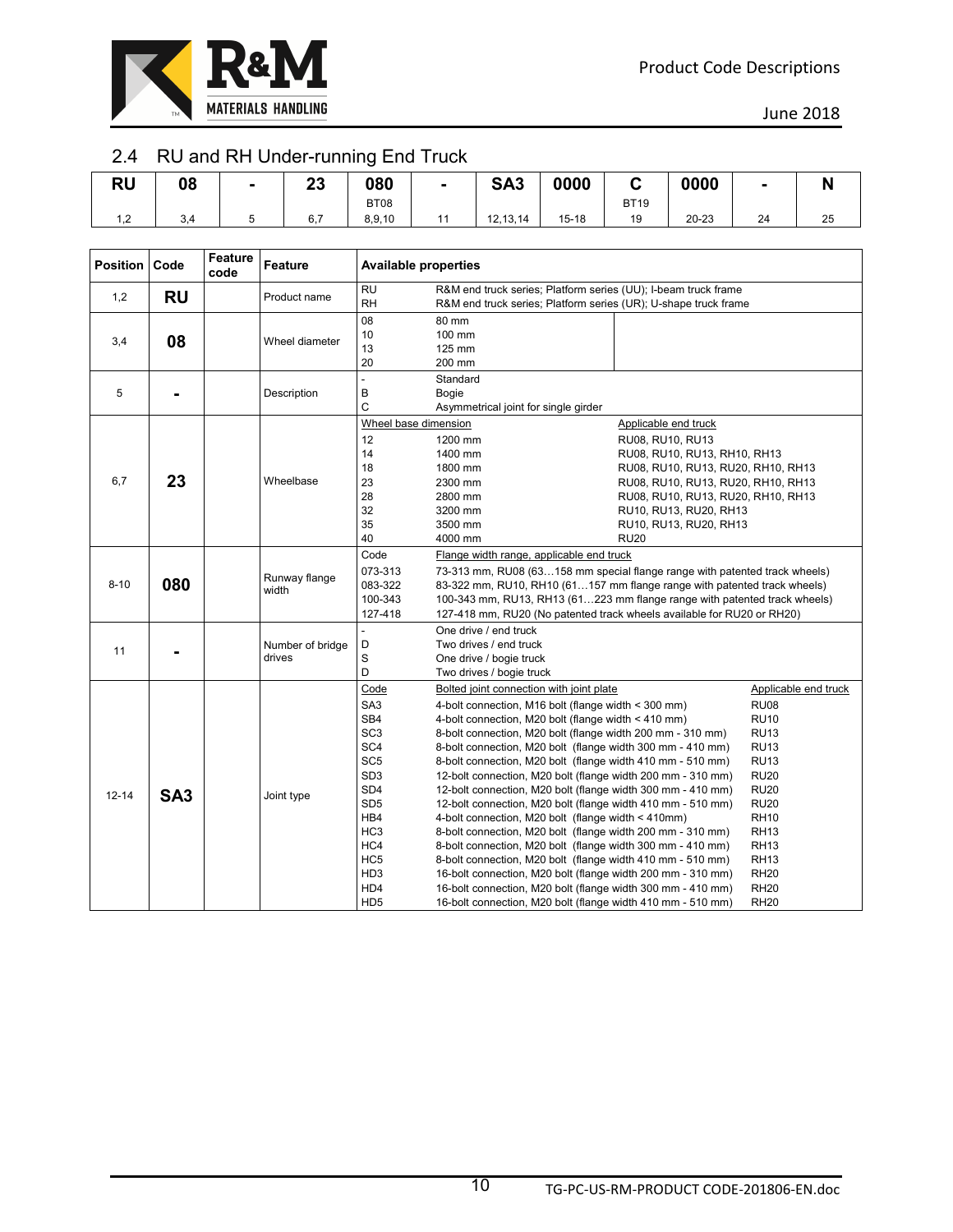

|           |                |             |                      | Code              | Bolted joint connection without joint plate                 |                                                | Applicable end truck                      |
|-----------|----------------|-------------|----------------------|-------------------|-------------------------------------------------------------|------------------------------------------------|-------------------------------------------|
|           |                |             |                      | BA <sub>1</sub>   | 4-bolt connection, M16 bolt (flange width 154 mm - 203 mm)  |                                                | <b>RU08</b>                               |
|           |                |             |                      | BA <sub>2</sub>   | 4-bolt connection, M16 bolt (flange width 204 mm - 253 mm)  |                                                | <b>RU08</b>                               |
|           |                |             |                      | BA3               | 4-bolt connection, M16 bolt (flange width 254 mm - 320 mm)  |                                                | <b>RU08</b>                               |
|           |                |             |                      | BB <sub>2</sub>   | 4-bolt connection, M20 bolt (flange width < 265 mm)         |                                                | <b>RU10</b>                               |
|           |                |             |                      | BB <sub>3</sub>   | 4-bolt connection, M20 bolt (flange width < 315 mm)         |                                                | <b>RU10</b>                               |
|           |                |             |                      | BB4               | 4-bolt connection, M20 bolt (flange width < 415 mm)         |                                                | <b>RU10</b>                               |
|           |                |             |                      | BB <sub>5</sub>   | 4-bolt connection, M20 bolt (flange width < 450 mm)         |                                                | <b>RU10</b>                               |
|           |                |             |                      | BC <sub>3</sub>   | 8-bolt connection, M20 bolt (flange width < 315 mm)         |                                                | <b>RU13</b>                               |
|           |                |             |                      | BC4               | 8-bolt connection, M20 bolt (flange width < 415 mm)         |                                                | <b>RU13</b>                               |
|           |                |             |                      | BC <sub>5</sub>   | 8-bolt connection, M20 bolt (flange width < 450 mm)         |                                                | <b>RU13</b>                               |
|           |                |             |                      | BD <sub>3</sub>   | 12-bolt connection, M20 bolt (flange width < 400 mm)        |                                                | <b>RU20</b>                               |
|           |                |             |                      | BD <sub>4</sub>   | 12-bolt connection, M20 bolt (flange width < 500 mm)        |                                                | <b>RU20</b>                               |
|           |                |             |                      | B <sub>D5</sub>   | 12-bolt connection, M20 bolt (flange width < 600 mm)        |                                                | <b>RU20</b>                               |
|           |                |             |                      | KB <sub>2</sub>   | 4-bolt connection, M20 bolt (flange width 216 mm - 265 mm)  |                                                | <b>RH10</b>                               |
|           |                |             |                      | KB <sub>3</sub>   | 4-bolt connection, M20 bolt (flange width 266 mm - 315 mm)  |                                                | <b>RH10</b>                               |
|           |                |             |                      | KB4               | 4-bolt connection, M20 bolt (flange width 316 mm - 415 mm)  |                                                | <b>RH10</b>                               |
|           |                |             |                      | KB <sub>5</sub>   | 4-bolt connection, M20 bolt (flange width 416 mm - 450 mm)  |                                                | <b>RH10</b>                               |
|           |                |             |                      | KC <sub>3</sub>   | 8-bolt connection, M20 bolt (flange width 266 mm - 315 mm)  |                                                | <b>RH13</b>                               |
|           |                |             |                      | KC4               | 8-bolt connection, M20 bolt (flange width 316 mm - 415 mm)  |                                                | <b>RH13</b>                               |
|           |                |             |                      | KC <sub>5</sub>   | 8-bolt connection, M20 bolt (flange width 316 mm - 415 mm)  |                                                | <b>RH13</b>                               |
|           |                |             |                      | KD <sub>3</sub>   | 16-bolt connection, M20 bolt (flange width 266 mm - 315 mm) |                                                | <b>RH20</b>                               |
|           |                |             |                      | KD4               | 16-bolt connection, M20 bolt (flange width 316 mm - 415 mm) |                                                | <b>RH20</b>                               |
|           |                |             |                      | KD <sub>5</sub>   | 16-bolt connection, M20 bolt (flange width 316 mm - 415 mm) |                                                | <b>RH20</b>                               |
|           |                |             |                      | Code              | Welded without joint plate                                  |                                                | Applicable end truck                      |
|           |                |             |                      | WA                |                                                             |                                                | <b>RU08</b>                               |
|           |                |             |                      | WB                |                                                             |                                                | <b>RU10</b>                               |
|           |                |             |                      | WC                |                                                             |                                                | <b>RU13</b>                               |
|           |                |             |                      | <b>WD</b>         |                                                             |                                                | <b>RU20</b>                               |
|           |                |             |                      | Code              | Special joint                                               |                                                | Applicable end truck                      |
|           |                |             |                      | 000               | Special joint -design by the crane builder                  |                                                | RU, RH                                    |
|           |                |             |                      |                   | The distance between for two joint                          |                                                | Dimension from drive wheel to joint plate |
| $15 - 18$ | 0000           |             | Bolt joint distance, | ####              | plates for a double girder crane. It                        | 0000<br>pin when the joint plate is positioned |                                           |
|           |                |             | mm                   |                   | is the distance from alignment pins.                        |                                                | asymmetrically for a single girder crane. |
|           |                |             |                      | <b>RU08</b>       | A, B, C, K, G, E                                            | A. B. C. D                                     | Rubber buffers                            |
|           |                |             |                      | <b>RU10, RH10</b> | A, B, C, K, G, E                                            | K, G, E, M, F, H, P                            | Polyurethane buffers                      |
| 19        | C              | <b>BT19</b> | Buffer type          | RU13, RH13        | A, B, C, D, K, G, E, M, F                                   | $\Omega$                                       | No buffer                                 |
|           |                |             |                      | <b>RU20, RH20</b> | A, B, C, D, K, G, E, M, F, H, P                             |                                                |                                           |
|           |                |             | Bogie inner wheel    |                   |                                                             |                                                |                                           |
| 20-23     | 0000           |             | distance, mm         | 0000              | Standard, (Not a bogie end truck configuration)             |                                                |                                           |
|           |                |             |                      |                   | Standard primary paint                                      |                                                |                                           |
| 24        | $\blacksquare$ |             | Color code           | Κ                 | Standard finishing paint                                    |                                                |                                           |
|           |                |             |                      |                   |                                                             |                                                |                                           |
| 25        | N              |             | Special properties   | N                 | Standard                                                    |                                                |                                           |
|           |                |             |                      | E                 | Special                                                     |                                                |                                           |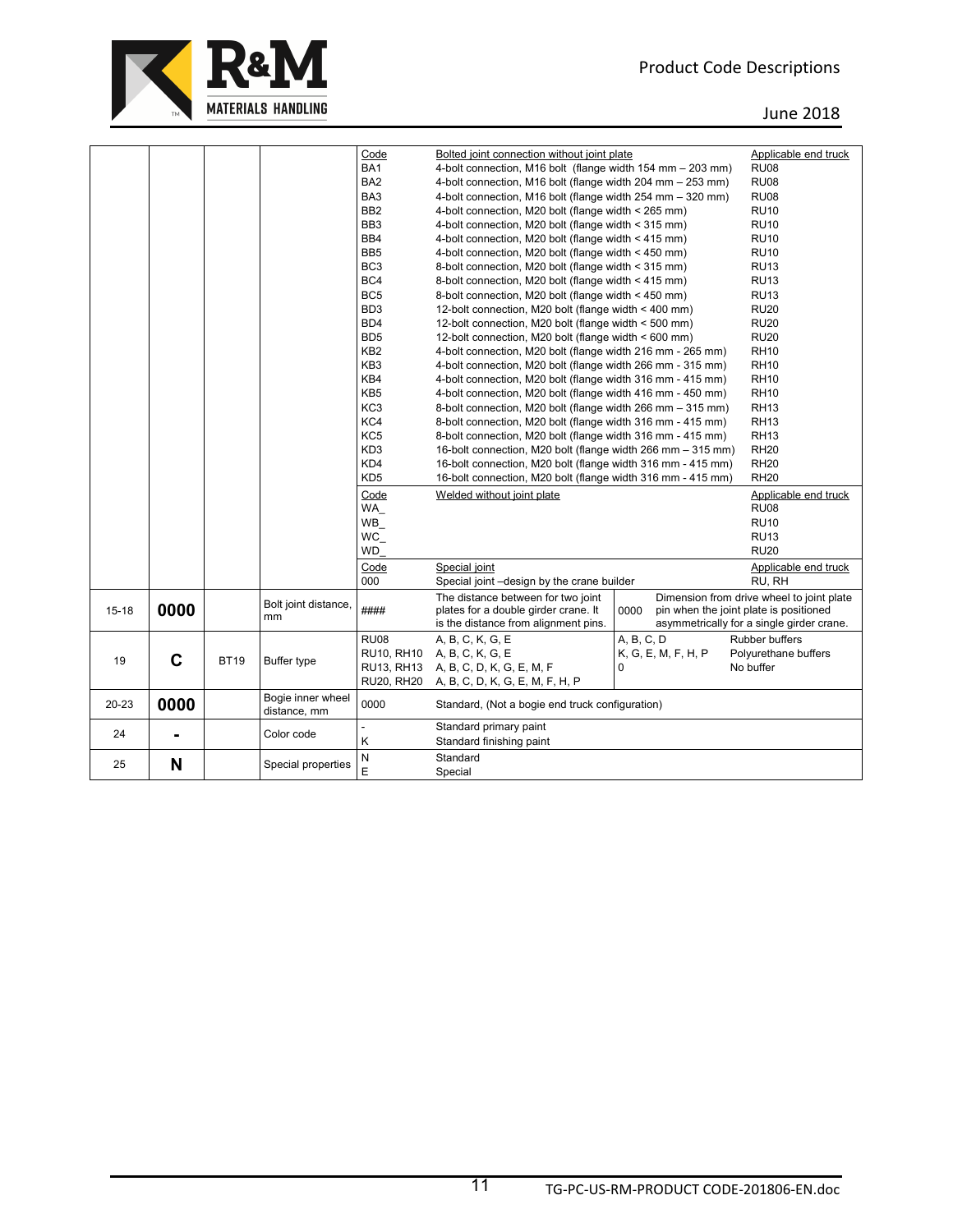# 3 TRAVELING MACHINERIES PRODUCT CODE

#### 3.1 GE Drive

| . . | 06  | D |             |             |    | F06MA     | 200-6400 | N  |
|-----|-----|---|-------------|-------------|----|-----------|----------|----|
|     |     |   | <b>TG05</b> | <b>TG06</b> |    |           |          |    |
|     | 5,6 |   |             |             | 10 | $12 - 16$ | $7 - 24$ | دے |

| Pos.           | Code      | Feature<br>code | <b>Feature</b>                   |                   | <b>Available properties</b>                                                                                                                                                                                                                               |                          |                                                                                                    |
|----------------|-----------|-----------------|----------------------------------|-------------------|-----------------------------------------------------------------------------------------------------------------------------------------------------------------------------------------------------------------------------------------------------------|--------------------------|----------------------------------------------------------------------------------------------------|
| 1,2            | <b>GE</b> |                 | Gear                             | <b>GE</b>         |                                                                                                                                                                                                                                                           |                          |                                                                                                    |
| 3              | K         |                 | Type                             | ĸ<br>М            | Specific Trolley Drive (WRH)<br>Specific Trolley Drive (ECH)<br>Hollow shaft                                                                                                                                                                              | S<br>T<br>N              | Solid shaft<br>Reserved<br>Reserved                                                                |
| 4              | 1         |                 | Machinery size<br>(Torque Range) | 2<br>3            | 0 Nm < $T_2$ < 50 Nm<br>16 Nm < $T_2$ < 125 Nm<br>40 Nm < $T_2$ < 320 Nm                                                                                                                                                                                  | $\overline{4}$<br>5<br>6 | 100 Nm < $T_2$ < 800 Nm<br>250 Nm < $T_2$ < 2000 Nm<br>630 Nm < $T_2$ < 5000 Nm                    |
| 5,6            | 06        |                 | Ratio code                       | 01<br>99<br>H9    | 1 <sup>st</sup> mark: 0, 1, 2  9, A (=10), B(=11),<br>$2nd$ mark: 0, 1, 2  9<br>e.g. A0≡100, B0≡110, G5≡165, etc.                                                                                                                                         |                          |                                                                                                    |
| $\overline{7}$ | P         |                 | Options                          | P<br>F            | Standard, no options (plain)<br>Flywheel                                                                                                                                                                                                                  | G<br>V                   | Gantry type gear (RES4, RES5)<br>Stronger version (RES320V, RES316V,<br>RES313V with MF06LB motor) |
| 8              | Т         | <b>TG05</b>     | Secondary shaft type             | K<br>S            | <b>Driving Pinion</b><br>Keyway<br>Spline                                                                                                                                                                                                                 | D<br>E                   | Spline + Plain<br>Reserved (Special)                                                               |
| 9              | 1         | <b>TG06</b>     | Version type                     | 19                | Versioning of machinery e.g. spline size, shaft size                                                                                                                                                                                                      |                          |                                                                                                    |
| 10             | B         |                 | Color                            | B                 | B-Black (Dark grey)                                                                                                                                                                                                                                       |                          |                                                                                                    |
| 11             | O         |                 | Future reservation               | O                 | No feature                                                                                                                                                                                                                                                |                          |                                                                                                    |
| $12 - 16$      | F06MA     |                 | Motor type and size              | F<br>06<br>M<br>Α | Motor type code (B, F, T, etc.)<br>Frame size (e.g. 06, 07)<br>Stator length (S, M, L, Z, E)<br>Power code (A, B, C)                                                                                                                                      |                          |                                                                                                    |
| $17 - 24$      | 200-6400  |                 | Motor ID-code                    | 200<br>5<br>400   | ID of the motor, if special then Winding data and Power supply data: 200-6400 (fourth<br>mark, pos 20 "dash")<br>Number of HS- and LS-pole-pairs<br>Filling mark "dash"<br>Power Supply frequency: 5-50Hz, 6-60Hz<br>Power supply Voltage, e.g. 380, 400, |                          |                                                                                                    |
| 25             | N         |                 | Order type                       | E<br>N            | Special Order, details defined with P.O.<br>Normal Order (e.g. Standard Motor)                                                                                                                                                                            |                          |                                                                                                    |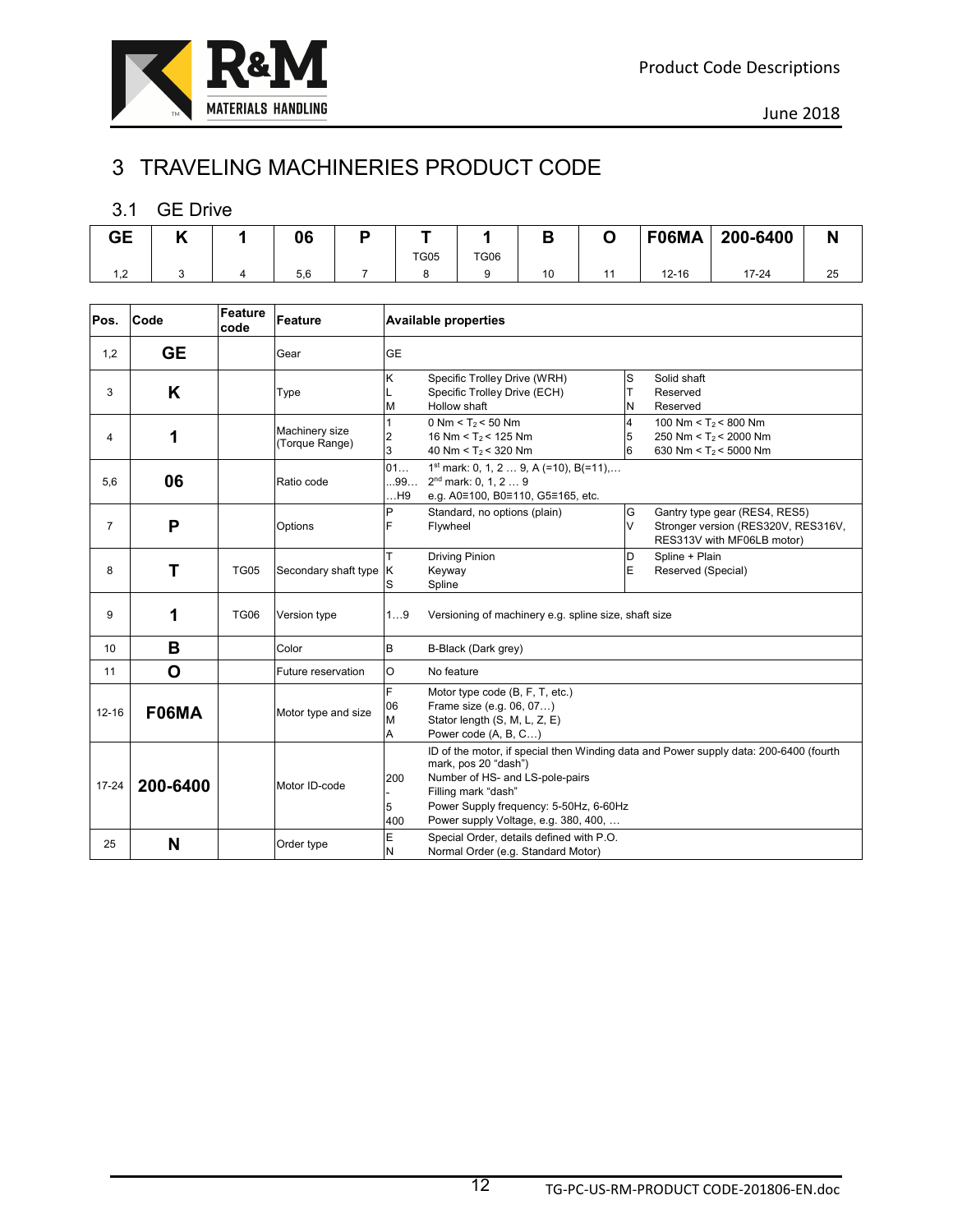

#### 3.2 QM Bridge Drive

|              |             | _          |             |                      |       |    |           |    |     |    |         |           |             |        |
|--------------|-------------|------------|-------------|----------------------|-------|----|-----------|----|-----|----|---------|-----------|-------------|--------|
| QM           | 06          | . .<br>. . | 045         | NΔ<br>$\blacksquare$ | 10    |    | M         | _  | . . | ٠  | $\sim$  | 400       |             |        |
| <b>TG01</b>  | <b>TG02</b> |            | <b>TG03</b> |                      |       |    |           |    |     |    | (ELE03) | ELE01     | <b>BM03</b> | (BM07) |
| 12<br>$\sim$ | 3.4         |            | $6 - 8$     | 9,10                 | 12,13 | 14 | 15<br>10. | 16 | 17  | 18 | 19      | $20 - 22$ | 23          | 24     |

| Pos.      | Code           | Feature<br>code | Feature                        | <b>Available properties</b>                                                                                                                                                                                                                |
|-----------|----------------|-----------------|--------------------------------|--------------------------------------------------------------------------------------------------------------------------------------------------------------------------------------------------------------------------------------------|
| 1,2       | QM             |                 | Machinery type                 | QM                                                                                                                                                                                                                                         |
| 3,4       | 06             | <b>TG02</b>     | Size of the gear               | 06, 07, 09, 10                                                                                                                                                                                                                             |
| 5         | Н              |                 | Gearbox type                   | H<br>Helical gear<br>ĸ<br>Bevel gear                                                                                                                                                                                                       |
| $6 - 8$   | 045            | <b>TG03</b>     | Gear ratio code                | 022, 045, 090<br>QM06<br>QM07<br>028, 056, 112<br>QM09K 012, 014, 018, 022, 028, 036, 045, 056, 071, 080<br>QM10 014, 018, 022, 028, 036, 045, 056, 071, 090, 112, 140, 180, 230, 280<br>QM10K 018, 022, 028, 036, 045, 056, 071, 090, 112 |
| 9,10      | <b>NA</b>      |                 | Gear options                   | Standard<br>Shaft arrangement A<br>$N_{-}$<br>A<br>B<br>Shaft arrangement B<br>Foot-mounted                                                                                                                                                |
| 11        | F              |                 | Type of motor                  | F<br>Enclosed squirrel-cage motor equipped with brake                                                                                                                                                                                      |
| 12,13     | 10             |                 | Size of motor                  | 10<br>11<br>Motor size (number states shaft height of a foot mounted motor in centimeters)<br>13                                                                                                                                           |
| 14        | Z              |                 | Length of motor frame          | M<br>Ζ<br>Defines motor stator and frame length (from shorter to longer MZX)<br>X                                                                                                                                                          |
| 15        | M              |                 | Winding power variant          | M<br>Lower power variant<br>N<br>Higher power variant                                                                                                                                                                                      |
| 16        | $\overline{2}$ |                 | Number of pole pairs           | $\overline{c}$<br>Defines nominal speed of the motor                                                                                                                                                                                       |
| 17        | A              |                 | Code of winding                | A<br>320-360V 50/87 Hz 380-415V 60/100 Hz<br>P<br>380-415V 50/87 Hz 440-480V 60/100 Hz<br>Z<br>500-525V 50/87 Hz 575-600V 60/100 Hz                                                                                                        |
| 18        |                |                 | Motor options                  | Standard motor without options<br>Motor with options selected from options list<br>S<br>X<br>Motor with extra options                                                                                                                      |
| 19        | 6              | (ELE03)         | Frequency of supply<br>network | ELE03 value<br>5<br>50 Hz<br>6<br>60Hz                                                                                                                                                                                                     |
| $20 - 22$ | 400            | ELE01           | Voltage of supply network      | 400<br>400 V                                                                                                                                                                                                                               |
| 23        | Y              | <b>BM03</b>     | Winding connection             | D<br>Inverter control Delta-connected (87 Hz and 100 Hz).<br>Y<br>Inverter control Star-connected (50 Hz and 60 Hz)                                                                                                                        |
| 24        | C              | (BM07)          | Frequency of motor             | BM07 value<br>50 Hz<br>A<br>С<br>60 Hz<br>E<br>87 Hz<br>G<br>100 Hz                                                                                                                                                                        |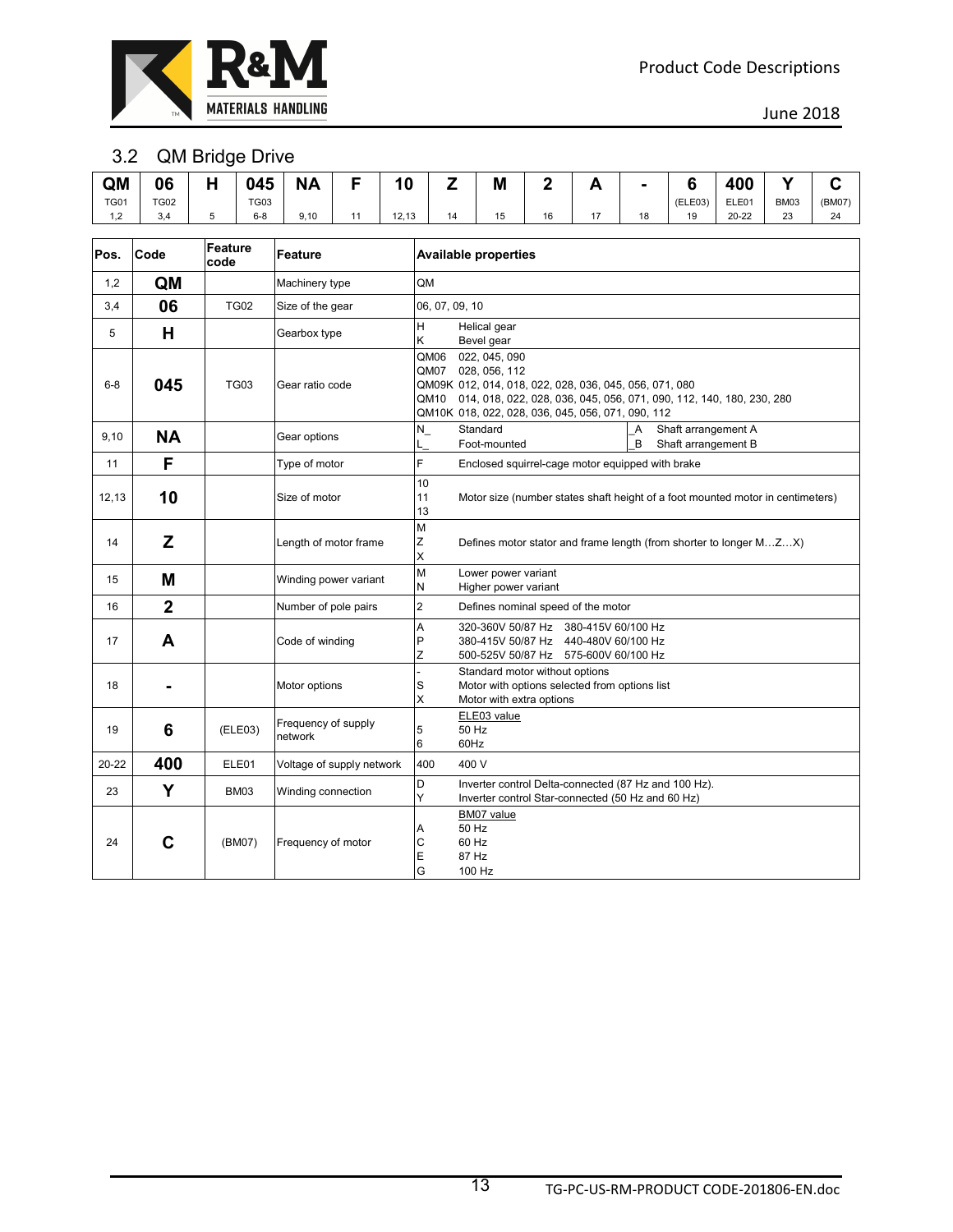# 4 POWER SUPPLY PACKAGE PRODUCT CODE

### 4.1 Electrification Package – Spacemaster® SX WRH and LK ECH

| QQ    | S              | M                | S                           | 1                                                                  | $\overline{2}$                                                                   |                                                                                                                                                                                                                                                                                                                                                                                                                                           | 6      | B                                                                                                        | P <sub>3</sub>                                                                                |                                                                                                                                                                                                                                                                                                                                                                                                                                                                                                                                                                                                                     | 76      | 105          |                          |
|-------|----------------|------------------|-----------------------------|--------------------------------------------------------------------|----------------------------------------------------------------------------------|-------------------------------------------------------------------------------------------------------------------------------------------------------------------------------------------------------------------------------------------------------------------------------------------------------------------------------------------------------------------------------------------------------------------------------------------|--------|----------------------------------------------------------------------------------------------------------|-----------------------------------------------------------------------------------------------|---------------------------------------------------------------------------------------------------------------------------------------------------------------------------------------------------------------------------------------------------------------------------------------------------------------------------------------------------------------------------------------------------------------------------------------------------------------------------------------------------------------------------------------------------------------------------------------------------------------------|---------|--------------|--------------------------|
|       |                |                  |                             |                                                                    |                                                                                  |                                                                                                                                                                                                                                                                                                                                                                                                                                           |        |                                                                                                          | (HM01)                                                                                        |                                                                                                                                                                                                                                                                                                                                                                                                                                                                                                                                                                                                                     |         |              |                          |
|       |                |                  | BT <sub>03</sub>            |                                                                    | (GE09)                                                                           | DES01                                                                                                                                                                                                                                                                                                                                                                                                                                     | (GE16) | (DIM03)                                                                                                  | (HM02)                                                                                        |                                                                                                                                                                                                                                                                                                                                                                                                                                                                                                                                                                                                                     | (ELE01) | <b>DIM18</b> |                          |
| 1,2   | 3              | 4                | 5                           | 6                                                                  | 7                                                                                | 8                                                                                                                                                                                                                                                                                                                                                                                                                                         | 9      | 10                                                                                                       | 11,12                                                                                         |                                                                                                                                                                                                                                                                                                                                                                                                                                                                                                                                                                                                                     | 13,14   | $15 - 17$    | 18                       |
| Pos.  | Code           | Feature<br>code  | Feature                     |                                                                    | <b>Available properties</b>                                                      |                                                                                                                                                                                                                                                                                                                                                                                                                                           |        |                                                                                                          |                                                                                               |                                                                                                                                                                                                                                                                                                                                                                                                                                                                                                                                                                                                                     |         |              |                          |
| 1,2   | QQ             |                  | Crane layout                | QQ<br>QM                                                           | Wire rope hoist, crane with moveable pendant<br>Wire rope hoist, monorail system |                                                                                                                                                                                                                                                                                                                                                                                                                                           |        |                                                                                                          | XQ<br>XM                                                                                      | Chain hoist crane<br>Chain hoist, monorail system                                                                                                                                                                                                                                                                                                                                                                                                                                                                                                                                                                   |         |              |                          |
| 3     | S              |                  | Type of power<br>supply     | S<br>C                                                             | Festoon - Flat cables<br>Conductor rails                                         |                                                                                                                                                                                                                                                                                                                                                                                                                                           |        |                                                                                                          | E                                                                                             | NRGmaster (Energy chain electrification<br>system; requires radio controls)                                                                                                                                                                                                                                                                                                                                                                                                                                                                                                                                         |         |              |                          |
| 4     | M              |                  | Power supply for            | C<br>M                                                             | Crane                                                                            | Hoist/trolley and pushbutton pendant                                                                                                                                                                                                                                                                                                                                                                                                      |        |                                                                                                          | H<br>P                                                                                        | Hoist<br>Pushbutton pendant                                                                                                                                                                                                                                                                                                                                                                                                                                                                                                                                                                                         |         |              |                          |
| 5     | S              | BT03             | Crane type                  | S<br>U<br>D                                                        | Double girder                                                                    | Single girder, top running<br>Single girder, under running                                                                                                                                                                                                                                                                                                                                                                                |        |                                                                                                          | C<br>M                                                                                        | Compact crane<br>Monorail hoist                                                                                                                                                                                                                                                                                                                                                                                                                                                                                                                                                                                     |         |              |                          |
| 6     | 1              |                  | Number of hoists            | 1<br>$\overline{2}$<br>3                                           | 1 hoist/bridge<br>2 hoist/bridge<br>3 hoist/bridge                               |                                                                                                                                                                                                                                                                                                                                                                                                                                           |        |                                                                                                          |                                                                                               |                                                                                                                                                                                                                                                                                                                                                                                                                                                                                                                                                                                                                     |         |              |                          |
| 7     | 2              | (GE09)           | Hoist frame size            | 0<br>1<br>2<br>3                                                   |                                                                                  | SX1: ø243 mm rope drum<br>SX2/SX3: ø303 mm rope drum<br>SX4: ø355 mm rope drum<br>SX5: ø406 mm rope drum                                                                                                                                                                                                                                                                                                                                  |        | GE09 value<br>Ζ<br>Α<br>В<br>C                                                                           | 4<br>5<br>$\overline{7}$                                                                      | SX6: ø608 mm rope drum<br>SX7: $\varnothing 608$ mm drum + 2 motors<br>Chain hoist frame size                                                                                                                                                                                                                                                                                                                                                                                                                                                                                                                       |         | D<br>Ε       | GE09 value<br>10, 16, 25 |
| 8     | L              | DES01            | Trolley type                | L<br>Н<br>M<br>W<br>N                                              | Low headroom trolley                                                             | Double girder trolley (high connection)<br>Double girder trolley (medium connection)<br>Double girder trolley (low connection)<br>Normal headroom trolley                                                                                                                                                                                                                                                                                 |        |                                                                                                          | F<br>J<br>V<br>X                                                                              | <b>Fixed hoist</b><br>Special low headroom trolley<br>Machinery hoist<br>Special trolley                                                                                                                                                                                                                                                                                                                                                                                                                                                                                                                            |         |              |                          |
| 9     | 6              | (GE16)           | Main girder height          | Χ                                                                  | 19 Height $100900$ mm, e.g. $400$ mm = 4<br>Height $> 900$ mm                    | Note: Monorail = 9 -> Height > 900 mm                                                                                                                                                                                                                                                                                                                                                                                                     |        |                                                                                                          |                                                                                               | e.g. GE16 value = $100900$                                                                                                                                                                                                                                                                                                                                                                                                                                                                                                                                                                                          |         |              |                          |
| 10    | в              | (DIM03)          | Flange width<br>(B-measure) | $\overline{0}$<br>А<br>B                                           | Double girder trolleys<br>80229 mm<br>230379 mm                                  |                                                                                                                                                                                                                                                                                                                                                                                                                                           | С<br>D | 380529 mm<br>530690 mm                                                                                   |                                                                                               | e.g. DIM03 value = $80$ (mm)                                                                                                                                                                                                                                                                                                                                                                                                                                                                                                                                                                                        |         |              |                          |
| 11,12 | P <sub>3</sub> | (HM01)<br>(HM02) | Hoisting motor<br>type/size | P<br>T<br>Α<br>S<br>$\mathsf R$<br>C<br>E<br>O<br>1<br>2<br>3<br>4 | Hoisting motor type<br>Undefined                                                 | Pole change motor 6:1 (Q-hoist)<br>Inverter-duty motor (Q-hoist)<br>ASR inverter-duty motor (Q-hoist)<br>ESR Inverter-duty motor (Q-hoist)<br>Pole change motor 3:1 (Q-hoist)<br>Cast iron pole change motor (Q-hoist)<br>Ex-proof pole change motor (Q-hoist)<br>Single speed motor (Q-hoist)<br>Two-speed motor (chain hoist)<br>Single speed motor (chain hoist)<br>Inverter-duty motor (chain hoist)<br>Two-speed motor (chain hoist) |        |                                                                                                          | X<br>1<br>Z<br>$\overline{\mathbf{c}}$<br>3<br>4<br>5<br>6<br>8<br>9<br>Α<br>B<br>A<br>H<br>Κ | Hoisting motor size<br>Nom. power 1.5 kW / 50 Hz<br>Nom. power 1.8 kW / 50 Hz<br>Nom. power 2.5 kW / 50 Hz<br>Nom. power 3.6 kW / 50 Hz<br>Nom. power 4.5 kW / 50 Hz<br>Nom. power 7.5 kW / 50 Hz<br>Nom. power 9 kW / 50 Hz<br>Nom. power 15 kW / 50 Hz<br>Nom. power 18 kW / 50 Hz<br>Nom. power 23 kW / 50 Hz<br>Nom. power 28 kW / 50 Hz<br>Nom. power 35 kW / 50 Hz<br>Chain hoist: Nom. Power 0.5 kW / 50Hz<br>Chain hoist: Nom. Power 1.0 kW / 50Hz<br>$2 \times 15$ kW = 30 kW (MF13)<br>$2 \times 18$ kW = 36 kW (MF13)<br>$2 \times 23$ kW = 44 kW (MF13)<br>$2 \times 28$ kW = 56 kW (MF13)<br>Undefined |         |              |                          |
| 13,14 | 76             | (ELE01)          | Main voltage range          | 20<br>76                                                           |                                                                                  |                                                                                                                                                                                                                                                                                                                                                                                                                                           |        | 50 Hz: (U/10) - 20, Example (400 V / 10) - 20 = 20<br>60 Hz: (U/10) + 30, Example (460 V / 10) + 30 = 76 |                                                                                               | e.g. ELE01 value = $400 (V)$                                                                                                                                                                                                                                                                                                                                                                                                                                                                                                                                                                                        |         |              |                          |
| 15-17 | 105            | <b>DIM18</b>     | Span/length of<br>runway    |                                                                    | DIM18 value<br>095 9.5 m<br>105 10.5 m                                           |                                                                                                                                                                                                                                                                                                                                                                                                                                           |        |                                                                                                          |                                                                                               |                                                                                                                                                                                                                                                                                                                                                                                                                                                                                                                                                                                                                     |         |              |                          |
| 18    |                |                  | Special properties          | E                                                                  | Standard<br>Special                                                              |                                                                                                                                                                                                                                                                                                                                                                                                                                           |        |                                                                                                          |                                                                                               |                                                                                                                                                                                                                                                                                                                                                                                                                                                                                                                                                                                                                     |         |              |                          |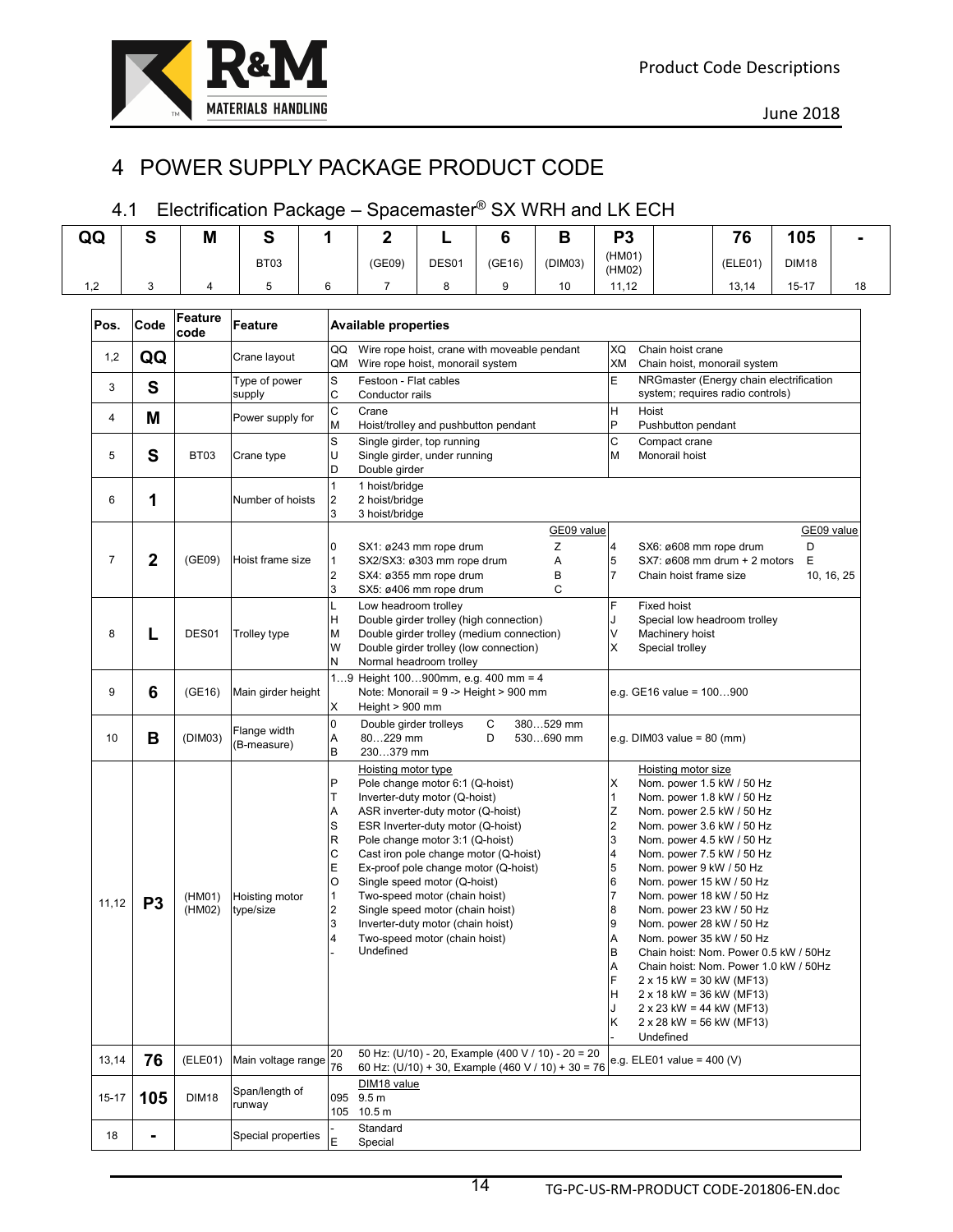

#### 4.2 Electrification Package – Spacemaster® SXL WRH

| UC | г<br>u | M | м    |        | M     | $\mathbf{v}$<br>. . |         | Vr               | 70      | 105          | $\overline{\phantom{a}}$ |
|----|--------|---|------|--------|-------|---------------------|---------|------------------|---------|--------------|--------------------------|
|    |        |   | BT03 | (GE09) | DES01 | (GE16)              | (DIM03) | (HM01)<br>(HM02) | (ELE01) | <b>DIM18</b> |                          |
| ົ  |        |   |      |        |       |                     | 10      | 11.12            | 13,14   | $15 - 17$    | 18                       |

| Pos.           | Code      | Feature<br>code        | Feature                     |                     | <b>Available properties</b>                                                                              |                                                                        |                  |                                                                                           |                                                                        |
|----------------|-----------|------------------------|-----------------------------|---------------------|----------------------------------------------------------------------------------------------------------|------------------------------------------------------------------------|------------------|-------------------------------------------------------------------------------------------|------------------------------------------------------------------------|
| 1,2            | <b>UC</b> | <b>PS46</b>            | Crane layout                | UC<br>UI            | C-rail festoon for SXL hoist<br>I-beam festoon for SXL hoist                                             |                                                                        |                  |                                                                                           |                                                                        |
| 3              | S         | <b>PS01/PS02</b>       | Type of power<br>supply     | S<br>C              | Festoon - Flat cables<br>Conductor rails                                                                 |                                                                        |                  |                                                                                           |                                                                        |
| 4              | M         |                        | Power supply for            | C<br>M<br>H         | Crane<br>Hoist/trolley and pushbutton pendant<br>Hoist                                                   |                                                                        |                  |                                                                                           |                                                                        |
| 5              | D         | BT03                   | Crane type                  | D                   | Double girder                                                                                            |                                                                        |                  |                                                                                           |                                                                        |
| 6              | 1         |                        | Number of hoists            | 1<br>$\overline{2}$ | 1 hoist/bridge<br>2 hoist/bridge                                                                         |                                                                        |                  |                                                                                           |                                                                        |
| $\overline{7}$ | 9         | (GE09)                 | Hoist frame size            | 9                   | Without crane service platform<br>SXL hoist                                                              | GE09 value<br><b>UM17</b><br><b>UM18</b><br><b>UM19</b><br><b>UM20</b> | F                | With crane service platform<br>OTH03 - YES<br>SXL hoist                                   | GE09 value<br><b>UM17</b><br><b>UM18</b><br><b>UM19</b><br><b>UM20</b> |
| 8              | M         | DES01                  | Trolley type                | M                   | Double girder trolley (medium connection)                                                                |                                                                        | X                | Special trolley                                                                           |                                                                        |
| 9              | X         | (GE16)                 | Main girder<br>height       | 19<br>X             | Height 100900mm, e.g. 400 mm = 4<br>Height > 900mm                                                       |                                                                        |                  | e.g. GE16 value = 100900                                                                  |                                                                        |
| 10             | 0         | (DIM03)                | Flange width<br>(B-measure) | $\Omega$            | Double girder trolleys                                                                                   |                                                                        |                  |                                                                                           |                                                                        |
| 11,12          | YC        | (HM17)<br>(HM18)       | Hoisting motor<br>type/size | Y<br>D              | HM17 Hoisting motor type<br>Hoist motor connection type<br>Hoist motor connection type<br>Undefined      |                                                                        | B<br>C<br>D<br>E | HM18 Hoisting motor size<br>MF13XR200<br>MF16ZR200<br>MF18XR200<br>MF22LR200<br>Undefined |                                                                        |
| 13,14          | 76        | (ELE01)                | Main voltage<br>range       | 20<br>76            | 50 Hz: (U/10) - 20, example (400 V / 10) - 20 = 20<br>60 Hz: (U/10) + 30, example (460 V / 10) + 30 = 76 |                                                                        |                  | e.g. ELE01 value = $400 (V)$                                                              |                                                                        |
| $15 - 17$      | 105       | DIM18/<br><b>DIM13</b> | Span/length of<br>runway    | 095<br>105          | DIM18 / DIM13 value<br>9.5 <sub>m</sub><br>10.5 <sub>m</sub>                                             |                                                                        |                  |                                                                                           |                                                                        |
| 18             |           |                        | Special<br>properties       | E                   | Standard<br>Special                                                                                      |                                                                        |                  |                                                                                           |                                                                        |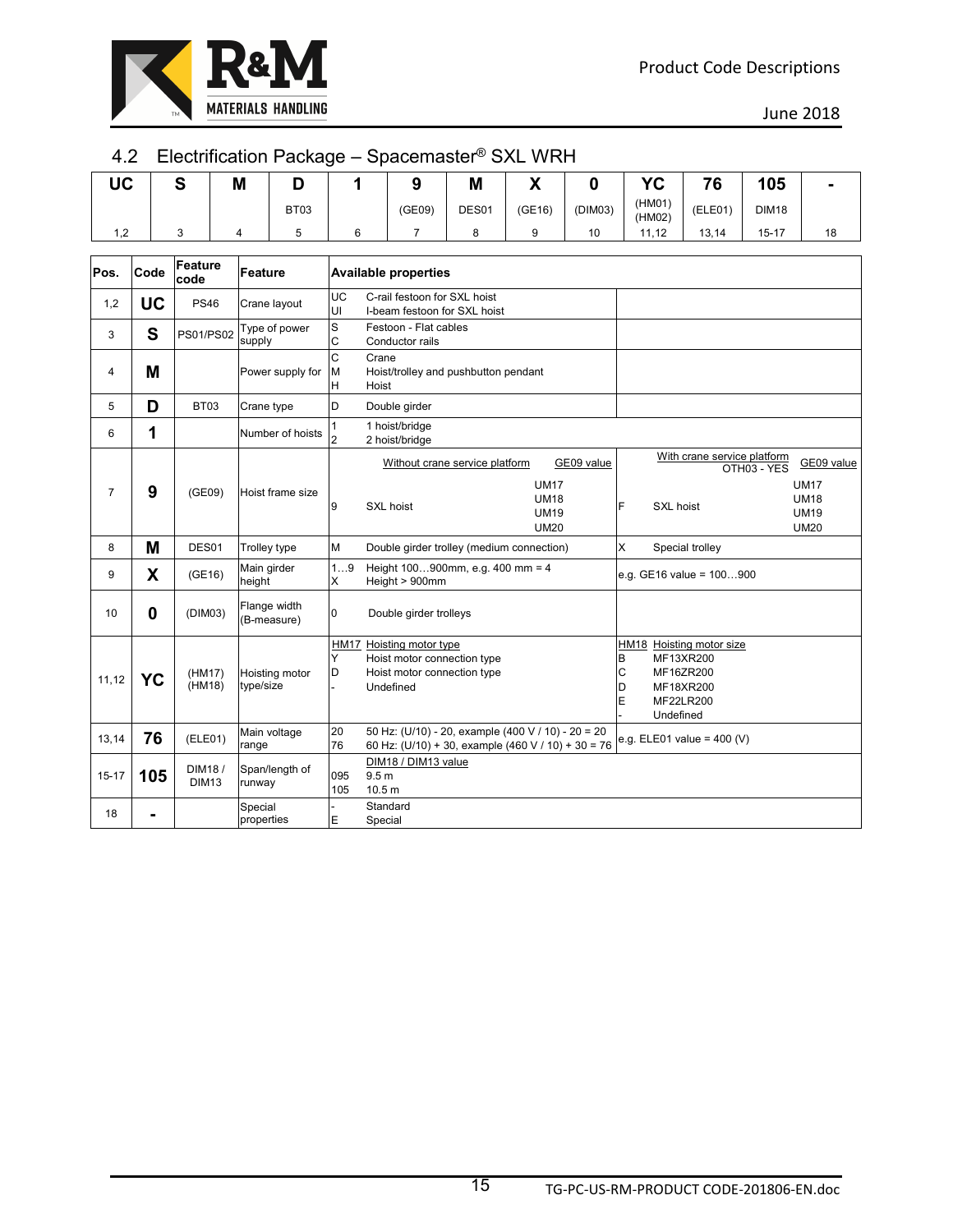

# 5 CONTROL PANEL PRODUCT CODE

### 5.1 Bridge Panel for Wire Rope Hoist Crane Package

| nn<br>n i |        |        |    |             |                          |           | הו ו<br>ับ  | ٠  | n,<br>ZV         |           |    |
|-----------|--------|--------|----|-------------|--------------------------|-----------|-------------|----|------------------|-----------|----|
|           | (HM01) | (HM02) |    | <b>TR01</b> | (BT01)                   |           | <b>PE13</b> |    | F(1)<br>, CLLU ' | (ELE02)   |    |
| 1-6       |        |        | 10 |             | $\overline{a}$<br>$\sim$ | 10<br>ں ، | $14 - 15$   | 16 | 40<br>17-18      | 10<br>. J | 20 |

| Pos.      | Code           | Feature<br>code | Feature                    | <b>Available properties</b>                                                                                                                                                                                                                                                                                                                                                                                                                                                                                                                                                                                                                                                                                                                                                           |                                                                          |
|-----------|----------------|-----------------|----------------------------|---------------------------------------------------------------------------------------------------------------------------------------------------------------------------------------------------------------------------------------------------------------------------------------------------------------------------------------------------------------------------------------------------------------------------------------------------------------------------------------------------------------------------------------------------------------------------------------------------------------------------------------------------------------------------------------------------------------------------------------------------------------------------------------|--------------------------------------------------------------------------|
| $1 - 6$   | <b>BP</b>      |                 | Product name               | <b>BP</b><br>Spacemaster SX wire rope hoist (Q hoist)                                                                                                                                                                                                                                                                                                                                                                                                                                                                                                                                                                                                                                                                                                                                 |                                                                          |
|           |                |                 |                            | BCR Spacemaster SXL wire rope hoist (UM hoist)                                                                                                                                                                                                                                                                                                                                                                                                                                                                                                                                                                                                                                                                                                                                        |                                                                          |
| 7         | P              | (HM01)          | Hoist motor<br>type        | Spacemaster SX wire rope hoist HM01 value<br>Spacemaster SXL wire rope hoist<br>P<br>P<br>Υ<br>Υ<br>Pole change motor<br>Hoist motor connection type<br>D<br>ASR inverter-duty motor<br>А<br>D<br>Α<br>Hoist motor connection type<br>S<br>S<br>ESR inverter-duty motor<br>T<br>T<br>Frequency converter motor<br>$\mathsf R$<br>R<br>Pole change motor 3:1<br>C<br>C<br>Cast iron pole change motor<br>E<br>E<br>Ex-proof pole change motor<br>O<br>O<br>Single speed motor<br>Spacemaster SX wire rope hoist<br>HM02 value                                                                                                                                                                                                                                                          | HM017 value                                                              |
| 8         | $\mathbf{2}$   | (HM02)          | Motor power                | Spacemaster SX wire rope hoist<br>X<br>1.5 kW / 50 Hz<br>X<br>Α<br>35 kW / 50 Hz (MF13)<br>Α<br>F<br>F<br>1.8 kW / 50 Hz (MF10)<br>1<br>$2 \times 15$ kW = 30 kW (MF13)<br>1<br>Ζ<br>Ζ<br>2.5 kW / 50 Hz<br>$2 \times 18$ kW = 36 kW (MF13)<br>Н<br>H<br>$\overline{2}$<br>2<br>$2 \times 23$ kW = 44 kW (MF13)<br>3.6 kW / 50 Hz (MF10)<br>J<br>3<br>3<br>Κ<br>4.5 kW / 50 Hz (MF10)<br>Κ<br>$2 \times 28$ kW = 56 kW (MF13)<br>$\overline{4}$<br>4<br>7.5 kW / 50 Hz (MF11)<br>Spacemaster SXL wire rope hoist<br>5<br>5<br>9 kW / 50 Hz (MF11)<br>MF13XR200<br>В<br>B<br>6<br>6<br>15 kW / 50 Hz (MF13)<br>C<br>MF16ZR200<br>С<br>7<br>7<br>18 kW / 50 Hz (MF13)<br>D<br>D<br>MF18XR200<br>8<br>8<br>23 kW / 50 Hz (MF13)<br>E<br>Е<br>MF22LR200<br>9<br>9<br>28 kW / 50 Hz (MF13) | HM02 value<br>HM18 value                                                 |
| 9         | $\blacksquare$ |                 |                            |                                                                                                                                                                                                                                                                                                                                                                                                                                                                                                                                                                                                                                                                                                                                                                                       |                                                                          |
| 10        | $\overline{2}$ |                 |                            | Number of hoists on the bridge                                                                                                                                                                                                                                                                                                                                                                                                                                                                                                                                                                                                                                                                                                                                                        |                                                                          |
| 11        | $\overline{2}$ | (TR01)          | Trolley travel<br>control  | TR01 value<br>$\mathbf{1}$<br>1SP<br>1-speed<br>M<br>CM Select / CM LDR mounted in D2M / TDN<br>$\overline{2}$<br>bridge panel<br>2SP<br>2-speed<br>C<br>CM Select / CM LDR mounted on D2M / TDN<br>D <sub>2</sub> C<br>N<br>CM Elite mounted in bridge panel                                                                                                                                                                                                                                                                                                                                                                                                                                                                                                                         | TR01 value                                                               |
|           |                |                 |                            | trolley<br>D<br>CM Elite mounted on trolley<br>D <sub>2</sub> C<br>CMXC / CM NXT mounted on<br>Q<br>trolley                                                                                                                                                                                                                                                                                                                                                                                                                                                                                                                                                                                                                                                                           | DYD / TMK                                                                |
| 12        | $\overline{2}$ | (BT01)          | Bridge travel<br>control   | BT01 value<br>1SP<br>M<br>$\mathbf{1}$<br>1-speed<br><b>CM Select VFD</b><br>$\overline{2}$<br>2-speed<br>2SP<br><b>M</b><br>CM LDR VFD<br>C<br>CM Elite VFD<br>D <sub>2</sub> C<br>Q<br><b>CMXC VFD</b><br>Q<br>CM NXT VFD                                                                                                                                                                                                                                                                                                                                                                                                                                                                                                                                                           | BT01 value<br>D <sub>2</sub> M<br><b>TDN</b><br><b>DYD</b><br><b>TMK</b> |
| 13        | 4              |                 | Panel size                 | $\overline{4}$<br>A<br>Height 400 mm, depth 250 mm (EEC) *<br>Height 1000 mm, depth 350 mm (KA220)<br>6<br>Height 600 mm, depth 250 mm (EEF) *<br>Height 1500 mm, depth 250 mm (H15)<br>B                                                                                                                                                                                                                                                                                                                                                                                                                                                                                                                                                                                             |                                                                          |
| 14-15     | V <sub>3</sub> | <b>PE13</b>     | Selection of<br>the hoists | V <sub>2</sub><br>Selection I or II, two hoists controlled separately,<br>00<br>Without selection<br>one at time<br>VE<br>Special selection<br>V3<br>Selection I, I+II, II, two hoists controlled one at<br>time or common controls (I+II)                                                                                                                                                                                                                                                                                                                                                                                                                                                                                                                                            |                                                                          |
| 16        | $\blacksquare$ |                 |                            |                                                                                                                                                                                                                                                                                                                                                                                                                                                                                                                                                                                                                                                                                                                                                                                       |                                                                          |
| $17 - 18$ | 20             | (ELE01)         | Main voltage               | 20<br>50 Hz: (Main voltage / 10) - 20 e.g. (400 V/ 10) - 20 = 20<br>e.g. ELE01 value = $400 (V)$<br>76<br>60 Hz: (Main voltage / 10) + 30 e.g. (460 V/ 10) + 30 = 76                                                                                                                                                                                                                                                                                                                                                                                                                                                                                                                                                                                                                  |                                                                          |
| 19        | н              | (ELE02)         | Control<br>voltage         | ELE02 value<br>H<br>48<br>N<br>230 V<br>230<br>48 V (Spacemaster SX only)<br>J<br>115<br>115 V                                                                                                                                                                                                                                                                                                                                                                                                                                                                                                                                                                                                                                                                                        | ELE02 value                                                              |
| 20        | 0              |                 | System<br>features         | $\mathsf 0$<br>Standard BP<br>Е<br>Special application                                                                                                                                                                                                                                                                                                                                                                                                                                                                                                                                                                                                                                                                                                                                |                                                                          |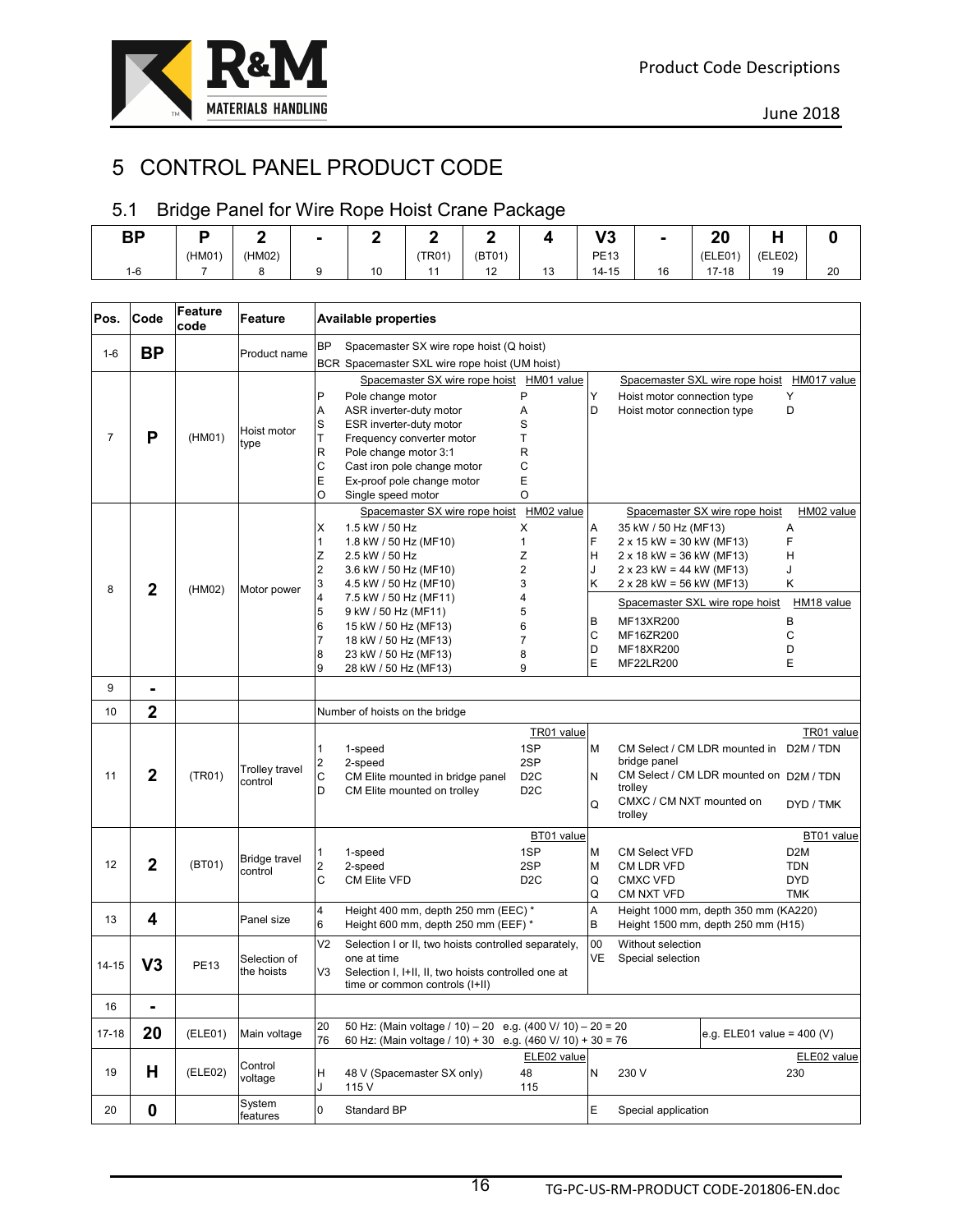

### 5.2 Bridge Panel for Electric Chain Hoist Crane Package

| <b>BP</b><br>— - |        |        |    |             |                |    | 00          | $\blacksquare$ | 70<br>v |         |    |
|------------------|--------|--------|----|-------------|----------------|----|-------------|----------------|---------|---------|----|
|                  | (HM01) | (HM02) |    | <b>TR01</b> | (BT01)         |    | <b>PE13</b> |                | (ELE01) | (ELE02) |    |
| $1 - 6$          |        |        | 10 |             | $\overline{ }$ | 13 | 14,15       | 16             | 17,18   | 19      | 20 |

| Pos.           | Code           | Feature<br>code | Feature                         | <b>Available properties</b>                                                                                                                                                                                                                                                                                                                     |
|----------------|----------------|-----------------|---------------------------------|-------------------------------------------------------------------------------------------------------------------------------------------------------------------------------------------------------------------------------------------------------------------------------------------------------------------------------------------------|
| $1-6$          | <b>BP</b>      |                 | Product name                    | <b>BP</b><br>R&M                                                                                                                                                                                                                                                                                                                                |
| $\overline{7}$ | 1              | (HM01)          | Hoist motor<br>type             | HM01 value<br>1<br>Two-speed motor<br>$\boldsymbol{2}$<br>Single-speed motor (not used)<br>2<br>3<br>3<br>Inverter-duty motor                                                                                                                                                                                                                   |
| 8              | $\overline{2}$ | (HM02)          | Motor power                     | HM02 value<br>Hoist Model - Motor type (two-speed/inverter)<br>C<br>$LM05 - C1/V1$ motor<br>С<br>1.0 kW / 1.3 hp / 60 Hz, C1/V1 motor<br>2.1 kW / 2.8 hp / 60 Hz, C2/V2 motor<br>$\mathbf{1}$<br>$LM10 - C2/V2$ motor<br>3<br>4.2 kW / 5.6 hp / 60 Hz, C3/V2 motor<br>3<br>$LM16 - C3/V3 motor$<br>$LM20 - C3/V3 motor$<br>$LM25 - C3/V3 motor$ |
| 9              | $\blacksquare$ |                 |                                 |                                                                                                                                                                                                                                                                                                                                                 |
| 10             | 1              |                 |                                 | Number of hoists on the bridge<br>1 – one hoist on bridge                                                                                                                                                                                                                                                                                       |
| 11             | Q              | (TR01)          | Trolley travel<br>control       | TR01 value<br>N<br>D <sub>2</sub> M<br>Freg. control D2M mounted on trolley<br>Q<br><b>DYD</b><br>Freq. control DMCS mounted on<br>trolley                                                                                                                                                                                                      |
| 12             | Q              | (BT01)          | <b>Bridge travel</b><br>control | BT01 value<br>BT01 value<br>1SP<br>M<br><b>CM Select VFD</b><br>D <sub>2</sub> M<br>1-speed<br>$\overline{2}$<br>2SP<br>M<br>2-speed<br><b>CM LDR</b><br><b>TDN</b><br><b>DYD</b><br>Q<br><b>CMXC VFD</b><br>Q<br>CM NXT VFD<br><b>TMK</b>                                                                                                      |
| 13             | 4              |                 | Panel size                      | Height 400 mm, depth 250 mm (EEC) *<br>A<br>Height 1000 mm, depth 350 mm (KA220) *<br>4<br>6<br>Height 600 mm, depth 250 mm (EEF) *                                                                                                                                                                                                             |
| 14,15          | 00             | <b>PE13</b>     | Selection of<br>the hoists      | V <sub>2</sub><br>00<br>Without selection<br>Selection I or II, two hoists controlled separately,<br><b>VE</b><br>one at a time<br>Special selection<br>V3<br>Selection I, I+II, II, two hoists controlled, one at a<br>time or common controls (I+II)                                                                                          |
| 16             | -              |                 |                                 |                                                                                                                                                                                                                                                                                                                                                 |
| 17,18          | 76             | (ELE01)         | Main voltage                    | 20<br>50 Hz: (Main voltage / 10) - 20 e.g. (400 V/ 10) - 20 = 20<br>76<br>60 Hz: (Main voltage / 10) + 30 e.g. (460 V/ 10) + 30 = 76<br>e.g. ELE01 value = $400 (V)$<br>53<br>60 Hz: (Main voltage / 10) + 30 e.g. (230 V/ 10) + 30 = 53                                                                                                        |
| 19             | J              | (ELE02)         | Control<br>voltage              | ELE02 value<br>ELE02 value<br>48<br>N<br>230<br>48 V<br>230 V<br>H<br>J<br>115 V<br>115                                                                                                                                                                                                                                                         |
| 20             | 0              |                 | System<br>features              | E<br>$\Omega$<br>Standard BP<br>Special application                                                                                                                                                                                                                                                                                             |

6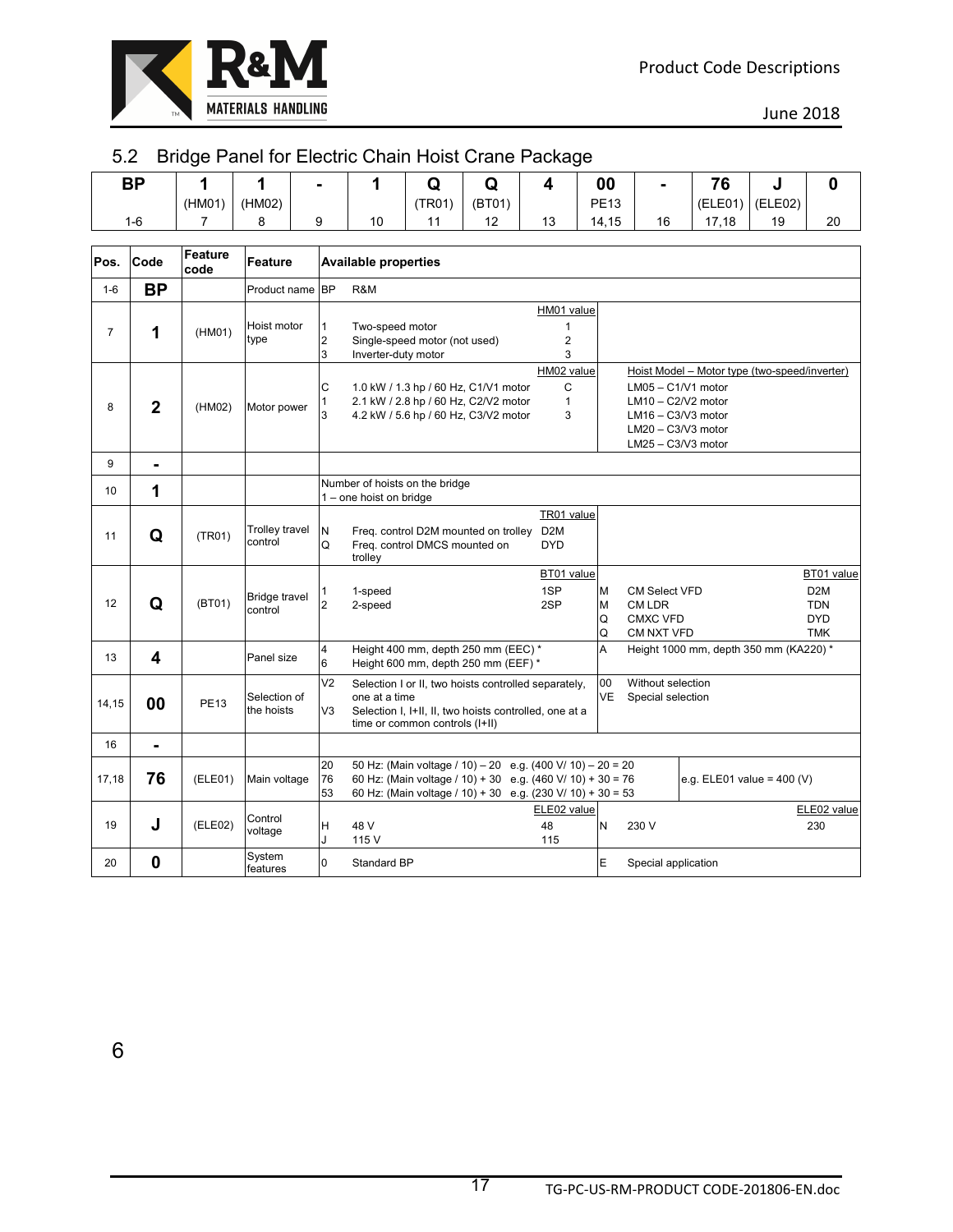

# 6 CONTROL SYSTEM PRODUCT CODE

#### 6.1 PRQ Push Button Pendant

| <b>PRQ</b> | 06     |  |             |         | V2<br>79.   | $-N$  | 092       | PE <sub>3</sub>   |              |          |
|------------|--------|--|-------------|---------|-------------|-------|-----------|-------------------|--------------|----------|
|            | (PE11) |  | <b>PE12</b> | (ELE44) | <b>PE13</b> |       |           | ELE <sub>16</sub> |              |          |
| $1 - 3$    | 4,5    |  |             | 10      | 11,12       | 13,14 | $15 - 17$ | 18-20             | 21<br>$\sim$ | າາ<br>∠∠ |

| Pos.           | Code            | <b>Feature</b><br>code | <b>Feature</b>                        |                                                  | <b>Available properties</b>                                                                                                                                                                                         |             |                                           |                                                            |
|----------------|-----------------|------------------------|---------------------------------------|--------------------------------------------------|---------------------------------------------------------------------------------------------------------------------------------------------------------------------------------------------------------------------|-------------|-------------------------------------------|------------------------------------------------------------|
| $1 - 3$        | <b>PRQ</b>      | GE01                   | Product<br>name/Brand                 | <b>PRQ</b>                                       | New pushbutton pendant series                                                                                                                                                                                       |             |                                           |                                                            |
| 4,5            | 06              | (PE11)                 | Pendant housing<br>type               | 02<br>04<br>06<br>10                             | Housing with 2 holes for buttons<br>Housing with 4 holes for buttons<br>Housing with 6 holes for buttons<br>Housing with 10 holes for buttons<br>all models have Emergency stop button as standard                  |             |                                           | PE11 value<br>POQ02<br>POQ04<br>POQ06<br>POQ <sub>10</sub> |
| 6              | $\overline{2}$  |                        | Hoisting control<br>type              | $\overline{2}$<br>1                              | 2-step push button<br>1-step push button                                                                                                                                                                            | 0           | Without hoisting buttons                  |                                                            |
| $\overline{7}$ | $\mathbf 2$     |                        | <b>Trolley travel</b><br>control type | $\overline{c}$<br>1                              | 2-step push button<br>1-step push button                                                                                                                                                                            | 0           | Without trolley travel buttons            |                                                            |
| 8              | $\mathbf 2$     |                        | <b>Bridge travel</b><br>control type  | $\overline{\mathbf{c}}$<br>1                     | 2-step push button<br>1-step push button                                                                                                                                                                            | $\Omega$    | Without bridge travel buttons             |                                                            |
| 9              | 1               | <b>PE12</b>            | Main contactor<br>button function     | $\overline{0}$<br>1<br>$\overline{2}$            | No main contactor button<br>Main contactor, push button energizing main contactor.<br>Main contactor + horn, push-button energizing the main contactor and horn at the same time                                    |             |                                           |                                                            |
| 10             | C               | (ELE44)                | Direction symbols                     | D<br>F<br>C                                      | ELE44 value<br><b>DIN</b><br>DIN and FEM standard<br><b>FIN</b><br>SFS standard (Finnish)<br>ANSI standard (compass)<br>ANSI                                                                                        | Г<br>E      | <b>English letters</b><br>Special symbols | ELE44 value<br><b>ENG</b><br><b>NONSTD</b>                 |
| 11,12          | V <sub>3</sub>  | <b>PE13</b>            | Hoist selection<br>switch function    | 00<br>V <sub>2</sub><br>V3                       | Without selection<br>Selection I or II, two hoists controlled<br>separately, one at time<br>Selection I, I+II, II, two hoists controlled<br>one at time or common controls (I+II)                                   | VE          | Special selection                         |                                                            |
| 13,14          | -N              |                        | Aux device<br>mounting                | -N<br>-Y                                         | No extra buttons<br>Extra buttons                                                                                                                                                                                   |             |                                           |                                                            |
| $15 - 17$      | 092             |                        | Rising cable<br>length                | 092<br>135                                       | Length is given from the bottom of the P.B. housing to the festoon C-rail<br>9.2 <sub>m</sub><br>13.5 m                                                                                                             | 000<br>etc. | Without cable                             |                                                            |
| 18-20          | PE <sub>3</sub> | ELE <sub>16</sub>      | Pendant cable<br>top connector        | PE <sub>1</sub><br>PE <sub>2</sub><br>PE3<br>000 | Connector connected to the bridge panel (for back-up use)<br>Connector connected to the hoist panel (monorail wire rope hoist hoists)<br>Connector connected to the festoon (moveable pendant)<br>Without connector |             |                                           |                                                            |
| 21             | $\bf{0}$        | (PE21)                 | Magnet                                | 0                                                | No magnet for pendant housing                                                                                                                                                                                       | М           | Magnet for pendant housing                | PE21 value<br><b>YES</b>                                   |
| 22             | $\bf{0}$        |                        | System features                       | $\overline{0}$                                   | Standard - no special features                                                                                                                                                                                      | E           | Special features                          |                                                            |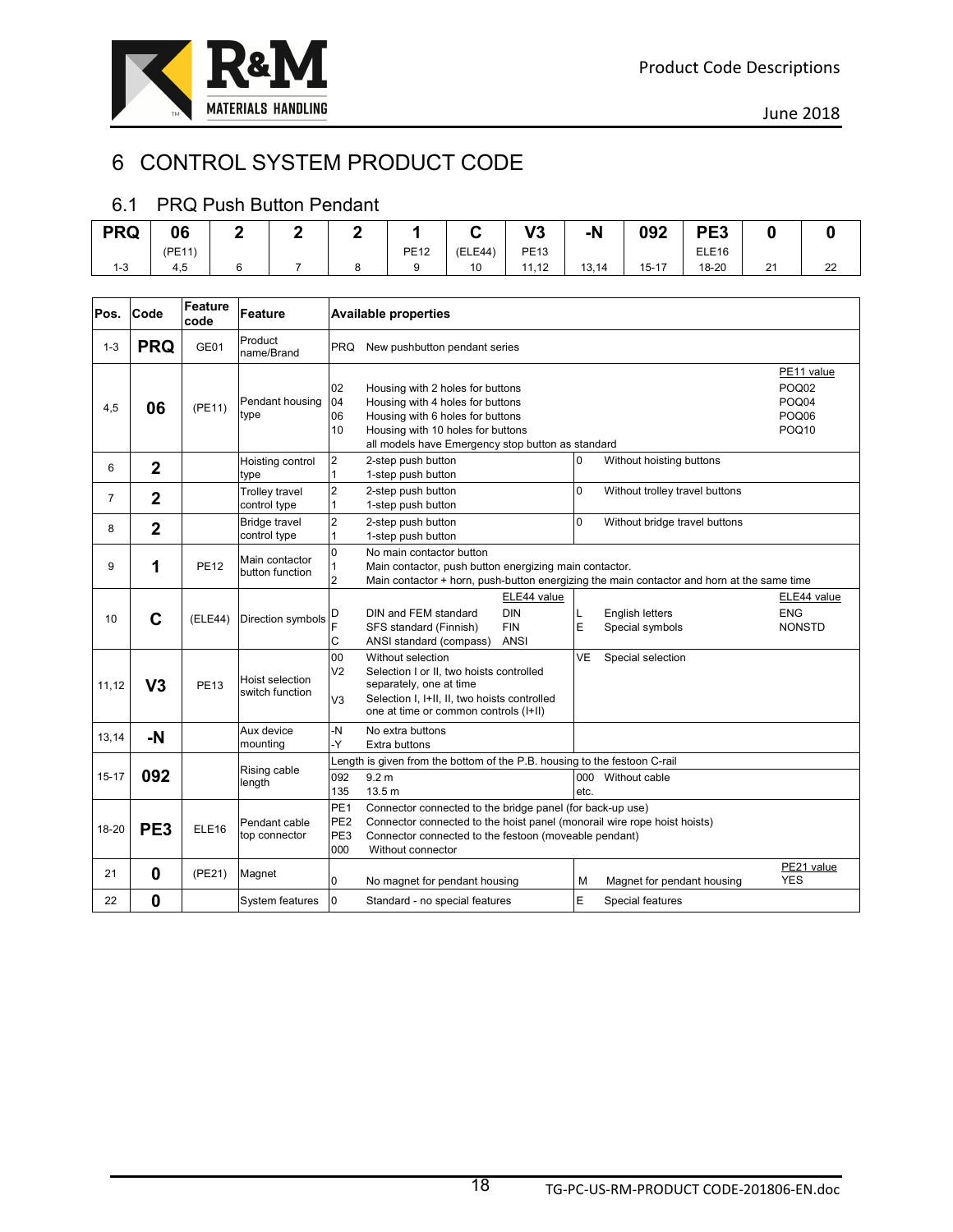

#### 6.2 PD Push Button Pendant

| <b>PD</b> | 40<br>. . | - |  |             | N           |         | ה ו<br>v J  | $\blacksquare$ | ററാ<br>UJZ |         |    |
|-----------|-----------|---|--|-------------|-------------|---------|-------------|----------------|------------|---------|----|
|           |           |   |  | <b>PE12</b> | <b>PE15</b> | (ELE44) | <b>PE13</b> |                | (PEN02)    | (ELE16) |    |
| 1,2       | 3,4       |   |  |             | 10          |         | 12,13       | 14             | $15 - 17$  | 18      | 19 |

|                | Pos. Code      | <b>Feature</b><br>code | Feature                                        |                                  | <b>Available properties</b>                                                                      |                                                       |                 |                                                                                                                                                                                                                        |                                                         |
|----------------|----------------|------------------------|------------------------------------------------|----------------------------------|--------------------------------------------------------------------------------------------------|-------------------------------------------------------|-----------------|------------------------------------------------------------------------------------------------------------------------------------------------------------------------------------------------------------------------|---------------------------------------------------------|
| 1,2            | <b>PD</b>      |                        | Product name                                   | PD                               |                                                                                                  |                                                       |                 |                                                                                                                                                                                                                        |                                                         |
| 3,4            | 12             |                        | Type of housing                                | 04<br>06                         | Housing with 4 holes for buttons on front<br>Housing with 6 holes for buttons on front           |                                                       | 08<br>12        | Housing with 8 holes for buttons on front<br>Housing with 12 holes for buttons on front                                                                                                                                |                                                         |
| 5              | $\blacksquare$ |                        |                                                |                                  |                                                                                                  |                                                       |                 |                                                                                                                                                                                                                        |                                                         |
| 6              | $\overline{2}$ |                        | Hoisting control<br>type                       | 1<br>$\overline{2}$              | 1-step push-button<br>2-step push-button                                                         |                                                       | 0               | Without hoisting buttons                                                                                                                                                                                               |                                                         |
| $\overline{7}$ | $\overline{2}$ |                        | <b>Trolley travel</b><br>control type          | 1<br>2                           | 1-step push-button<br>2-step push-button                                                         |                                                       | 0               | Without trolley travel buttons                                                                                                                                                                                         |                                                         |
| 8              | $\overline{2}$ |                        | <b>Bridge travel</b><br>control type           | 1<br>2                           | 1-step push-button<br>2-step push-button                                                         |                                                       | 0               | Without bridge travel buttons                                                                                                                                                                                          |                                                         |
| 9              | $\mathbf{2}$   | <b>PE12</b>            | Main contactor<br>on button                    | 1<br>$\overline{2}$              | Push-button for main contactor energizing<br>Push-button both main contactor energizing and horn |                                                       | $\Omega$        | Without push-button for main contactor<br>energizing and horn                                                                                                                                                          |                                                         |
| 10             | N              | <b>PE15</b>            | Emergency stop N                               |                                  | Normal mushroom button                                                                           |                                                       | Κ               | Mushroom button with key for releasing                                                                                                                                                                                 |                                                         |
| 11             | D              | (ELE44)                | Symbols                                        | D<br>F<br>S                      | DIN standard<br>Finnish standard<br>Swedish standard                                             | ELE44 value<br><b>DIN</b><br><b>FIN</b><br><b>SEN</b> | C<br>L<br>E     | ANSI standard<br><b>English letters</b><br>Special symbols                                                                                                                                                             | ELE44 value<br><b>ANSI</b><br><b>ENG</b><br><b>SPEC</b> |
| 12, 13         | V <sub>3</sub> | <b>PE13</b>            | Selection of the<br>hoists                     | V <sub>2</sub><br>V <sub>3</sub> | Selection I or II<br>Selection I, I+II, II                                                       |                                                       | 00<br><b>VE</b> | Without selection<br>Special selection                                                                                                                                                                                 |                                                         |
| 14             | -              |                        |                                                |                                  |                                                                                                  |                                                       |                 |                                                                                                                                                                                                                        |                                                         |
| $15 - 17$      | 092            | (PEN02)                | Rising cable<br>length                         | 092<br>135<br>000                | 9.2 meters<br>13.5 meters etc.<br>Without cable                                                  |                                                       |                 | Length is given from the bottom of the P.B. housing EITHER to the<br>festoon C-rail (in case of moveable pendant) OR to the bottom of the hoist<br>panel (in case of monorail hoist) PEN02 value = 9.2 m / 13.5 m etc. |                                                         |
| 18             | P              | (ELE16)                | Connector on<br>the top of the<br>rising cable | P<br>0                           | Plug connector for the festoon<br>(Moveable pendant)<br>Without connector                        | ELE16 value<br>PE3<br>000                             | H<br>B          | Connected to the hoist<br>panel (monorail hoist)<br>Connected to bridge panel<br>(for back-up use)                                                                                                                     | ELE16 value<br>PE <sub>2</sub><br>PE <sub>1</sub>       |
| 19             | 0              |                        | System features 0                              |                                  | Standard PD                                                                                      |                                                       | E               | Special application                                                                                                                                                                                                    |                                                         |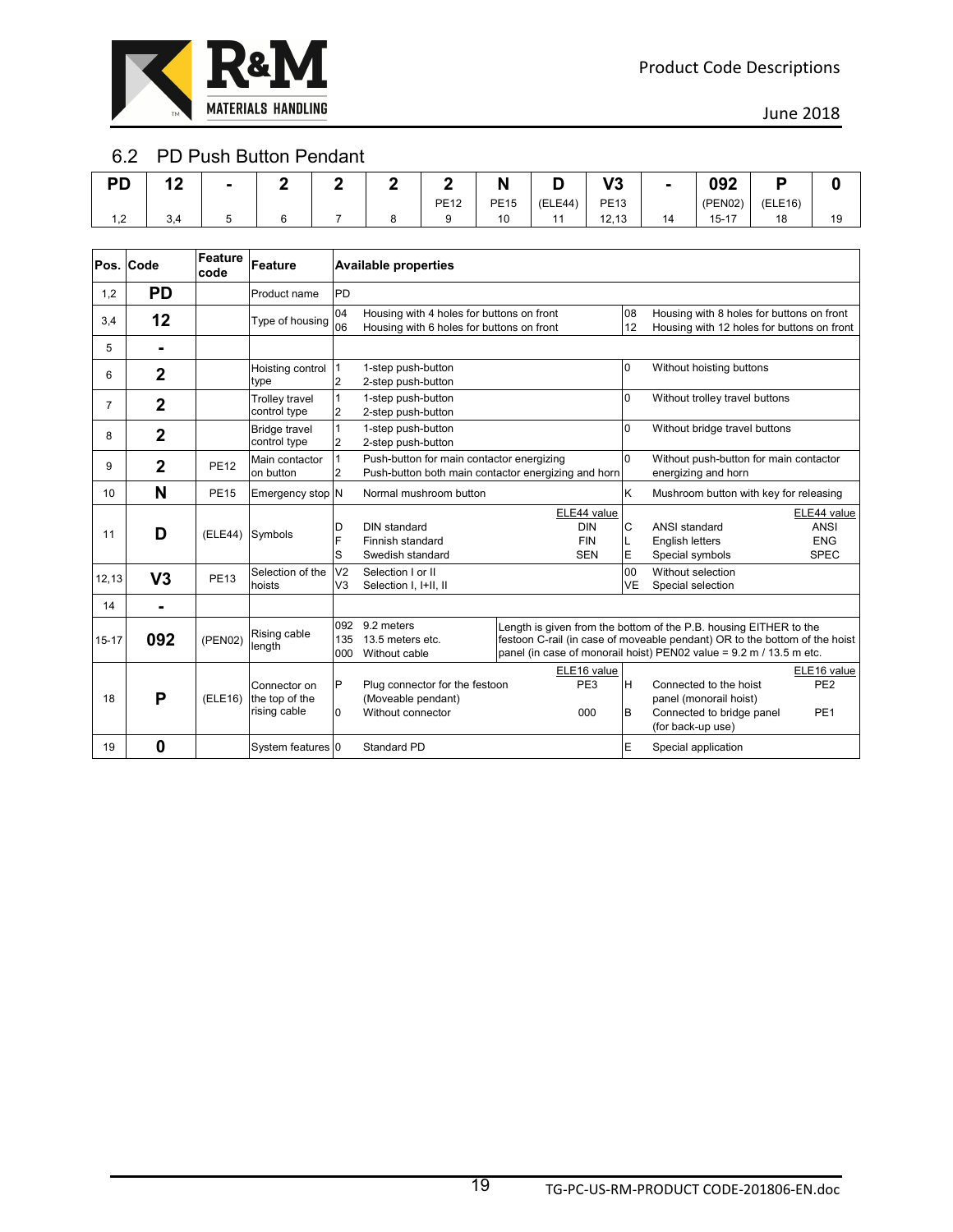

#### 6.3 PXR Push Button Pendant (Hazardous location)

| <b>PX</b>   | P<br>n, | 08     | - |  |             | N           |         | 00          | $\blacksquare$ | 092       |                   |    |
|-------------|---------|--------|---|--|-------------|-------------|---------|-------------|----------------|-----------|-------------------|----|
|             | GE01    | (PE11) |   |  | <b>PE12</b> | <b>PE15</b> | (ELE44) | <b>PE13</b> |                |           | ELE <sub>16</sub> |    |
| 1 2<br>ے, ا | u       | 4,5    |   |  |             | 10          |         | 12,13       | 14             | $15 - 17$ | 18                | 19 |

| Pos.      | Code           | Feature<br>code   | Feature                               |                | <b>Available properties</b>                                                                |             |                                |                                  |
|-----------|----------------|-------------------|---------------------------------------|----------------|--------------------------------------------------------------------------------------------|-------------|--------------------------------|----------------------------------|
| 1,2       | <b>PX</b>      |                   | Product name                          | <b>PX</b>      | Pendant for Class I, Division 2, Group C and D                                             |             |                                |                                  |
| 3         | R              | GE01              | <b>Brand</b>                          | R              | R&M                                                                                        |             |                                |                                  |
| 4,5       | 08             | (PE11)            | Pendant housing<br>type               | 06<br>08       | 6 button housing (2-motions)<br>8 button housing (3-motions)                               |             |                                | PE11 value<br>PXQAW06<br>PXQAW08 |
| 6         | $\mathbf{2}$   |                   | Hoisting control<br>type              | $\overline{2}$ | 2-step push button<br>1-step push button                                                   | 0           | Without hoisting buttons       |                                  |
| 7         | $\overline{2}$ |                   | <b>Trolley travel</b><br>control type | $\overline{2}$ | 2-step push button<br>1-step push button                                                   | 0           | Without trolley travel buttons |                                  |
| 8         | $\overline{2}$ |                   | <b>Bridge travel</b><br>control type  | $\overline{2}$ | 2-step push button<br>1-step push button                                                   | 0           | Without bridge travel buttons  |                                  |
| 9         | $\mathbf{2}$   | <b>PE12</b>       | Main contactor<br>button function     | $\overline{2}$ | Main contactor + horn, push-button energizing the main contactor and horn at the same time |             |                                |                                  |
| 10        | N              | <b>PE15</b>       | Emergency stop                        | N              | Normal mushroom button                                                                     |             |                                |                                  |
| 11        | С              | (ELE44)           | Direction symbols                     | <b>C</b>       | ANSI standard (compass)                                                                    |             |                                | ELE44 value<br><b>ANSI</b>       |
| 12,13     | 00             | <b>PE13</b>       | Hoist selection<br>switch function    | V <sub>2</sub> | Two-position selector switch (I, II)                                                       | 00          | Without selector switch        |                                  |
| 14        |                |                   | Aux device<br>mounting                |                | No auxiliary device                                                                        |             |                                |                                  |
|           |                |                   | Rising cable                          |                | Examples:                                                                                  |             |                                |                                  |
| $15 - 17$ | 092            |                   | length                                | 092<br>135     | 9.2 <sub>m</sub><br>13.5 <sub>m</sub>                                                      | 000<br>etc. | Without cable                  |                                  |
| 18        | 0              | ELE <sub>16</sub> | Pendant cable top<br>connector        | $\overline{0}$ | Without connector                                                                          |             |                                |                                  |
| 19        | 0              |                   | System features                       | $\Omega$       | Standard                                                                                   | E           | Special application            |                                  |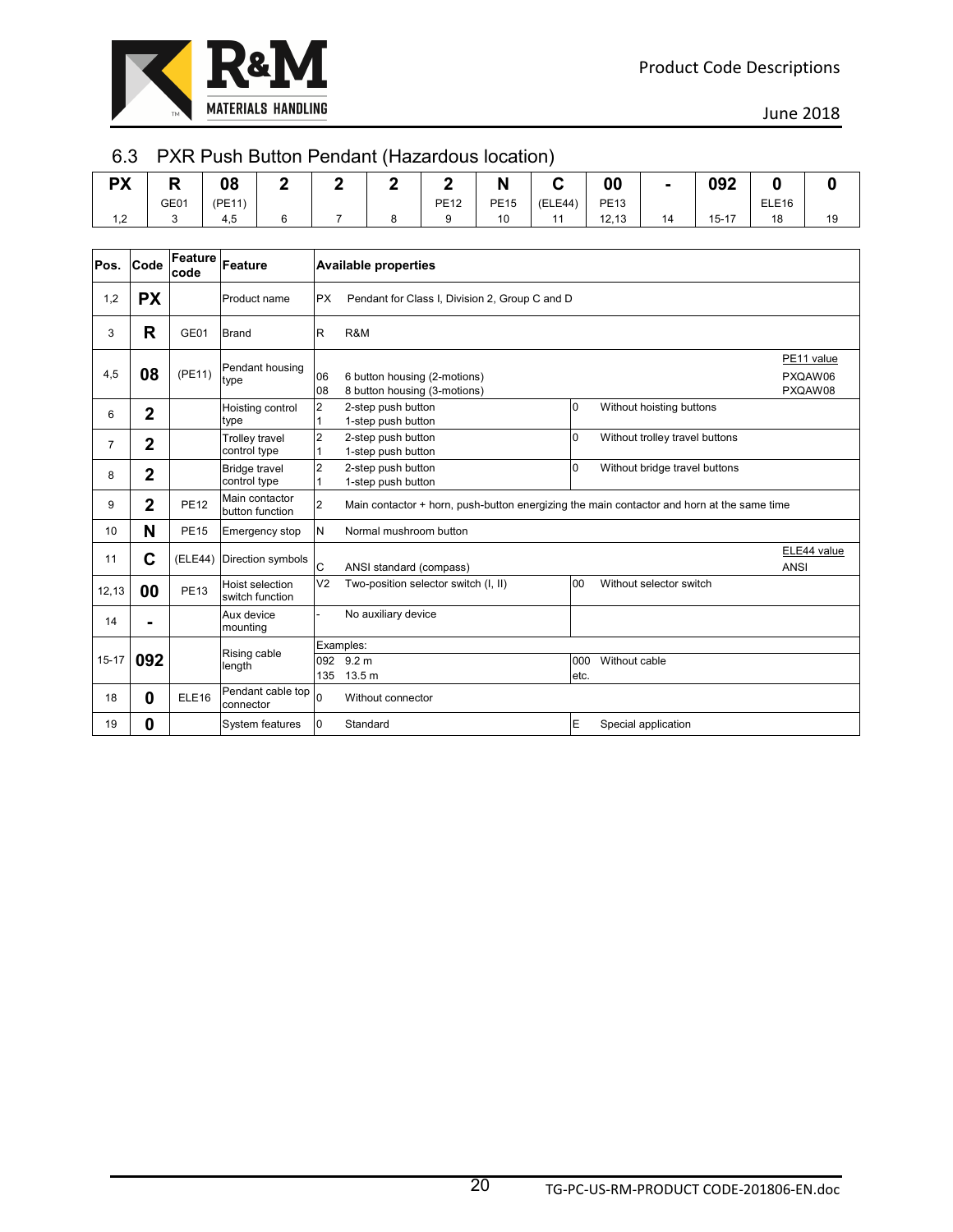

#### 6.4 RaCon Radio Control

| <b>RaCon</b> | 516               | ΜI                | ື |    | ŦГ<br>. . | <b>DD</b><br>rч | $\mathbf{C}$<br>- - | OC                | ~-    |
|--------------|-------------------|-------------------|---|----|-----------|-----------------|---------------------|-------------------|-------|
|              | REM <sub>10</sub> | REM <sub>11</sub> |   |    | (ELE44)   | (ELE02)         | REM <sub>12</sub>   | REM <sub>13</sub> |       |
| -<br>1-5     | $6 - 8$           | 9,10              |   | 13 | 14,15     | 16,17           | 18,19               | 20,21             | 22,23 |

| Pos.    | Code         | Feature<br>code   | Feature                  |                                                                | <b>Available properties</b>                                                                                                                                                                                                                                                                                                                                                                                                                                                                                                                                 |                                                                   |                                                     |                                                                                                                                                                                          |                                                   |  |  |  |  |  |
|---------|--------------|-------------------|--------------------------|----------------------------------------------------------------|-------------------------------------------------------------------------------------------------------------------------------------------------------------------------------------------------------------------------------------------------------------------------------------------------------------------------------------------------------------------------------------------------------------------------------------------------------------------------------------------------------------------------------------------------------------|-------------------------------------------------------------------|-----------------------------------------------------|------------------------------------------------------------------------------------------------------------------------------------------------------------------------------------------|---------------------------------------------------|--|--|--|--|--|
| $1 - 5$ | <b>RaCon</b> |                   | Product name RaCon       |                                                                | R&M brand name for REMOX                                                                                                                                                                                                                                                                                                                                                                                                                                                                                                                                    |                                                                   |                                                     |                                                                                                                                                                                          |                                                   |  |  |  |  |  |
| $6 - 8$ | 516          | REM <sub>10</sub> | Receiver                 | 512<br>516                                                     | 510 8 relay outputs - for monorail hoists only<br>12 relay outputs - for cranes<br>16 relay outputs - for cranes                                                                                                                                                                                                                                                                                                                                                                                                                                            |                                                                   |                                                     | 524 24 relay outputs - for cranes<br>736 36 relay outputs - for cranes<br>770 > 36 relay outputs - for cranes                                                                            |                                                   |  |  |  |  |  |
| 9,10    | ΜI           | REM <sub>11</sub> | Transmitter              | QU<br>MI<br>M <sub>2</sub><br>EC<br>SP<br>S <sub>2</sub><br>SA | max. 8 pcs. 2-step pushbuttons for 3 motions, light, horn<br>max. 10 pcs. 2-step pushbuttons for 3 motions, light, horn<br>max. 8 pcs. 2-step pushbuttons for 3 motions, horn, display for condition monitoring<br>2 pcs. 2-step joysticks for 3 motions, light, horn (standard joystick)<br>2pcs. 2-step joysticks for 3 motions, light, horn (advanced joystick)<br>2 pcs. 2-step joysticks for 3 motions, light, horn, display for condition monitoring (adv. joystick)<br>2 pcs. analogue joysticks for 3 motions, light, horn (only with 736 receiver) |                                                                   |                                                     |                                                                                                                                                                                          |                                                   |  |  |  |  |  |
| 11      | $\mathbf 0$  |                   | Infra-key<br>system      | $\Omega$                                                       | Included<br>Not included                                                                                                                                                                                                                                                                                                                                                                                                                                                                                                                                    |                                                                   |                                                     |                                                                                                                                                                                          |                                                   |  |  |  |  |  |
| 12      | S            |                   | Hoist selector<br>switch | S<br>T.<br>В                                                   | Incl. with 3 positions (I, I+II, II)<br>Incl. with 2 positions (I, II)<br>Incl. With 3 postions (I, II, III)                                                                                                                                                                                                                                                                                                                                                                                                                                                | REM19 Value<br>V <sub>3</sub><br>V <sub>2</sub><br>S <sub>3</sub> | Α<br>Κ<br>0                                         | 3 positions (I, I+II, II) + Main<br>Aux switch<br>7 positions (I, II, III, I+II, II+III, V7<br>$ +  +   )$<br>Not included                                                               | REM19 Value<br>VM                                 |  |  |  |  |  |
| 13      | $\bf{0}$     |                   | Auxiliary<br>device      | A<br>0                                                         | Included (1 x ON, 2 x OFF)<br>Not included                                                                                                                                                                                                                                                                                                                                                                                                                                                                                                                  |                                                                   |                                                     |                                                                                                                                                                                          |                                                   |  |  |  |  |  |
| 14,15   | TD           | (ELE44)           | Direction<br>symbols     | TD<br>TF<br>TS                                                 | DIN and FEM standard<br>SFS standard<br>SIS standard                                                                                                                                                                                                                                                                                                                                                                                                                                                                                                        | ELE 44 value<br><b>DIN</b><br><b>FIN</b><br><b>SEN</b>            | тс<br><b>TL</b><br>SS                               | ANSI standard (compass)<br><b>English letters</b><br>Special symbols                                                                                                                     | ELE 44 value<br>ANSI<br><b>ENG</b><br><b>SPEC</b> |  |  |  |  |  |
| 16,17   | <b>RP</b>    | (ELE02)           | Receiver<br>power supply | <b>RP</b><br>RT                                                | 48 V, 50/60 Hz<br>115 V, 50/60 Hz                                                                                                                                                                                                                                                                                                                                                                                                                                                                                                                           | ELE02 value<br>48<br>115                                          | <b>RV</b><br><b>RX</b>                              | 230 V, 50/60 Hz<br>48-230 V, 50/60 Hz                                                                                                                                                    | ELE02 value<br>230                                |  |  |  |  |  |
| 18,19   | <b>CE</b>    | REM <sub>12</sub> | Charger type             | CE<br>CB                                                       | 230 V, 50/60 Hz euro plug<br>230 V, 50/60 Hz wires for local plug                                                                                                                                                                                                                                                                                                                                                                                                                                                                                           |                                                                   | СU                                                  | 115 V, 50/60 Hz USA plug                                                                                                                                                                 |                                                   |  |  |  |  |  |
| 20,21   | 00           | REM <sub>13</sub> | Tandem<br>operation      | 00<br>T1<br>T <sub>2</sub>                                     | No tandem operation<br>Single transmitter **)<br>Dual transmitter **)                                                                                                                                                                                                                                                                                                                                                                                                                                                                                       |                                                                   | <b>TM</b><br>TS<br><b>CR</b>                        | Master transmitter **)<br>Slave transmitter<br>Catch / Release                                                                                                                           |                                                   |  |  |  |  |  |
| 22,23   | ST           |                   | System<br>features       | <b>ST</b><br>S <sub>2</sub><br>SW<br>W2                        | Standard RaCon system<br>Standard RaCon system with spare<br>transmitter included<br>Standard RaCon system with Sway Control<br>Standard RaCon system with Sway Control and<br>spare transmitter                                                                                                                                                                                                                                                                                                                                                            |                                                                   | <b>SP</b><br>P <sub>2</sub><br>SS<br>C <sub>2</sub> | Special application<br>Special application with spare transmitter<br>Included<br>Special application with Sway Control<br>Special application with Sway Control and<br>spare transmitter |                                                   |  |  |  |  |  |

\*\*) Crane selector switch is included.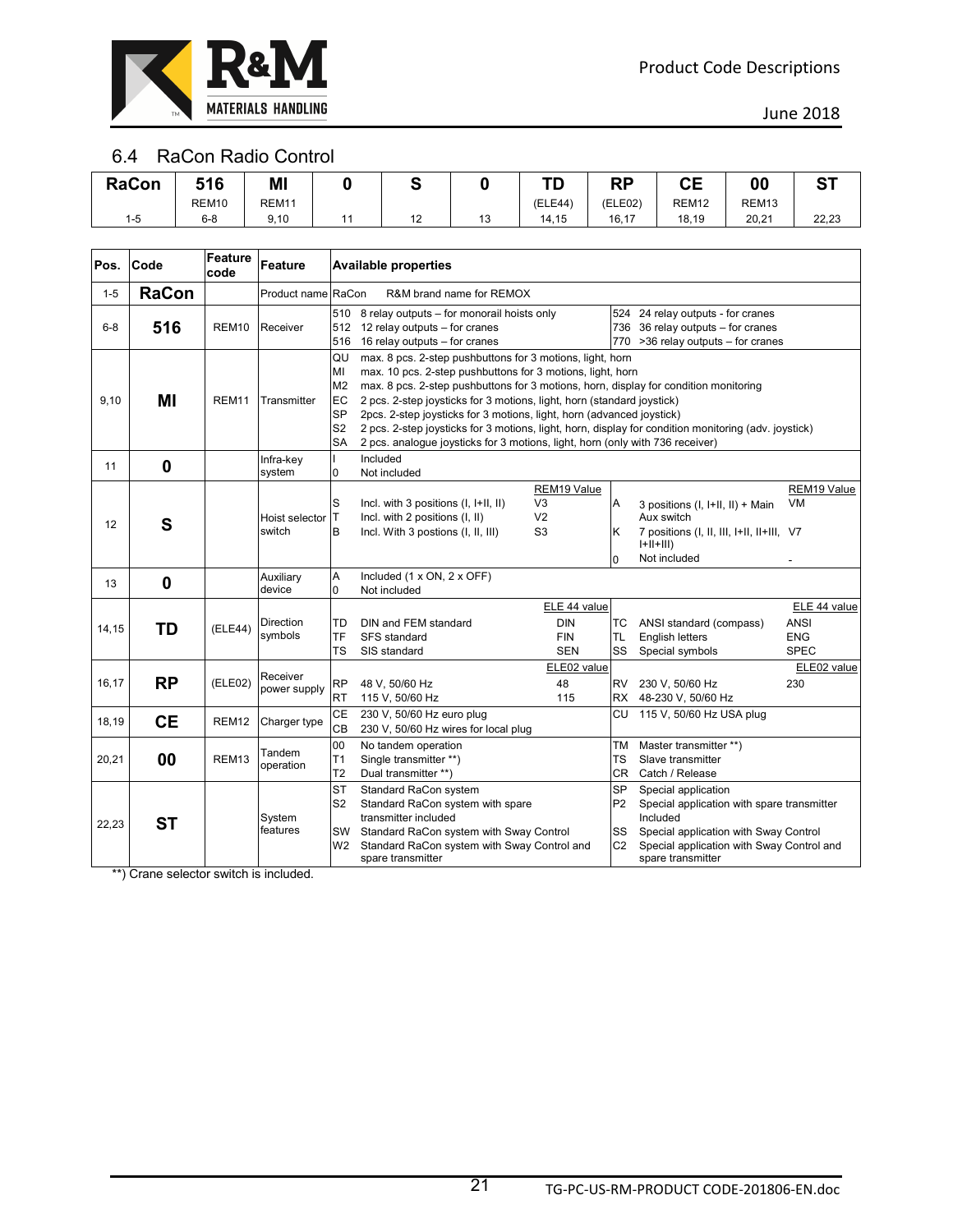

#### 6.5 RaCon Series III Radio Control

|           | RaCon3    |                              | J14                      | <b>MC</b>                                                                                                                         | H                                                                                                                                                                                                                                                                                                                                                                                                                                                                                      |                                   | $\mathbf C$ |                                                                                      | <b>RT</b>                                                       |                                 |
|-----------|-----------|------------------------------|--------------------------|-----------------------------------------------------------------------------------------------------------------------------------|----------------------------------------------------------------------------------------------------------------------------------------------------------------------------------------------------------------------------------------------------------------------------------------------------------------------------------------------------------------------------------------------------------------------------------------------------------------------------------------|-----------------------------------|-------------|--------------------------------------------------------------------------------------|-----------------------------------------------------------------|---------------------------------|
|           |           |                              | REM <sub>10</sub>        | REM11                                                                                                                             | REM19, ELE95, GE03                                                                                                                                                                                                                                                                                                                                                                                                                                                                     |                                   | ELE44       |                                                                                      | ELE02                                                           |                                 |
|           | $1 - 6$   |                              | 7,8,9                    | $10 - 11$                                                                                                                         | 12                                                                                                                                                                                                                                                                                                                                                                                                                                                                                     |                                   | 13          |                                                                                      | 14,15                                                           |                                 |
|           |           |                              |                          |                                                                                                                                   |                                                                                                                                                                                                                                                                                                                                                                                                                                                                                        |                                   |             |                                                                                      |                                                                 |                                 |
| Pos.      | Code      | Feature<br>code              | Feature                  | <b>Available properties</b>                                                                                                       |                                                                                                                                                                                                                                                                                                                                                                                                                                                                                        |                                   |             |                                                                                      |                                                                 |                                 |
| $1-6$     | RaCon3    |                              | Product name             | <b>RMJ</b>                                                                                                                        |                                                                                                                                                                                                                                                                                                                                                                                                                                                                                        |                                   |             |                                                                                      |                                                                 |                                 |
| $7 - 9$   | J14       | REM10                        | Type of receiver         | J06<br>Receiver for solo hoist - 6 relays<br>J14<br>Receiver for crane - 14 relays<br>Receiver for ControlMaster Anti-sway<br>J21 |                                                                                                                                                                                                                                                                                                                                                                                                                                                                                        |                                   |             |                                                                                      |                                                                 |                                 |
| $10 - 11$ | <b>MC</b> | REM11                        | Type of transmitter      | <b>MS</b><br>Mini-joystick transmitter for solo hoists<br><b>MC</b><br>Mini-joystick transmitter for cranes                       |                                                                                                                                                                                                                                                                                                                                                                                                                                                                                        |                                   |             |                                                                                      |                                                                 |                                 |
| 12        | H         | (REM19)<br>(ELE95)<br>(GE03) | Features                 | 1 hoist<br>н<br>S<br>V<br>2 hoists (I, II)<br>U<br>M<br>F<br>B<br>O<br>R<br>W<br>E                                                | 1 hoist and provision for lights<br>2 hoists (I, I+II, II) tandem<br>2 hoists (I, I+II, II) tandem, lights<br>2 hoists (I, II), lights<br>Sway control switch, (meter)<br>Sway control switch, (feet)<br>1 hoist and slack rope bypass (HS16)<br>1 hoist and operating limit switch by pass (LIM17)<br>1 hoist and restricted area bypass (ELE15; KEY)<br>1 hoist and 2-step load limiter (LIM07; KEY)<br>1 hoist and inching control (FC04)<br>1 hoist and micro speed control (FC05) |                                   |             | <b>REM19</b><br>V <sub>3</sub><br>V <sub>3</sub><br>V <sub>2</sub><br>V <sub>2</sub> | <b>ELE95</b><br><b>Button</b><br><b>Button</b><br><b>Button</b> | GE03<br><b>SI</b><br><b>IMP</b> |
| 13        | C         | (ELE44)                      | Directional<br>symbols   | D<br>F                                                                                                                            | DIN and FEM standard<br>FIN / SEN standard                                                                                                                                                                                                                                                                                                                                                                                                                                             | ELE44<br><b>DIN</b><br><b>FIN</b> | C           | ANSI standard-<br>compass                                                            |                                                                 | ELE44<br><b>ANSI</b>            |
| 14,15     | <b>RT</b> | (ELE02)                      | Receiver power<br>supply | <b>RP</b><br>48V 50/60 Hz<br><b>RT</b><br>115V 50/60 Hz                                                                           |                                                                                                                                                                                                                                                                                                                                                                                                                                                                                        | ELE02<br>48<br>115                | <b>RV</b>   | 230V 50/60 Hz                                                                        |                                                                 | ELE02<br>230                    |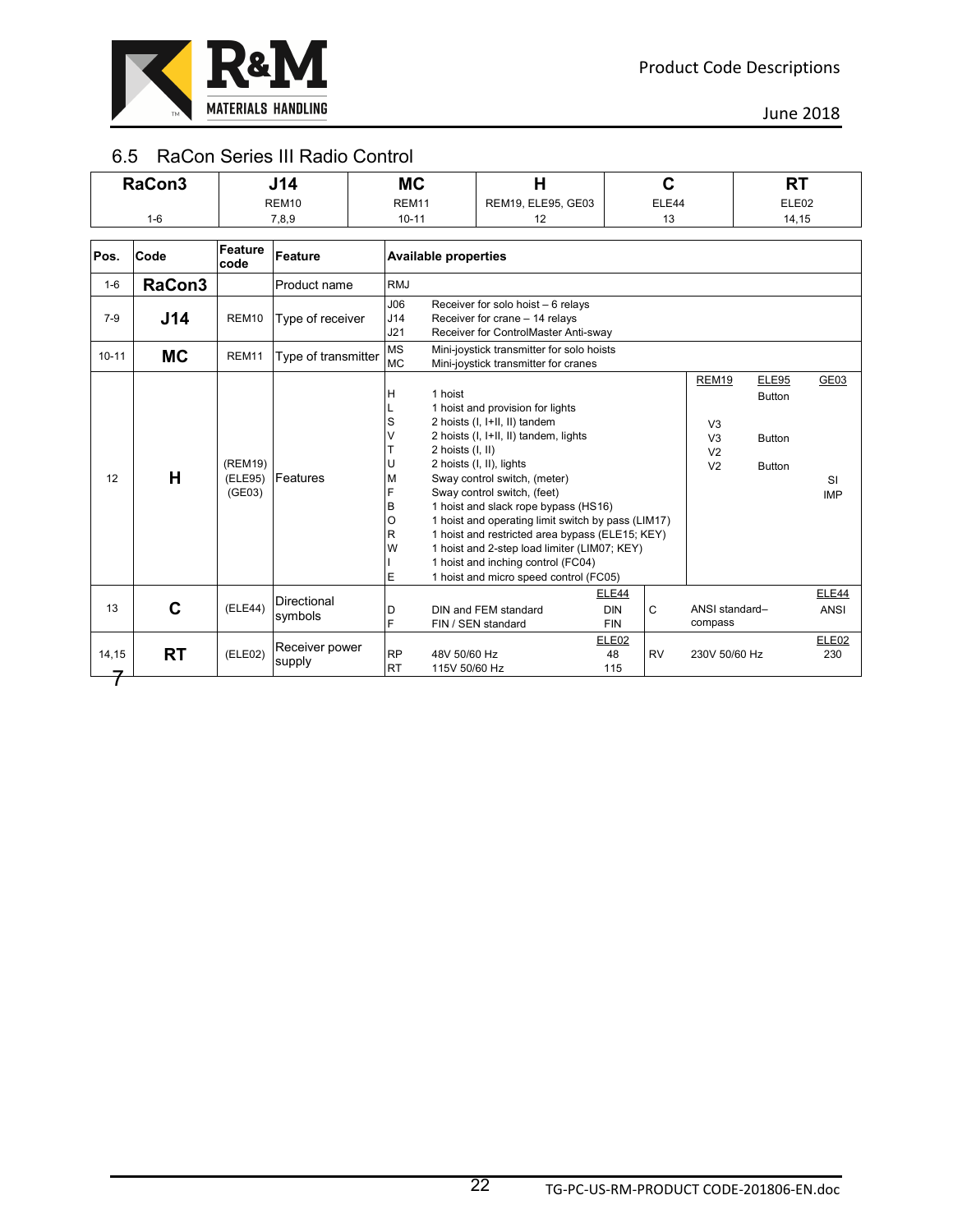

# 7 TRAVELING INVERTER PRODUCT CODE

#### **7.1** ControlMaster™ NXT

| <b>CMNXT</b> | 003     |         |         | vv<br>ΛЛ      |    | W  | M  | M   |
|--------------|---------|---------|---------|---------------|----|----|----|-----|
| (TR01)       | (ELE84) | (ELE84) | (ELE02) |               |    |    |    |     |
| 1-5          | $6 - 8$ |         | 10      | 14 49<br>, 12 | د، | 14 | 15 | , v |

| Pos.    | Code                                    | Feature<br>code    | Feature               |                     | <b>Available properties</b>                                                              |                                                                                |
|---------|-----------------------------------------|--------------------|-----------------------|---------------------|------------------------------------------------------------------------------------------|--------------------------------------------------------------------------------|
| $1 - 5$ | <b>CMNXT</b>                            | (TR01)<br>(BT01)   | Device name           | <b>Branded Name</b> |                                                                                          | TR01 Type of trolley control<br>BT01 Type of bridge control                    |
|         | 003<br>Е<br>9<br>XX<br>0<br>W<br>М<br>М |                    |                       |                     | ControlMaster™ NXT                                                                       | Value for feature code is TMK                                                  |
| $6 - 8$ |                                         | (ELE84)<br>(ELE85) | Power rating class    | 003<br>006          | 3 kW<br>6 kW (Discontinued)                                                              | ELE84 Trolley inverter power rating<br>ELE85 Bridge inverter power rating      |
|         |                                         | (ELE84)<br>(ELE85) | Supply voltage        | Ε                   | 380 - 480VAC, 50/60 Hz                                                                   | Values are composed of two features,<br>Power rating class and Supply voltage. |
| 10      |                                         | (ELE02)            | Control voltage       |                     | 42VAC, 50/60 Hz<br>48VAC, 50/60 Hz<br>115VAC, 50/60 Hz<br>230VAC, 50/60 Hz               | ELE02 Control voltage for input                                                |
| 11,12   |                                         |                    | Revision code         |                     | The latest revision may differ.                                                          |                                                                                |
| 13      |                                         |                    | Braking resistor type | В                   | No resistor (only 003 power rating)<br>External braking resistor (only 006 power rating) |                                                                                |
| 14      |                                         |                    | Mounting              | W                   | Wall mounting                                                                            |                                                                                |
| 15      |                                         |                    | <b>EMC</b> level      | M                   | Modifiable                                                                               |                                                                                |
| 16      |                                         |                    | Option board          | M                   | Modifiable                                                                               |                                                                                |

### 7.2 ControlMaster™ LDR

| <b>CMLDR</b> | 004     |         |         | 1 C   |                                | W  | M   |    |
|--------------|---------|---------|---------|-------|--------------------------------|----|-----|----|
| 'TR01)       | (ELE84) | (ELE84) | (ELE02) |       |                                |    |     |    |
| $1 - 5$      | $6 - 8$ |         | 10      | 11,12 | $\overline{\phantom{a}}$<br>ָט | 14 | 1 J | 16 |

| Pos.           | Code         | Feature<br>code    | Feature                 |                                                                                                                                                                                                                                                                                                                       |                                                             |                                                                                                                                                             |  |  |
|----------------|--------------|--------------------|-------------------------|-----------------------------------------------------------------------------------------------------------------------------------------------------------------------------------------------------------------------------------------------------------------------------------------------------------------------|-------------------------------------------------------------|-------------------------------------------------------------------------------------------------------------------------------------------------------------|--|--|
| $1-5$          | <b>CMLDR</b> | (TR01)<br>(BT01)   | Device name             | <b>Branded Name</b><br>ControlMaster™ LDR<br>004<br>4 kW<br>7 kW<br>007<br>11 kW<br>011<br><b>20 kW</b><br>020<br>34 kW<br>034<br>E<br>380 - 480VAC, 50/60 Hz<br>Y<br>42VAC, 50/60 Hz<br>48VAC, 50/60 Hz<br>115VAC, 50/60 Hz<br>230VAC, 50/60 Hz<br>The latest revision may differ.<br>External braking resistor<br>0 | TR01 Type of trolley control<br>BT01 Type of bridge control |                                                                                                                                                             |  |  |
|                |              |                    |                         |                                                                                                                                                                                                                                                                                                                       | <b>Available properties</b><br>Wall mounting<br>Modifiable  | $TR01/BTO1 = TDN$                                                                                                                                           |  |  |
| $6 - 8$        | 004          | (ELE84)<br>(ELE85) | Power rating class      |                                                                                                                                                                                                                                                                                                                       |                                                             | ELE84 Trolley inverter power rating<br>ELE85 Bridge inverter power rating<br>Values are composed of two features,<br>Power rating class and Supply voltage. |  |  |
| 9              | E            | (ELE84)<br>(ELE85) | Supply voltage          |                                                                                                                                                                                                                                                                                                                       |                                                             |                                                                                                                                                             |  |  |
| 10             |              | (ELE02)            | Control voltage         |                                                                                                                                                                                                                                                                                                                       |                                                             | ELE02 Control voltage for input                                                                                                                             |  |  |
| 11,12          | 10           |                    | Revision code           |                                                                                                                                                                                                                                                                                                                       |                                                             |                                                                                                                                                             |  |  |
| 13             | 0            |                    | Braking resistor type   |                                                                                                                                                                                                                                                                                                                       |                                                             |                                                                                                                                                             |  |  |
| 14             | W            |                    | Mounting                | W                                                                                                                                                                                                                                                                                                                     | Through plate flange mounting                               |                                                                                                                                                             |  |  |
| 15             | M            |                    | EMC level and grounding | M                                                                                                                                                                                                                                                                                                                     | Modifiable (ground $\rightarrow$ non-ground)                |                                                                                                                                                             |  |  |
|                | 0            |                    | Option board            | 0                                                                                                                                                                                                                                                                                                                     |                                                             |                                                                                                                                                             |  |  |
| $\frac{16}{9}$ |              |                    |                         |                                                                                                                                                                                                                                                                                                                       |                                                             |                                                                                                                                                             |  |  |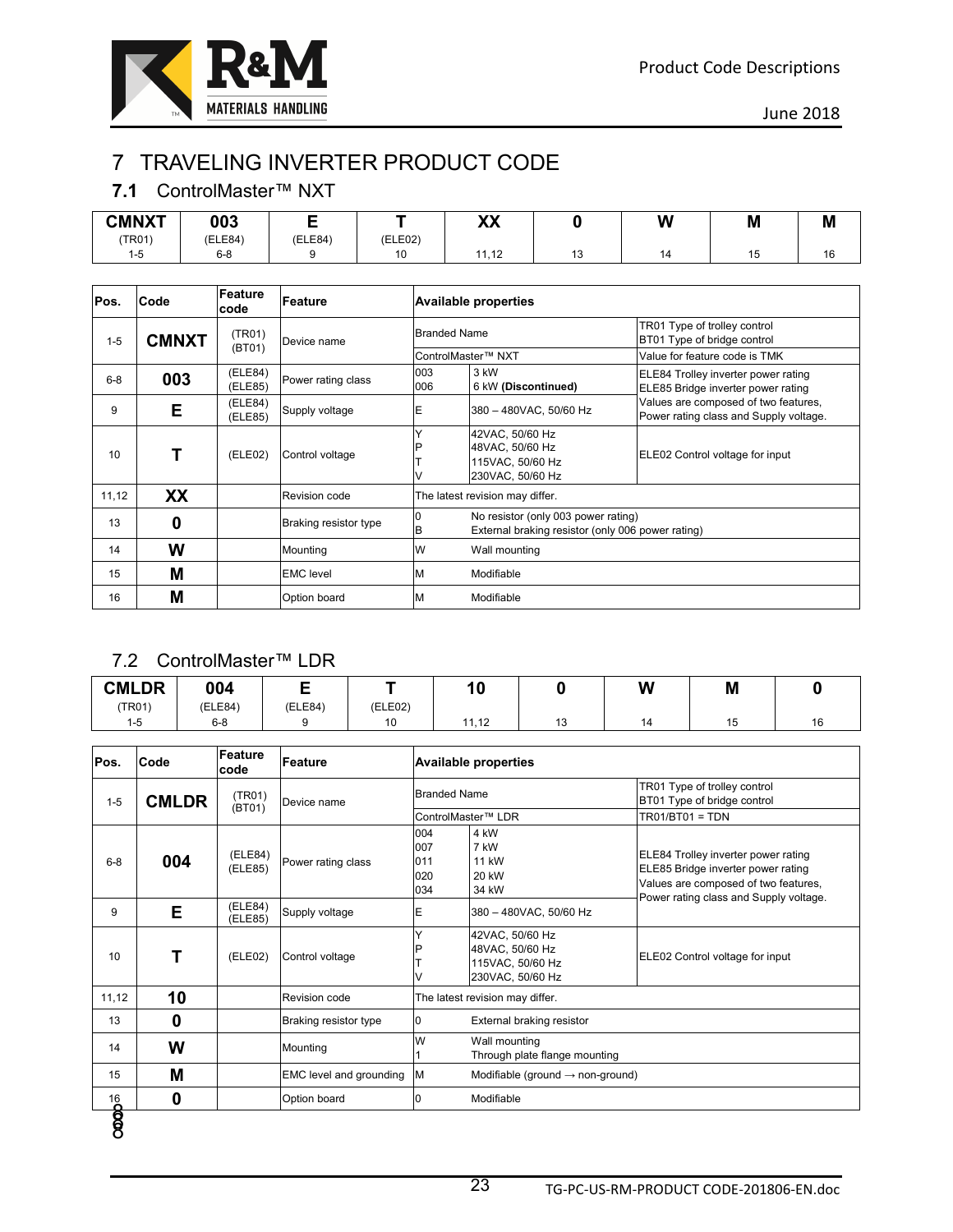

# 8 HOIST INVERTER PRODUCT CODE

#### 8.1 ControlMaster™ Aspire

| <b>CMAspire</b> | 012     |         |         |       |          | W | M | M |
|-----------------|---------|---------|---------|-------|----------|---|---|---|
| (HS01)          | (ELE83) | (ELE83) | (ELE02) |       |          |   |   |   |
| 1-9             | 10-11   | . .     |         | 14,15 | 16<br>טו |   |   |   |

| Pos.      | Code          | Feature<br>code | Feature               |            |                                                                                                                                                                                                                                                                                                                         |                                                                              |
|-----------|---------------|-----------------|-----------------------|------------|-------------------------------------------------------------------------------------------------------------------------------------------------------------------------------------------------------------------------------------------------------------------------------------------------------------------------|------------------------------------------------------------------------------|
|           | <b>CM</b>     |                 |                       |            |                                                                                                                                                                                                                                                                                                                         | HS01 Type of hoist control                                                   |
| $1 - 9$   | <b>Aspire</b> | (HSO1)          | Device name           |            |                                                                                                                                                                                                                                                                                                                         | $HSO1 = TMV$                                                                 |
| $10 - 11$ | 012           | (ELE83)         | Power rating class    | 006<br>012 | <b>Available properties</b><br><b>Branded Name</b><br>ControlMaster™ Aspire<br>6 kW (A3 hoist motor)<br>12 kW (A5 hoist motor)<br>380 - 480 VAC, 50/60 Hz<br>42VAC, 50/60 Hz<br>48VAC, 50/60 Hz<br>115VAC, 50/60 Hz<br>230VAC, 50/60 Hz<br>The latest revision may differ.<br>Wall mounting<br>Modifiable<br>Modifiable | ELE83 Hoisting inverter power rating<br>Values are composed of two features, |
| 12        | E.            | (ELE83)         | Supply voltage        | E          |                                                                                                                                                                                                                                                                                                                         | Power rating class and Supply voltage.                                       |
| 13        |               | (ELE02)         | Control voltage       |            |                                                                                                                                                                                                                                                                                                                         | ELE02 Control voltage for digital input                                      |
| 14, 15    | 10            |                 | Revision code         |            |                                                                                                                                                                                                                                                                                                                         |                                                                              |
| 16        | в             |                 | Braking resistor type | B          |                                                                                                                                                                                                                                                                                                                         |                                                                              |
| 17        | W             |                 | Mounting              | W          |                                                                                                                                                                                                                                                                                                                         |                                                                              |
| 18        | M             |                 | <b>EMC</b> level      | M          |                                                                                                                                                                                                                                                                                                                         |                                                                              |
| 19        | M             |                 | Option board          | M          |                                                                                                                                                                                                                                                                                                                         |                                                                              |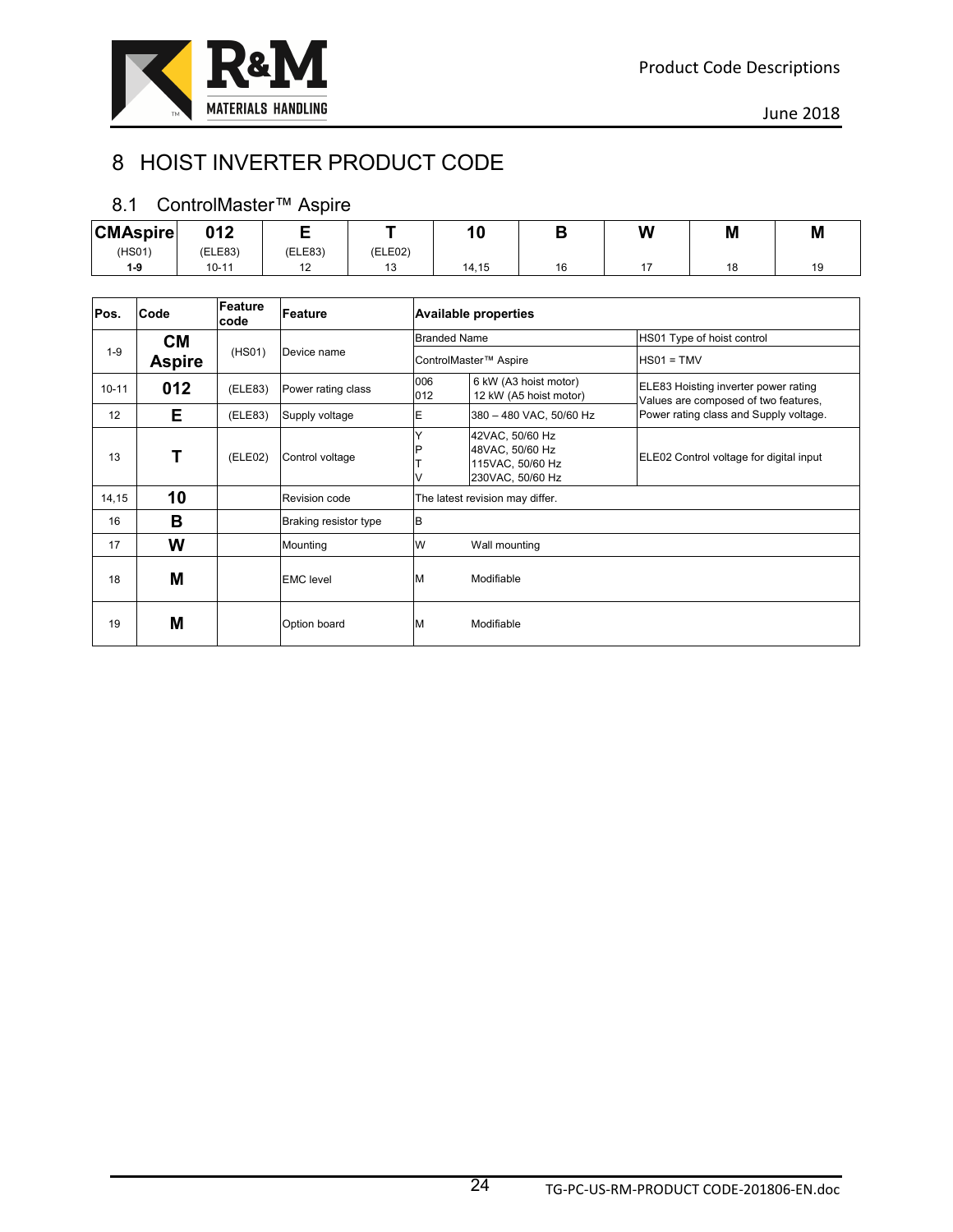

#### 8.2 ControlMaster™ Elite

| <b>CMEH</b>           | 007                                                    |         |         | 55    | <u>гч</u> |    |       |    |  |
|-----------------------|--------------------------------------------------------|---------|---------|-------|-----------|----|-------|----|--|
| (HSO1)<br>(TR01/BT01) | (ELE83)<br>$\vert$ (ELE84/ELE85) $\vert$ (ELE84/ELE85) | (ELE83) | (ELE02) |       |           |    | ELE97 |    |  |
| 1-4                   | $5 - 7$                                                |         |         | 10,11 | 12        | 13 | 14    | 15 |  |

| Pos.    | Code        | Feature code Feature          |                                 |                            | <b>Available properties</b>                                                                                                         |                                                                        |                                                                                                                                        |
|---------|-------------|-------------------------------|---------------------------------|----------------------------|-------------------------------------------------------------------------------------------------------------------------------------|------------------------------------------------------------------------|----------------------------------------------------------------------------------------------------------------------------------------|
| $1 - 4$ | <b>CMEH</b> | (HSO1)<br>(TR01/BT01)         | Device name                     | <b>CMEH</b><br><b>CMET</b> | Hoisting inverter<br>Travelling inverter                                                                                            | <b>HS01</b><br>TR01/BT01 value<br>D <sub>2</sub> H<br>D <sub>2</sub> C | HS01 Type of hoist control (D2H)<br>TR01 Type of trolley control (D2C)<br>BT01 Type of bridge control (D2C)                            |
| $5 - 7$ | 007         | (ELE83)<br>(ELE84)<br>(ELE85) | Power rating class              | $002 - 132$                |                                                                                                                                     |                                                                        | ELE83 Hoisting inverter power rating<br>ELE84 Trolley inverter power rating<br>ELE85 Bridge inverter power rating                      |
| 8       | F           | (ELE83)<br>(ELE84)<br>(ELE85) | Supply voltage                  | F                          | 380 - 500VAC, 50/60 Hz                                                                                                              |                                                                        | ELE83, ELE84, ELE85 values are<br>composed of two features.<br>Power rating class and Supply voltage.<br>e.g. 007F = ELE83/84/85 value |
| 9       | $\mathbf v$ | (ELE02)                       | Control voltage                 | Y<br>P<br>T<br>V           | 42VAC, 50/60 Hz<br>48VAC, 50/60 Hz<br>115VAC, 50/60 Hz<br>230VAC, 50/60 Hz                                                          | ELE02 value<br>48<br>115<br>230                                        |                                                                                                                                        |
| 10,11   | 55          |                               | Revision code                   |                            | The latest revision may differ.                                                                                                     |                                                                        |                                                                                                                                        |
| 12      | A           |                               | <b>Braking resistor</b><br>type | A<br>B                     | <b>External resistor</b>                                                                                                            | Internal resistor (included only CMET up to 015F)                      |                                                                                                                                        |
| 13      | $\mathbf 0$ |                               | Mounting                        | $\overline{0}$             | Standard panel                                                                                                                      |                                                                        |                                                                                                                                        |
| 14      | $\mathbf 0$ | ELE97                         | <b>EMC</b> level                | $\overline{0}$<br>N        | Limited (EU area, grounded network)                                                                                                 | Unlimited (non-EU area or non-grounded network)                        |                                                                                                                                        |
| 15      | 1           |                               | <b>Boards</b>                   | 0<br>2<br>3<br>8<br>9      | Standard<br>Standard with speed supervision<br>Profibus<br>Profibus with speed supervision<br>Relay<br>Relay with speed supervision |                                                                        | Reserved board slots<br>A, B, D<br>A, B, C, D<br>A, B, D, E<br>A, B, C, D, E<br>A, B, D, E<br>A, B, C, D, E                            |
| 16      | 0           |                               | Special                         | 0                          | None<br>Varnished boards                                                                                                            |                                                                        |                                                                                                                                        |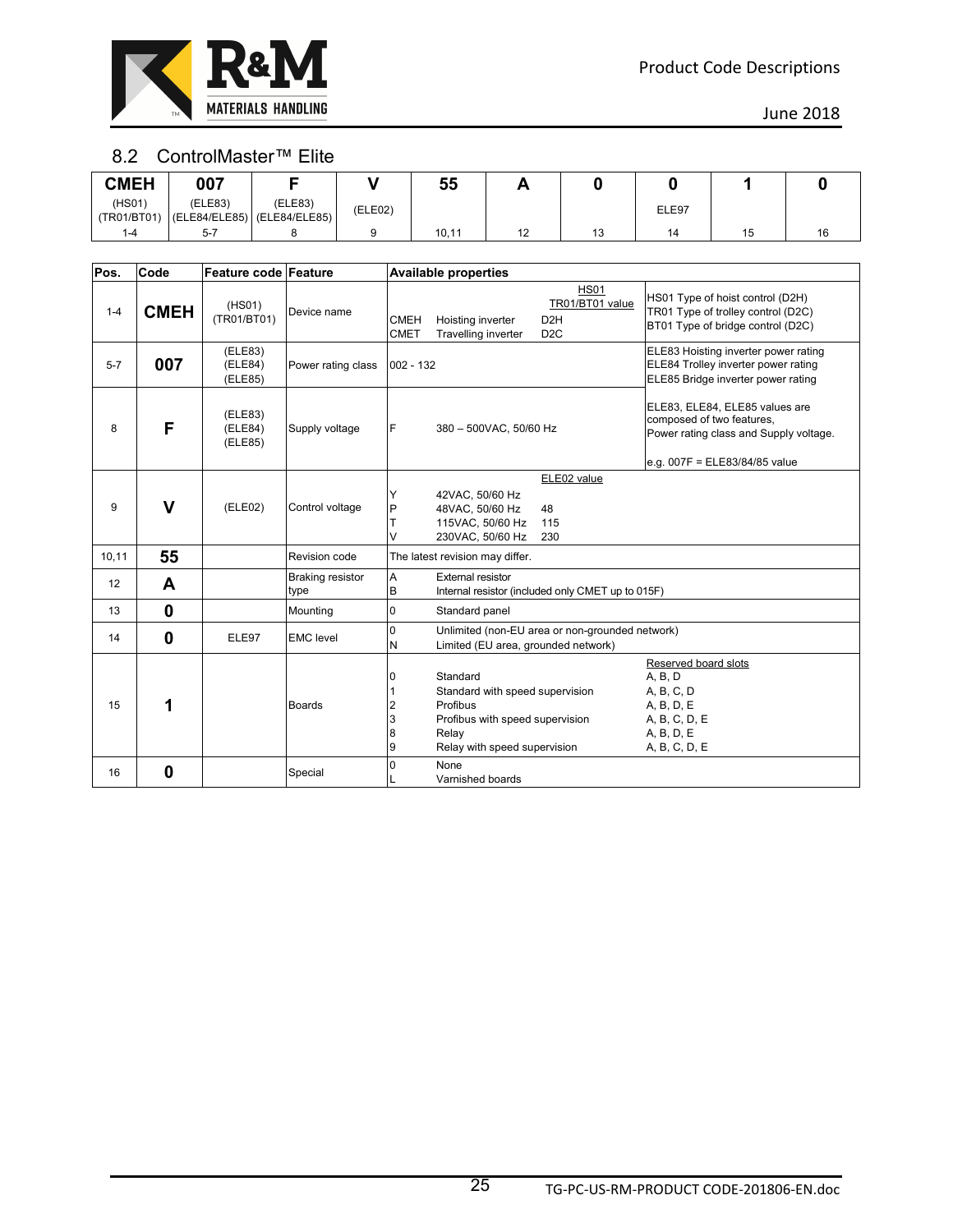

# 9 ELECTRIC CHAIN HOIST PRODUCT CODE

# 9.1 Stagemaker<sup>®</sup> SR Concert Hoist

|  |  | │ SR  05   B  04   1  050  4   U   -  206  C   B  020 │ |  |  |  |  |
|--|--|---------------------------------------------------------|--|--|--|--|
|  |  |                                                         |  |  |  |  |

| <b>Position</b> | Code           | Feature                | <b>Available Properties</b>                                   |                                                                                                                                                                           |                                                                   |
|-----------------|----------------|------------------------|---------------------------------------------------------------|---------------------------------------------------------------------------------------------------------------------------------------------------------------------------|-------------------------------------------------------------------|
| 1,2             | <b>SR</b>      | <b>Brand</b>           | STAGEMAKER Concert Hoist                                      |                                                                                                                                                                           |                                                                   |
| 3,4             | 05             | Body size              | Code<br>02<br>05                                              | Code<br>10 <sup>1</sup><br>25                                                                                                                                             |                                                                   |
| $\overline{5}$  | B              | Configuration          | Code<br>A - Direct control<br>B - Control<br>S - Single-phase |                                                                                                                                                                           |                                                                   |
| 6,7             | 04             | Hoist speed            | Code<br>$\overline{02}$<br>04<br>08<br>16                     | $60$ Hz<br>60 Hz m/min<br>(fpm)<br>2.4<br>$4.8\,$<br>8<br>9.6<br>16<br>19.2<br>32<br>64                                                                                   | 50 Hz m/min<br>$\mathbf{2}$<br>$\overline{\mathbf{4}}$<br>8<br>16 |
| 8               | 1              | Chain fall             | $\mathbf{1}$<br>$\overline{2}$                                | 1-fall<br>2-fall                                                                                                                                                          |                                                                   |
| 9,10,11         | 050            | Capacity               | Code<br>012<br>025<br>050<br>100<br>160<br>200<br>250         | Ton<br>Kg<br>1/8<br>125<br>250<br>$\frac{1}{4}$<br>500<br>$\frac{1}{2}$<br>$\mathbf{1}$<br>1000<br>$1\frac{1}{2}$<br>1600<br>$\sqrt{2}$<br>2000<br>$2\frac{1}{2}$<br>2500 |                                                                   |
| 12              | $\overline{3}$ | Duty cycle             | Code<br>3<br>4<br>5<br>6                                      | <b>ISO</b><br>M <sub>3</sub><br>M4<br>M <sub>5</sub><br>M <sub>6</sub>                                                                                                    |                                                                   |
| 13              | U              | Body position          | Body up<br>Body down                                          | $\cup$<br>D                                                                                                                                                               |                                                                   |
| $14 - 16$       | $\blacksquare$ | (Empty)                |                                                               |                                                                                                                                                                           |                                                                   |
| $17-19$         | 206            | Power supply           | Code<br>206<br>236<br>466                                     | $Voltage - 60 Hz$<br>208V<br>230V<br>460V                                                                                                                                 |                                                                   |
| 20              | $\mathbf c$    | Electrics              | Code<br>$\mathsf C$<br>$\mathsf E$                            | <b>CSA</b><br><b>IEC</b>                                                                                                                                                  |                                                                   |
| 21              | B              | Control voltage        | Code<br>Α<br>B<br>C<br>$\mathsf{C}$                           | 48VAC<br><b>115VAC</b><br><b>230VAC</b><br><b>ACF</b>                                                                                                                     |                                                                   |
| $22 - 25$       | 020            | Height of lift - meter | 20 meters                                                     |                                                                                                                                                                           |                                                                   |